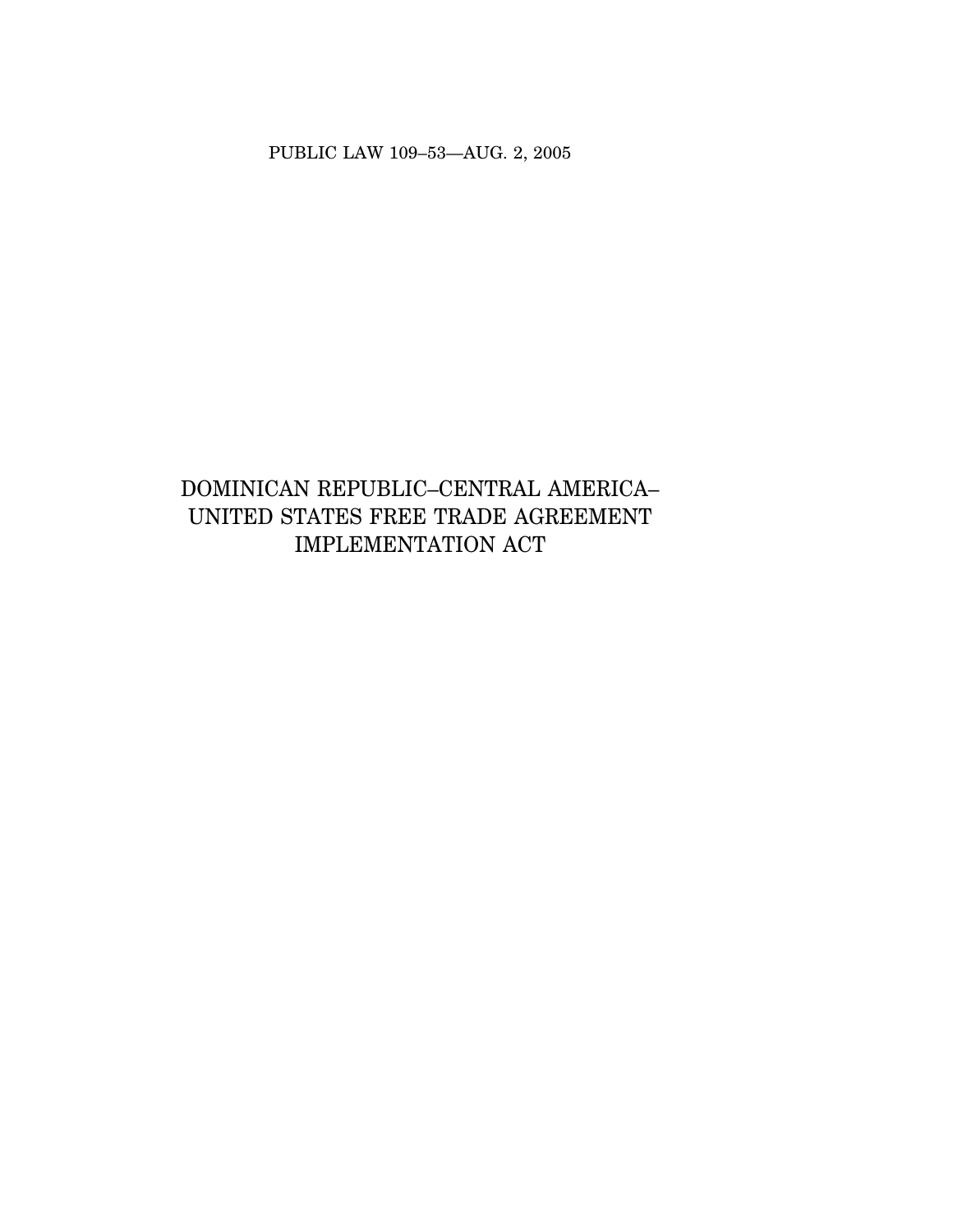## Public Law 109–53 109th Congress

### An Act

Aug. 2, 2005

[H.R. 3045]

To implement the Dominican Republic-Central America-United States Free Trade Agreement.

*Be it enacted by the Senate and House of Representatives of the United States of America in Congress assembled*,

Dominican Republic-Central America-United States Free Trade Agreement Implementation Act. 19 USC 4001 note.

#### **SECTION 1. SHORT TITLE; TABLE OF CONTENTS.**

(a) SHORT TITLE.—This Act may be cited as the ''Dominican Republic-Central America-United States Free Trade Agreement Implementation Act''.

(b) TABLE OF CONTENTS.—The table of contents for this Act is as follows:

- Sec. 1. Short title; table of contents.
- Sec. 2. Purposes.
- Sec. 3. Definitions.

#### TITLE I—APPROVAL OF, AND GENERAL PROVISIONS RELATING TO, THE AGREEMENT

- 
- Sec. 101. Approval and entry into force of the Agreement. Sec. 102. Relationship of the Agreement to United States and State law.
- Sec. 103. Implementing actions in anticipation of entry into force and initial regulations.
- Sec. 104. Consultation and layover provisions for, and effective date of, proclaimed actions.
- Sec. 105. Administration of dispute settlement proceedings.
- Sec. 106. Arbitration of claims. Sec. 107. Effective dates; effect of termination.
- 

#### TITLE II—CUSTOMS PROVISIONS

- 
- Sec. 201. Tariff modifications. Sec. 202. Additional duties on certain agricultural goods.
- Sec. 203. Rules of origin.
- Sec. 204. Customs user fees.
- Sec. 205. Retroactive application for certain liquidations and reliquidations of textile or apparel goods.
- Sec. 206. Disclosure of incorrect information; false certifications of origin; denial of preferential tariff treatment.
- Sec. 207. Reliquidation of entries.
- Sec. 208. Recordkeeping requirements.
- Sec. 209. Enforcement relating to trade in textile or apparel goods.
- Sec. 210. Regulations.

#### TITLE III—RELIEF FROM IMPORTS

Sec. 301. Definitions.

#### Subtitle A—Relief From Imports Benefiting From the Agreement

- Sec. 311. Commencing of action for relief.
- Sec. 312. Commission action on petition.
- 
- Sec. 313. Provision of relief. Sec. 314. Termination of relief authority.
- 
- Sec. 315. Compensation authority. Sec. 316. Confidential business information.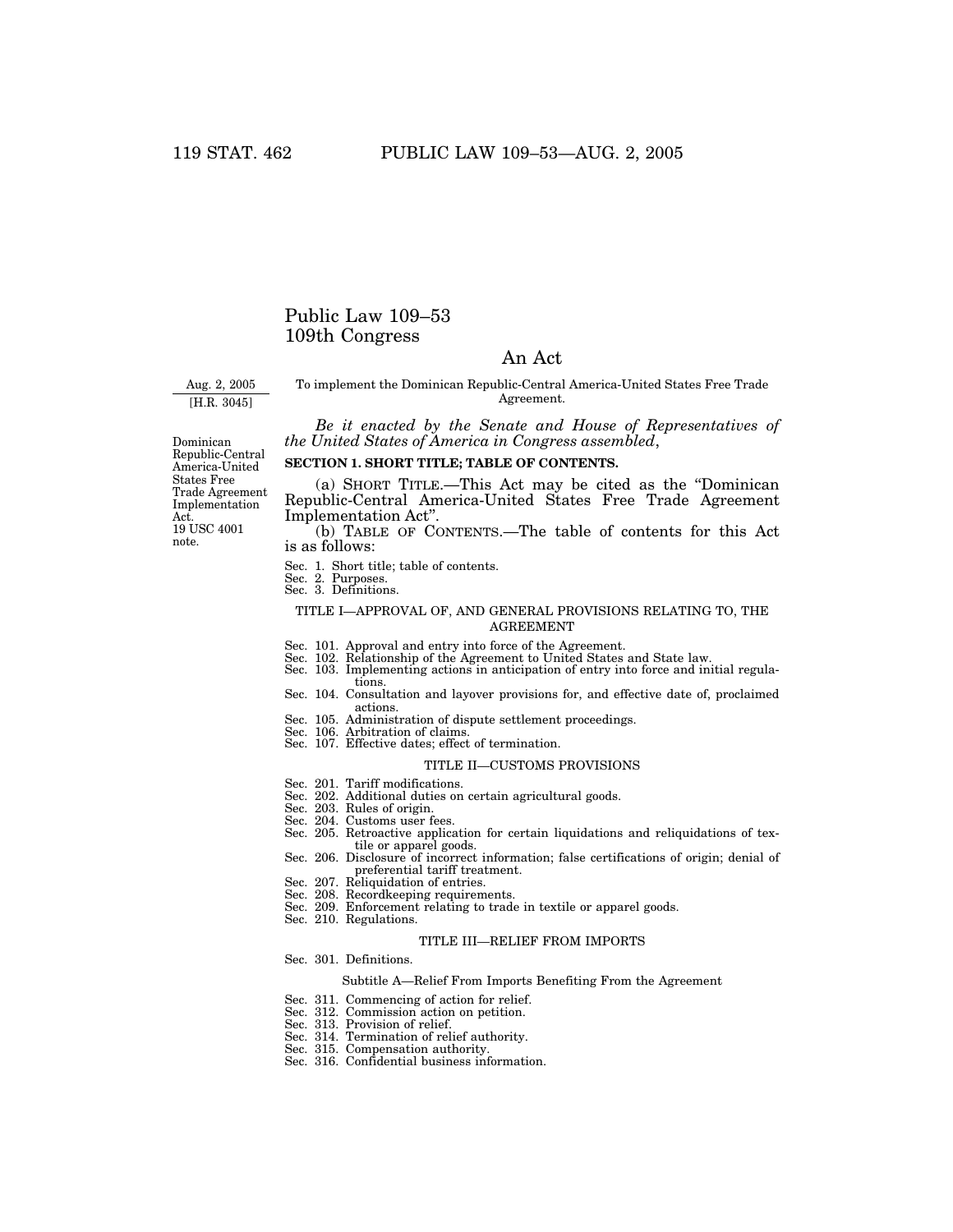#### Subtitle B—Textile and Apparel Safeguard Measures

- Sec. 321. Commencement of action for relief.
- Sec. 322. Determination and provision of relief.
- Sec. 323. Period of relief.
- Sec. 324. Articles exempt from relief.
- Sec. 325. Rate after termination of import relief.
- Sec. 326. Termination of relief authority.
- Sec. 327. Compensation authority.
- Sec. 328. Confidential business information.

#### Subtitle C—Cases Under Title II of the Trade Act of 1974

Sec. 331. Findings and action on goods of CAFTA–DR countries.

#### TITLE IV—MISCELLANEOUS

Sec. 401. Eligible products.

Sec. 402. Modifications to the Caribbean Basin Economic Recovery Act.

Sec. 403. Periodic reports and meetings on labor obligations and labor capacity-

building provisions.

#### **SEC. 2. PURPOSES.**

The purposes of this Act are—

(1) to approve and implement the Free Trade Agreement between the United States, Costa Rica, the Dominican Republic, El Salvador, Guatemala, Honduras, and Nicaragua entered into under the authority of section 2103(b) of the Bipartisan Trade Promotion Authority Act of 2002 (19 U.S.C. 3803(b));

(2) to strengthen and develop economic relations between the United States, Costa Rica, the Dominican Republic, El Salvador, Guatemala, Honduras, and Nicaragua for their mutual benefit;

(3) to establish free trade between the United States, Costa Rica, the Dominican Republic, El Salvador, Guatemala, Honduras, and Nicaragua through the reduction and elimination of barriers to trade in goods and services and to investment; and

(4) to lay the foundation for further cooperation to expand and enhance the benefits of the Agreement.

### **SEC. 3. DEFINITIONS.**

In this Act:

(1) AGREEMENT.—The term "Agreement" means the Dominican Republic-Central America-United States Free Trade Agreement approved by the Congress under section 101(a)(1).

(2) CAFTA–DR COUNTRY.—Except as provided in section 203, the term "CAFTA–DR country" means—

(A) Costa Rica, for such time as the Agreement is in force between the United States and Costa Rica;

(B) the Dominican Republic, for such time as the Agreement is in force between the United States and the Dominican Republic;

(C) El Salvador, for such time as the Agreement is in force between the United States and El Salvador;

(D) Guatemala, for such time as the Agreement is in force between the United States and Guatemala;

(E) Honduras, for such time as the Agreement is in force between the United States and Honduras; and

(F) Nicaragua, for such time as the Agreement is in force between the United States and Nicaragua.

(3) COMMISSION.—The term ''Commission'' means the United States International Trade Commission.

19 USC 4002.

19 USC 4001.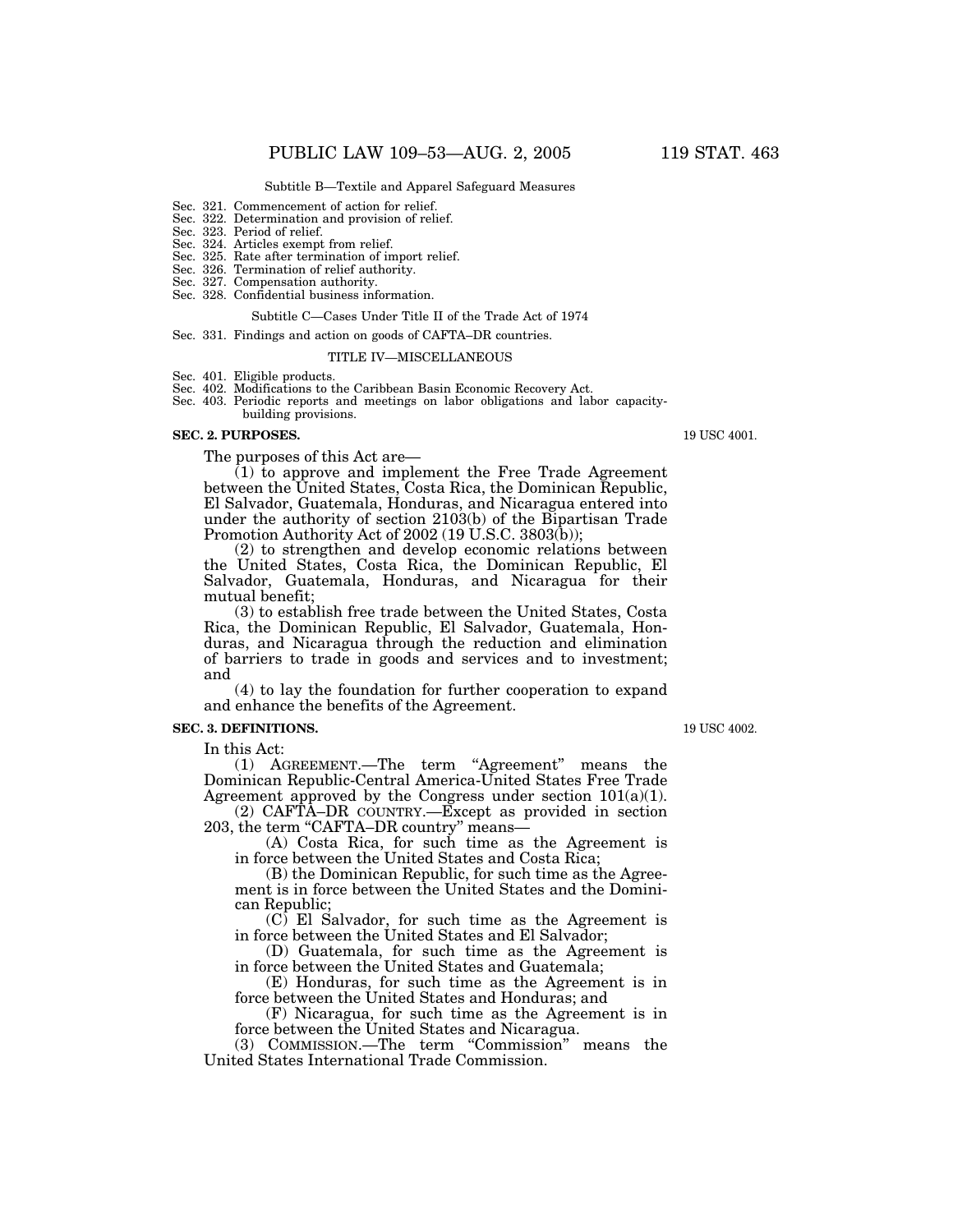(4) HTS.—The term "HTS" means the Harmonized Tariff Schedule of the United States.

(5) TEXTILE OR APPAREL GOOD.—The term ''textile or apparel good'' means a good listed in the Annex to the Agreement on Textiles and Clothing referred to in section  $101(d)(4)$ of the Uruguay Round Agreements Act (19 U.S.C. 3511(d)(4)), other than a good listed in Annex 3.29 of the Agreement.

## **TITLE I—APPROVAL OF, AND GENERAL PROVISIONS RELATING TO, THE AGREEMENT**

19 USC 4011.

### **SEC. 101. APPROVAL AND ENTRY INTO FORCE OF THE AGREEMENT.**

(a) APPROVAL OF AGREEMENT AND STATEMENT OF ADMINISTRA- TIVE ACTION.—Pursuant to section 2105 of the Bipartisan Trade Promotion Authority Act of 2002 (19 U.S.C. 3805) and section 151 of the Trade Act of 1974 (19 U.S.C. 2191), the Congress approves—

(1) the Dominican Republic-Central America-United States Free Trade Agreement entered into on August 5, 2004, with the Governments of Costa Rica, the Dominican Republic, El Salvador, Guatemala, Honduras, and Nicaragua, and submitted to the Congress on June 23, 2005; and

(2) the statement of administrative action proposed to implement the Agreement that was submitted to the Congress on June 23, 2005.

(b) CONDITIONS FOR ENTRY INTO FORCE OF THE AGREEMENT.— At such time as the President determines that countries listed in subsection  $(a)(1)$  have taken measures necessary to comply with the provisions of the Agreement that are to take effect on the date on which the Agreement enters into force, the President is authorized to provide for the Agreement to enter into force with respect to those countries that provide for the Agreement to enter into force for them.

19 USC 4012.

#### **SEC. 102. RELATIONSHIP OF THE AGREEMENT TO UNITED STATES AND STATE LAW.**

(a) RELATIONSHIP OF AGREEMENT TO UNITED STATES LAW.—

(1) UNITED STATES LAW TO PREVAIL IN CONFLICT.—No provision of the Agreement, nor the application of any such provision to any person or circumstance, which is inconsistent with any law of the United States shall have effect.

(2) CONSTRUCTION.—Nothing in this Act shall be construed—

(A) to amend or modify any law of the United States, or

(B) to limit any authority conferred under any law of the United States,

unless specifically provided for in this Act.

(b) RELATIONSHIP OF AGREEMENT TO STATE LAW.—

(1) LEGAL CHALLENGE.—No State law, or the application thereof, may be declared invalid as to any person or circumstance on the ground that the provision or application is inconsistent with the Agreement, except in an action brought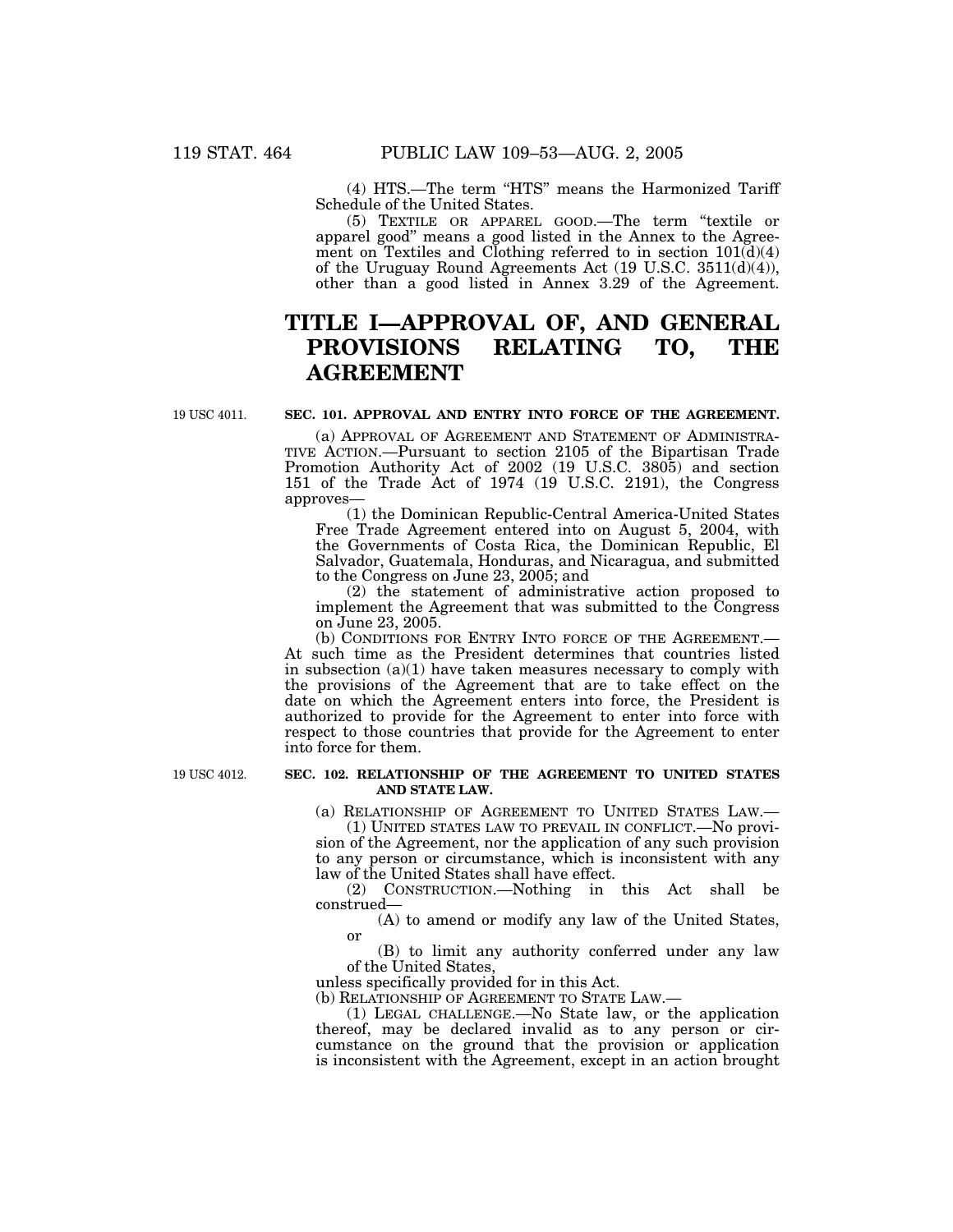by the United States for the purpose of declaring such law or application invalid.

(2) DEFINITION OF STATE LAW.—For purposes of this subsection, the term "State law" includes-

(A) any law of a political subdivision of a State; and (B) any State law regulating or taxing the business of insurance.

(c) EFFECT OF AGREEMENT WITH RESPECT TO PRIVATE REM- EDIES.—No person other than the United States—

(1) shall have any cause of action or defense under the Agreement or by virtue of congressional approval thereof; or

(2) may challenge, in any action brought under any provision of law, any action or inaction by any department, agency, or other instrumentality of the United States, any State, or any political subdivision of a State, on the ground that such action or inaction is inconsistent with the Agreement.

#### **SEC. 103. IMPLEMENTING ACTIONS IN ANTICIPATION OF ENTRY INTO** 19 USC 4013. **FORCE AND INITIAL REGULATIONS.**

(a) IMPLEMENTING ACTIONS.— (1) PROCLAMATION AUTHORITY.—After the date of the enactment of this Act—

(A) the President may proclaim such actions, and

(B) other appropriate officers of the United States Government may issue such regulations,

as may be necessary to ensure that any provision of this Act, or amendment made by this Act, that takes effect on the date the Agreement enters into force is appropriately implemented on such date, but no such proclamation or regulation may have an effective date earlier than the date the Agreement enters into force.<br>
(2) EFFECTIVE DATE OF CERTAIN PROCLAIMED ACTIONS.—

Any action proclaimed by the President under the authority. of this Act that is not subject to the consultation and layover provisions under section 104 may not take effect before the 15th day after the date on which the text of the proclamation is published in the Federal Register.

(3) WAIVER OF 15-DAY RESTRICTION.—The 15-day restriction contained in paragraph (2) on the taking effect of proclaimed actions is waived to the extent that the application of such restriction would prevent the taking effect on the date the Agreement enters into force of any action proclaimed under this section.

(b) INITIAL REGULATIONS.—Initial regulations necessary or appropriate to carry out the actions required by or authorized under this Act or proposed in the statement of administrative action submitted under section  $101(a)(2)$  to implement the Agreement shall, to the maximum extent feasible, be issued within 1 year after the date on which the Agreement enters into force. In the case of any implementing action that takes effect on a date after the date on which the Agreement enters into force, initial regulations to carry out that action shall, to the maximum extent feasible, be issued within 1 year after such effective date.

#### **SEC. 104. CONSULTATION AND LAYOVER PROVISIONS FOR, AND EFFEC-**President. **TIVE DATE OF, PROCLAIMED ACTIONS.**

If a provision of this Act provides that the implementation of an action by the President by proclamation is subject to the

Federal Register, publication.

Deadlines.

19 USC 4014.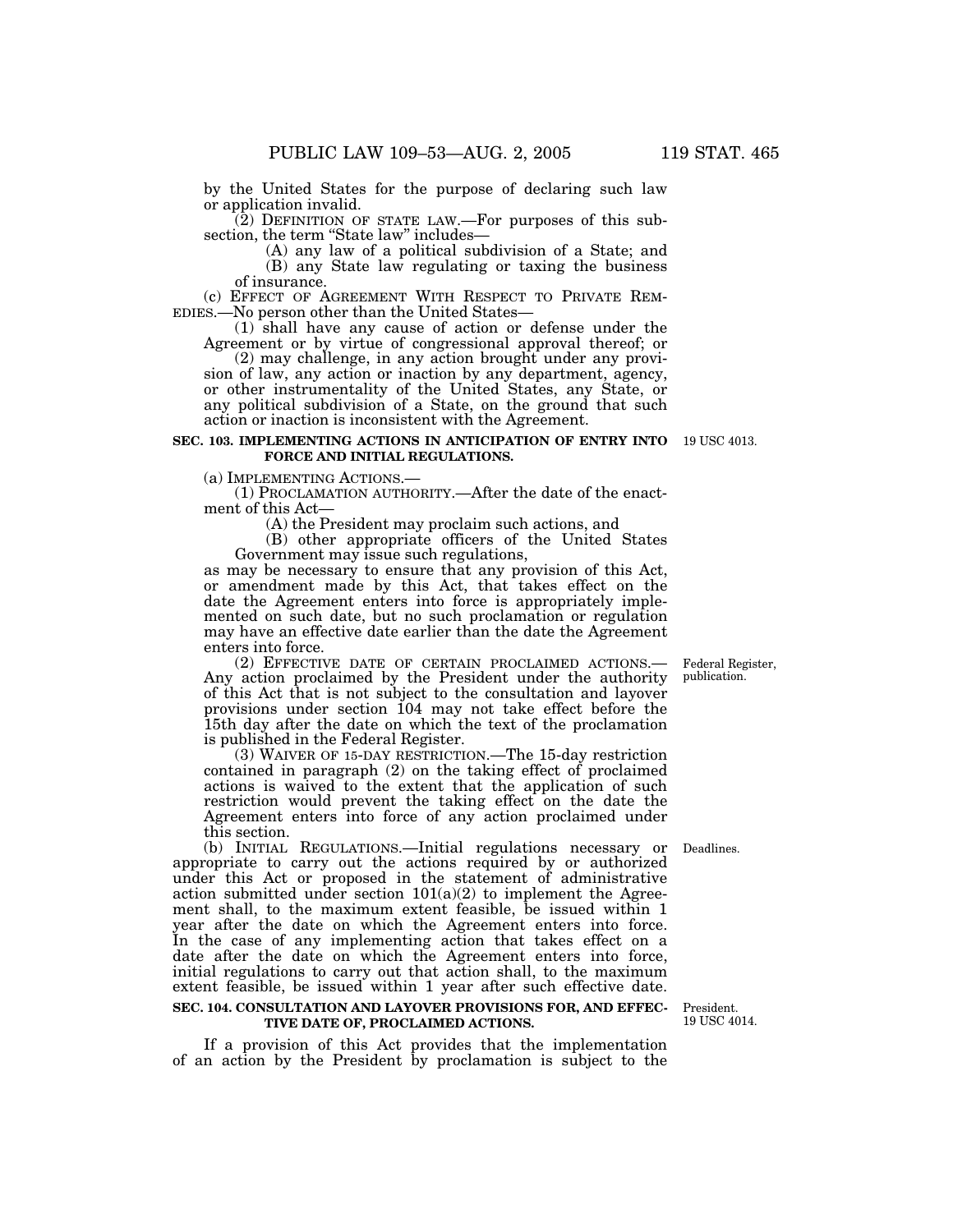consultation and layover requirements of this section, such action may be proclaimed only if—

(1) the President has obtained advice regarding the proposed action from—

(A) the appropriate advisory committees established under section 135 of the Trade Act of 1974 (19 U.S.C. 2155); and

(B) the Commission;

(2) the President has submitted to the Committee on Finance of the Senate and the Committee on Ways and Means of the House of Representatives a report that sets forth—

(A) the action proposed to be proclaimed and the reasons therefor; and

(B) the advice obtained under paragraph (1);

(3) a period of 60 calendar days, beginning on the first day on which the requirements set forth in paragraphs (1) and (2) have been met has expired; and

(4) the President has consulted with such Committees regarding the proposed action during the period referred to in paragraph (3).

#### **SEC. 105. ADMINISTRATION OF DISPUTE SETTLEMENT PROCEEDINGS.**

(a) ESTABLISHMENT OR DESIGNATION OF OFFICE.—The President is authorized to establish or designate within the Department of Commerce an office that shall be responsible for providing administrative assistance to panels established under chapter 20 of the Agreement. The office may not be considered to be an agency for purposes of section 552 of title 5, United States Code.

(b) AUTHORIZATION OF APPROPRIATIONS.—There are authorized to be appropriated for each fiscal year after fiscal year 2005 to the Department of Commerce such sums as may be necessary for the establishment and operations of the office established or designated under subsection (a) and for the payment of the United States share of the expenses of panels established under chapter 20 of the Agreement.

#### **SEC. 106. ARBITRATION OF CLAIMS.**

The United States is authorized to resolve any claim against the United States covered by article  $10.16.1(a)(i)(C)$  or article 10.16.1(b)(i)(C) of the Agreement, pursuant to the Investor-State Dispute Settlement procedures set forth in section B of chapter 10 of the Agreement.

#### **SEC. 107. EFFECTIVE DATES; EFFECT OF TERMINATION.**

(a) EFFECTIVE DATES.—Except as provided in subsection (b), the provisions of this Act and the amendments made by this Act take effect on the date the Agreement enters into force.

(b) EXCEPTIONS.—Sections 1 through 3 and this title take effect on the date of the enactment of this Act.

(c) TERMINATION OF CAFTA–DR STATUS.—During any period in which a country ceases to be a CAFTA–DR country, the provisions of this Act (other than this subsection) and the amendments made by this Act shall cease to have effect with respect to that country.

(d) TERMINATION OF THE AGREEMENT.—On the date on which the Agreement ceases to be in force with respect to the United States, the provisions of this Act (other than this subsection) and the amendments made by this Act shall cease to have effect.

19 USC 4016.

19 USC 4001 note.

Reports.

President. 19 USC 4015.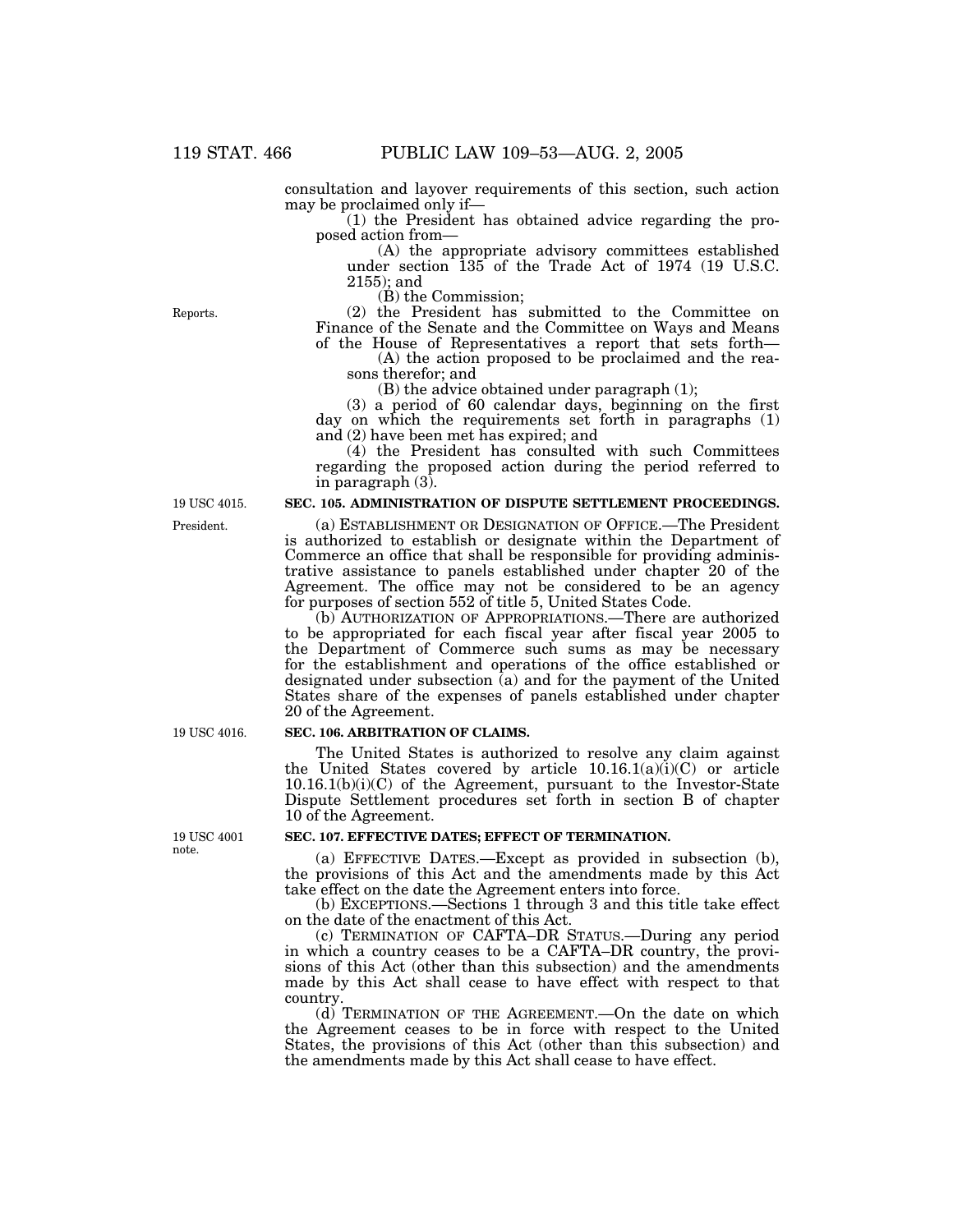## **TITLE II—CUSTOMS PROVISIONS**

#### **SEC. 201. TARIFF MODIFICATIONS.**

(a) TARIFF MODIFICATIONS PROVIDED FOR IN THE AGREEMENT.—

(1) PROCLAMATION AUTHORITY.—The President may proclaim—

(A) such modifications or continuation of any duty, (B) such continuation of duty-free or excise treatment,

or

(C) such additional duties,

as the President determines to be necessary or appropriate to carry out or apply articles 3.3, 3.5, 3.6, 3.21, 3.26, 3.27, and 3.28, and Annexes 3.3, 3.27, and 3.28 of the Agreement.

(2) EFFECT ON GSP STATUS.—Notwithstanding section President. 502(a)(1) of the Trade Act of 1974 (19 U.S.C. 2462(a)(1)), the President shall terminate the designation of each CAFTA– DR country as a beneficiary developing country for purposes of title V of the Trade Act of 1974 on the date the Agreement enters into force with respect to that country.

(3) EFFECT ON CBERA STATUS.—

(A) IN GENERAL.—Notwithstanding section 212(a) of the Caribbean Basin Economic Recovery Act (19 U.S.C.  $2702(a)$ , the President shall terminate the designation of each CAFTA–DR country as a beneficiary country for purposes of that Act on the date the Agreement enters into force with respect to that country.

(B) EXCEPTION.—Notwithstanding subparagraph (A), each such country shall be considered a beneficiary country under section 212(a) of the Caribbean Basin Economic Recovery Act, for purposes of—

(i) sections  $771(7)(G)(ii)(III)$  and  $771(7)(H)$  of the Tariff Act of 1930 (19 U.S.C. 1677(7)(G)(ii)(III) and 1677(7)(H));

(ii) the duty-free treatment provided under paragraph 12 of Appendix I of the General Notes to the Schedule of the United States to Annex 3.3 of the Agreement; and

(iii) section  $274(h)(6)(B)$  of the Internal Revenue Code of 1986.

(b) OTHER TARIFF MODIFICATIONS.—Subject to the consultation and layover provisions of section 104, the President may proclaim—

(1) such modifications or continuation of any duty,

(2) such modifications as the United States may agree to with a CAFTA–DR country regarding the staging of any duty treatment set forth in Annex 3.3 of the Agreement,

(3) such continuation of duty-free or excise treatment, or (4) such additional duties,

as the President determines to be necessary or appropriate to maintain the general level of reciprocal and mutually advantageous concessions provided for by the Agreement.

(c) CONVERSION TO AD VALOREM RATES.—For purposes of subsections (a) and (b), with respect to any good for which the base rate in the Schedule of the United States to Annex 3.3 of the Agreement is a specific or compound rate of duty, the President may substitute for the base rate an ad valorem rate that the President determines to be equivalent to the base rate.

19 USC 4031.

President.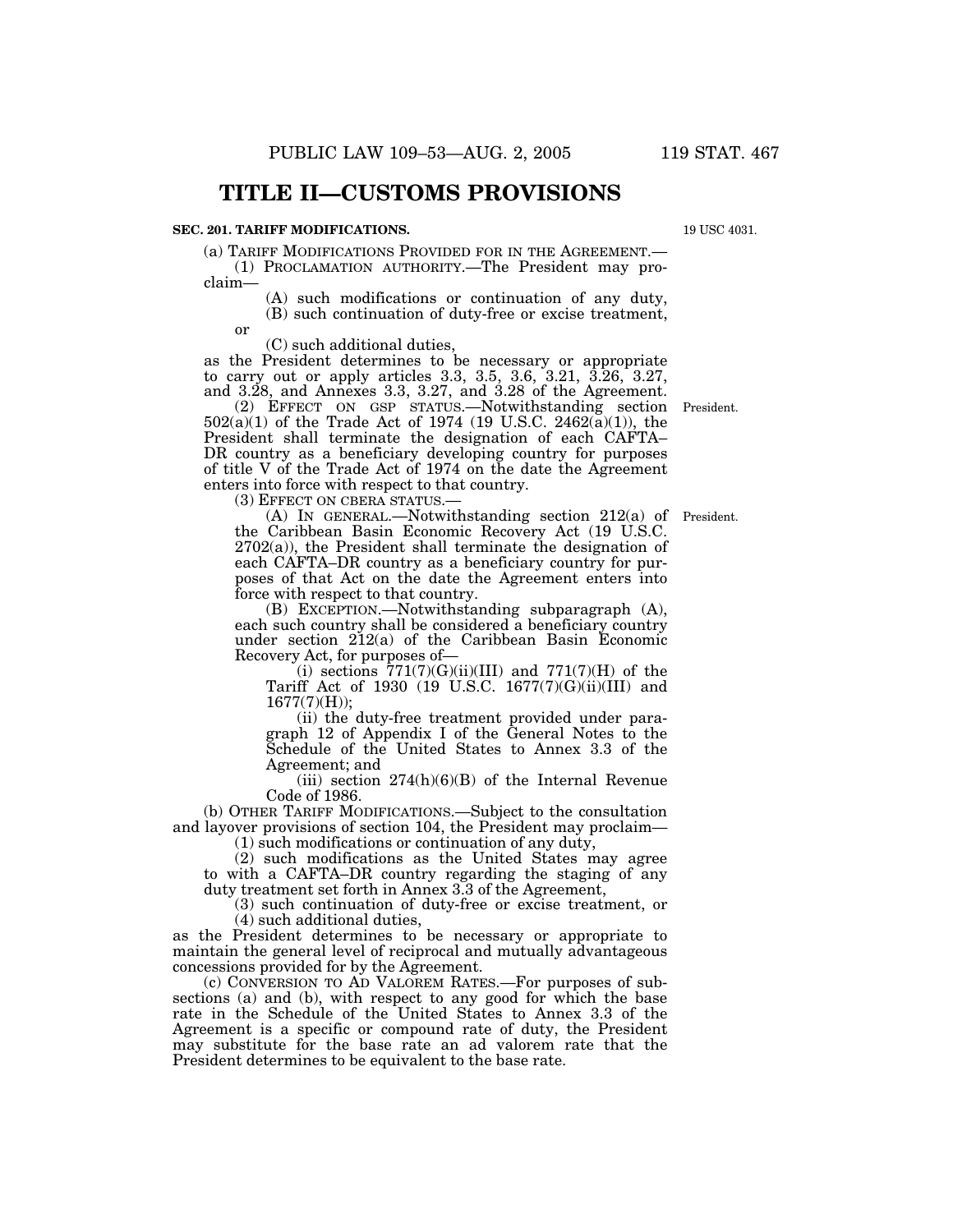19 USC 4032.

#### **SEC. 202. ADDITIONAL DUTIES ON CERTAIN AGRICULTURAL GOODS.**

(a) GENERAL PROVISIONS.— (1) APPLICABILITY OF SUBSECTION.—This subsection applies to additional duties assessed under subsection (b).

(2) APPLICABLE NTR (MFN) RATE OF DUTY.—For purposes of subsection (b), the term ''applicable NTR (MFN) rate of duty'' means, with respect to a safeguard good, a rate of duty that is the lesser of—

(A) the column 1 general rate of duty that would, at the time the additional duty is imposed under subsection (b), apply to a good classifiable in the same 8-digit subheading of the HTS as the safeguard good; or

(B) the column 1 general rate of duty that would, on the day before the date on which the Agreement enters into force, apply to a good classifiable in the same 8 digit subheading of the HTS as the safeguard good.

(3) SCHEDULE RATE OF DUTY.—For purposes of subsection (b), the term ''schedule rate of duty'' means, with respect to a safeguard good, the rate of duty for that good that is set out in the Schedule of the United States to Annex 3.3 of the Agreement.

(4) SAFEGUARD GOOD.—In this section, the term ''safeguard good'' means a good—

(A) that is included in the Schedule of the United States to Annex 3.15 of the Agreement;

(B) that qualifies as an originating good under section 203, except that operations performed in or material obtained from the United States shall be considered as if the operations were performed in, and the material was obtained from, a country that is not a party to the Agreement; and

(C) for which a claim for preferential tariff treatment under the Agreement has been made.

(5) EXCEPTIONS.—No additional duty shall be assessed on a good under subsection (b) if, at the time of entry, the good is subject to import relief under—

(A) subtitle A of title III of this Act; or

(B) chapter 1 of title II of the Trade Act of 1974  $(19 \text{ U.S.C. } 2251 \text{ et seq.}).$ 

(6) TERMINATION.—The assessment of an additional duty on a good under subsection (b) shall cease to apply to that good on the date on which duty-free treatment must be provided to that good under the Schedule of the United States to Annex 3.3 of the Agreement.

(7) NOTICE.—Not later than 60 days after the Secretary of the Treasury first assesses an additional duty in a calendar year on a good under subsection (b), the Secretary shall notify the country whose good is subject to the additional duty in writing of such action and shall provide to that country data supporting the assessment of the additional duty. (b) ADDITIONAL DUTIES ON SAFEGUARD GOODS.—

(1) IN GENERAL.—In addition to any duty proclaimed under subsection (a) or (b) of section 201, and subject to subsection (a), the Secretary of the Treasury shall assess a duty, in the amount determined under paragraph (2), on a safeguard good of a CAFTA–DR country imported into the United States in a calendar year if the Secretary determines that, prior to such

Deadline.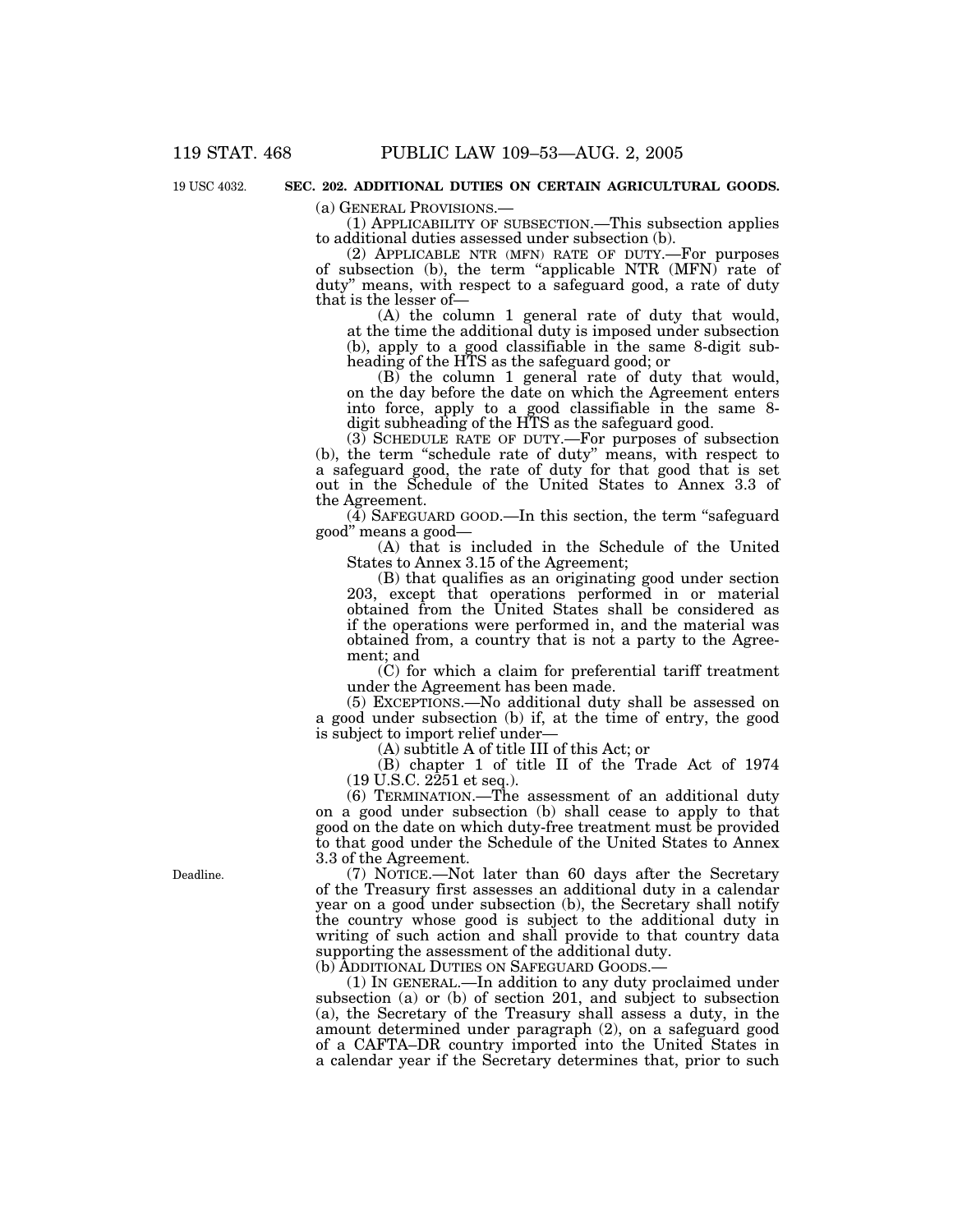importation, the total volume of that safeguard good of such country that is imported into the United States in that calendar year exceeds 130 percent of the volume that is set out for that safeguard good in the corresponding year in the table for that country contained in Appendix I of the General Notes to the Schedule of the United States to Annex 3.3 of the Agreement. For purposes of this subsection, year 1 in that table corresponds to the calendar year in which the Agreement enters into force.

(2) CALCULATION OF ADDITIONAL DUTY.—The additional duty on a safeguard good under this subsection shall be—

(A) in the case of a good classified under subheading 1202.10.80, 1202.20.80, 2008.11.15, 2008.11.35, or 2008.11.60 of the HTS—

(i) in years 1 through 5, an amount equal to 100 percent of the excess of the applicable NTR (MFN) rate of duty over the schedule rate of duty;

(ii) in years 6 through 10, an amount equal to 75 percent of the excess of the applicable NTR (MFN) rate of duty over the schedule rate of duty; and

(iii) in years 11 through 14, an amount equal to 50 percent of the excess of the applicable NTR (MFN) rate of duty over the schedule rate of duty; and

(B) in the case of any other safeguard good—

(i) in years 1 through 14, an amount equal to 100 percent of the excess of the applicable NTR (MFN) rate of duty over the schedule rate of duty;

(ii) in years 15 through 17, an amount equal to 75 percent of the excess of the applicable NTR (MFN) rate of duty over the schedule rate of duty; and

(iii) in years 18 and 19, an amount equal to 50 percent of the excess of the applicable NTR (MFN) rate of duty over the schedule rate of duty.

#### **SEC. 203. RULES OF ORIGIN.**

(a) APPLICATION AND INTERPRETATION.—In this section:

(1) TARIFF CLASSIFICATION.—The basis for any tariff classification is the HTS.

(2) REFERENCE TO HTS.—Whenever in this section there is a reference to a chapter, heading, or subheading, such reference shall be a reference to a chapter, heading, or subheading of the HTS.

(3) COST OR VALUE.—Any cost or value referred to in this section shall be recorded and maintained in accordance with the generally accepted accounting principles applicable in the territory of the country in which the good is produced (whether the United States or another CAFTA–DR country).

(b) ORIGINATING GOODS.—For purposes of this Act and for purposes of implementing the preferential tariff treatment provided for under the Agreement, except as otherwise provided in this section, a good is an originating good if—

(1) the good is a good wholly obtained or produced entirely in the territory of one or more of the CAFTA–DR countries;  $(2)$  the good-

(A) is produced entirely in the territory of one or more of the CAFTA–DR countries, and—

19 USC 4033.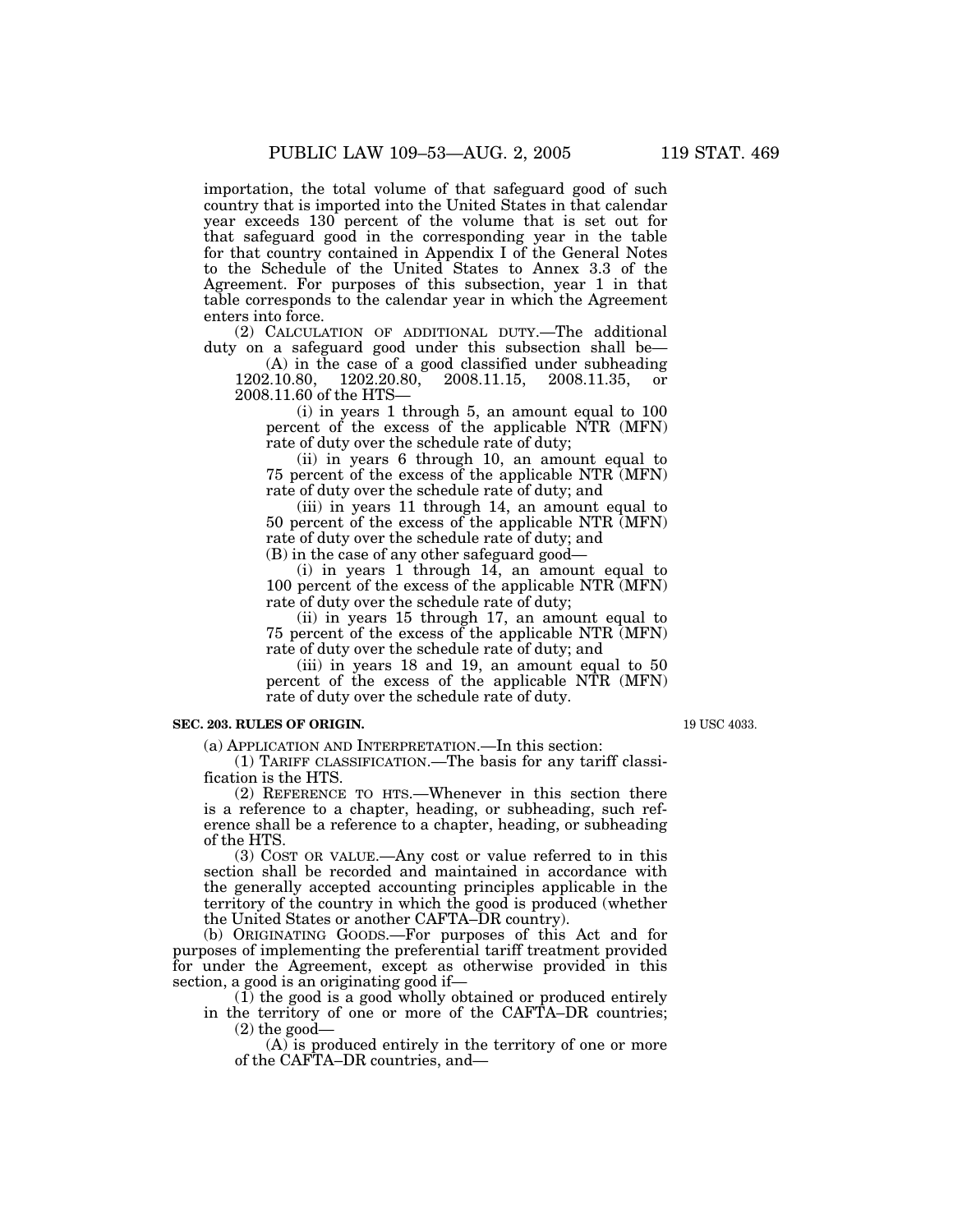(i) each of the nonoriginating materials used in the production of the good undergoes an applicable change in tariff classification specified in Annex 4.1 of the Agreement; or

(ii) the good otherwise satisfies any applicable regional value-content or other requirements specified in Annex 4.1 of the Agreement; and

(B) satisfies all other applicable requirements of this section; or

(3) the good is produced entirely in the territory of one or more of the CAFTA–DR countries, exclusively from materials described in paragraph (1) or (2).<br>(c) REGIONAL VALUE-CONTENT.—

(1) IN GENERAL.—For purposes of subsection (b)(2), the regional value-content of a good referred to in Annex 4.1 of the Agreement, except for goods to which paragraph (4) applies, shall be calculated by the importer, exporter, or producer of the good, on the basis of the build-down method described in paragraph (2) or the build-up method described in paragraph  $(3).$ 

(2) BUILD-DOWN METHOD.—

(A) IN GENERAL.—The regional value-content of a good may be calculated on the basis of the following builddown method:

$$
RVC = \frac{AV}{AV-VNM} \times 100
$$

(B) DEFINITIONS.—In subparagraph (A):

(i) RVC.—The term ''RVC'' means the regional value-content of the good, expressed as a percentage.

(ii) AV.—The term ''AV'' means the adjusted value of the good.

(iii) VNM.—The term ''VNM'' means the value of nonoriginating materials that are acquired and used by the producer in the production of the good, but does not include the value of a material that is selfproduced.

(3) BUILD-UP METHOD.—

(A) IN GENERAL.—The regional value-content of a good may be calculated on the basis of the following buildup method:

$$
RVC = \frac{AV}{VOM} \times 100
$$

(B) DEFINITIONS.—In subparagraph (A):

(i) RVC.—The term ''RVC'' means the regional value-content of the good, expressed as a percentage.

(ii) AV.—The term ''AV'' means the adjusted value of the good.

(iii) VOM.—The term ''VOM'' means the value of originating materials that are acquired or self-produced, and used by the producer in the production of the good.

(4) SPECIAL RULE FOR CERTAIN AUTOMOTIVE GOODS.—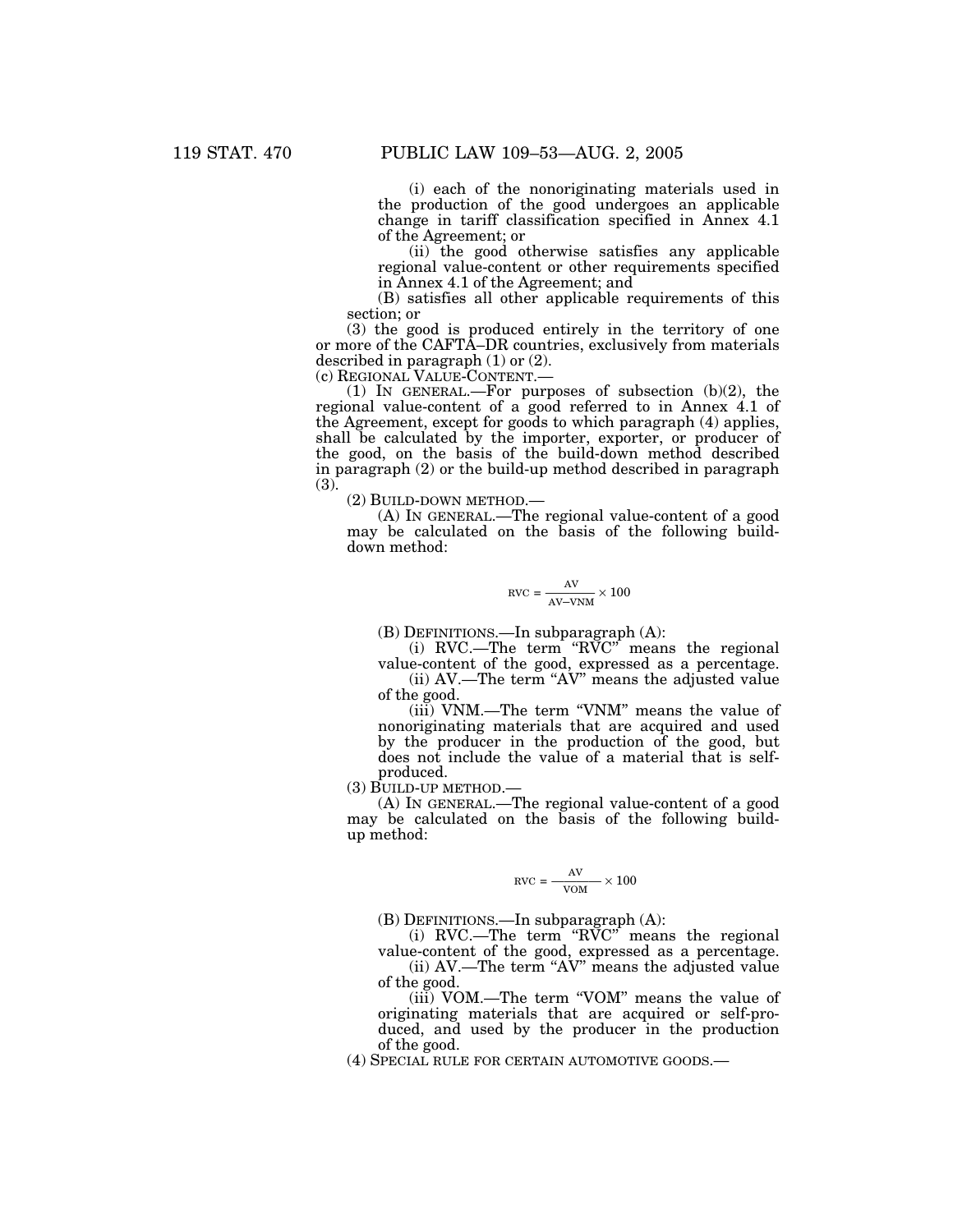(A) IN GENERAL.—For purposes of subsection  $(b)(2)$ , the regional value-content of an automotive good referred to in Annex 4.1 of the Agreement may be calculated by the importer, exporter, or producer of the good, on the basis of the following net cost method:

$$
RVC = \frac{NC}{NC-VNM} \times 100
$$

(B) DEFINITIONS.—In subparagraph (A):

(i) AUTOMOTIVE GOOD.—The term ''automotive good'' means a good provided for in any of subheadings 8407.31 through 8407.34, subheading 8408.20, heading 8409, or in any of headings 8701 through 8708.

(ii) RVC.—The term ''RVC'' means the regional value-content of the automotive good, expressed as a percentage.

(iii) NC.—The term ''NC'' means the net cost of the automotive good.

(iv) VNM.—The term "VNM" means the value of nonoriginating materials that are acquired and used by the producer in the production of the automotive good, but does not include the value of a material that is self-produced.

(C) MOTOR VEHICLES.—

(i) BASIS OF CALCULATION.—For purposes of determining the regional value-content under subparagraph (A) for an automotive good that is a motor vehicle provided for in any of headings 8701 through 8705, an importer, exporter, or producer may average the amounts calculated under the formula contained in subparagraph (A), over the producer's fiscal year—

(I) with respect to all motor vehicles in any 1 of the categories described in clause (ii); or

(II) with respect to all motor vehicles in any such category that are exported to the territory of one or more of the CAFTA–DR countries.

(ii) CATEGORIES.—A category is described in this clause if it—

(I) is the same model line of motor vehicles, is in the same class of vehicles, and is produced in the same plant in the territory of a CAFTA– DR country, as the good described in clause (i) for which regional value-content is being calculated;

(II) is the same class of motor vehicles, and is produced in the same plant in the territory of a CAFTA–DR country, as the good described in clause (i) for which regional value-content is being calculated; or

(III) is the same model line of motor vehicles produced in the territory of a CAFTA–DR country as the good described in clause (i) for which regional value-content is being calculated.

(D) OTHER AUTOMOTIVE GOODS.—For purposes of determining the regional value-content under subparagraph (A) for automotive goods provided for in any of subheadings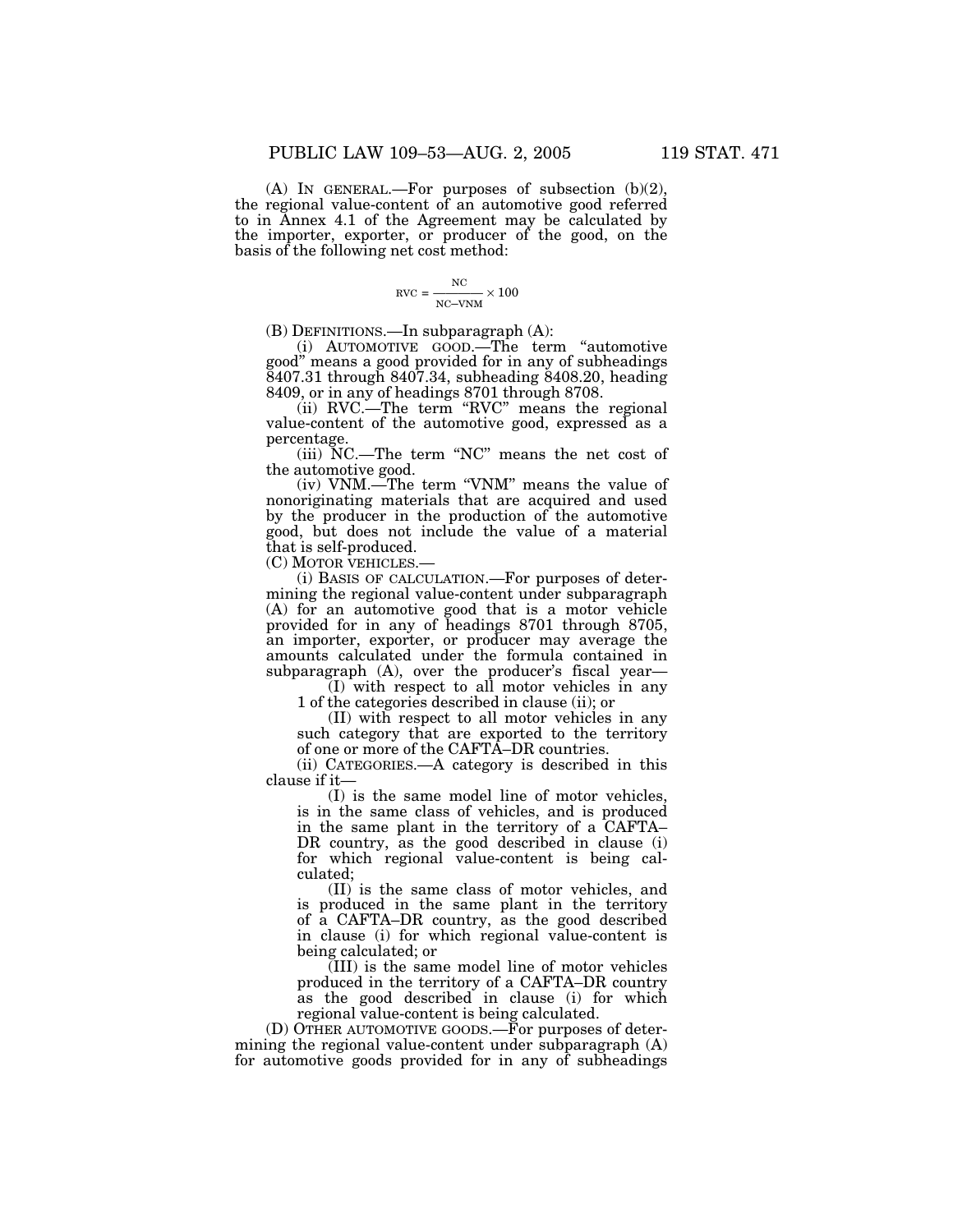8407.31 through 8407.34, in subheading 8408.20, or in heading 8409, 8706, 8707, or 8708, that are produced in the same plant, an importer, exporter, or producer may—

(i) average the amounts calculated under the formula contained in subparagraph (A) over—

(I) the fiscal year of the motor vehicle producer to whom the automotive goods are sold,

(II) any quarter or month, or

(III) its own fiscal year,

if the goods were produced during the fiscal year, quarter, or month that is the basis for the calculation;

(ii) determine the average referred to in clause (i) separately for such goods sold to 1 or more motor vehicle producers; or

(iii) make a separate determination under clause (i) or (ii) for automotive goods that are exported to the territory of one or more of the CAFTA–DR countries.

(E) CALCULATING NET COST.—The importer, exporter, or producer shall, consistent with the provisions regarding allocation of costs set out in generally accepted accounting principles, determine the net cost of an automotive good under subparagraph (B) by—

(i) calculating the total cost incurred with respect to all goods produced by the producer of the automotive good, subtracting any sales promotion, marketing and after-sales service costs, royalties, shipping and packing costs, and nonallowable interest costs that are included in the total cost of all such goods, and then reasonably allocating the resulting net cost of those goods to the automotive good;

(ii) calculating the total cost incurred with respect to all goods produced by that producer, reasonably allocating the total cost to the automotive good, and then subtracting any sales promotion, marketing and after-sales service costs, royalties, shipping and packing costs, and nonallowable interest costs that are included in the portion of the total cost allocated to the automotive good; or

(iii) reasonably allocating each cost that forms part of the total cost incurred with respect to the automotive good so that the aggregate of all such costs does not include any sales promotion, marketing and after-sales service costs, royalties, shipping and packing costs, or nonallowable interest costs.

(d) VALUE OF MATERIALS.—

(1) IN GENERAL.—For the purpose of calculating the regional value-content of a good under subsection (c), and for purposes of applying the de minimis rules under subsection (f), the value of a material is—

(A) in the case of a material that is imported by the producer of the good, the adjusted value of the material;

(B) in the case of a material acquired in the territory in which the good is produced, the value, determined in accordance with Articles 1 through 8, Article 15, and the corresponding interpretive notes of the Agreement on Implementation of Article VII of the General Agreement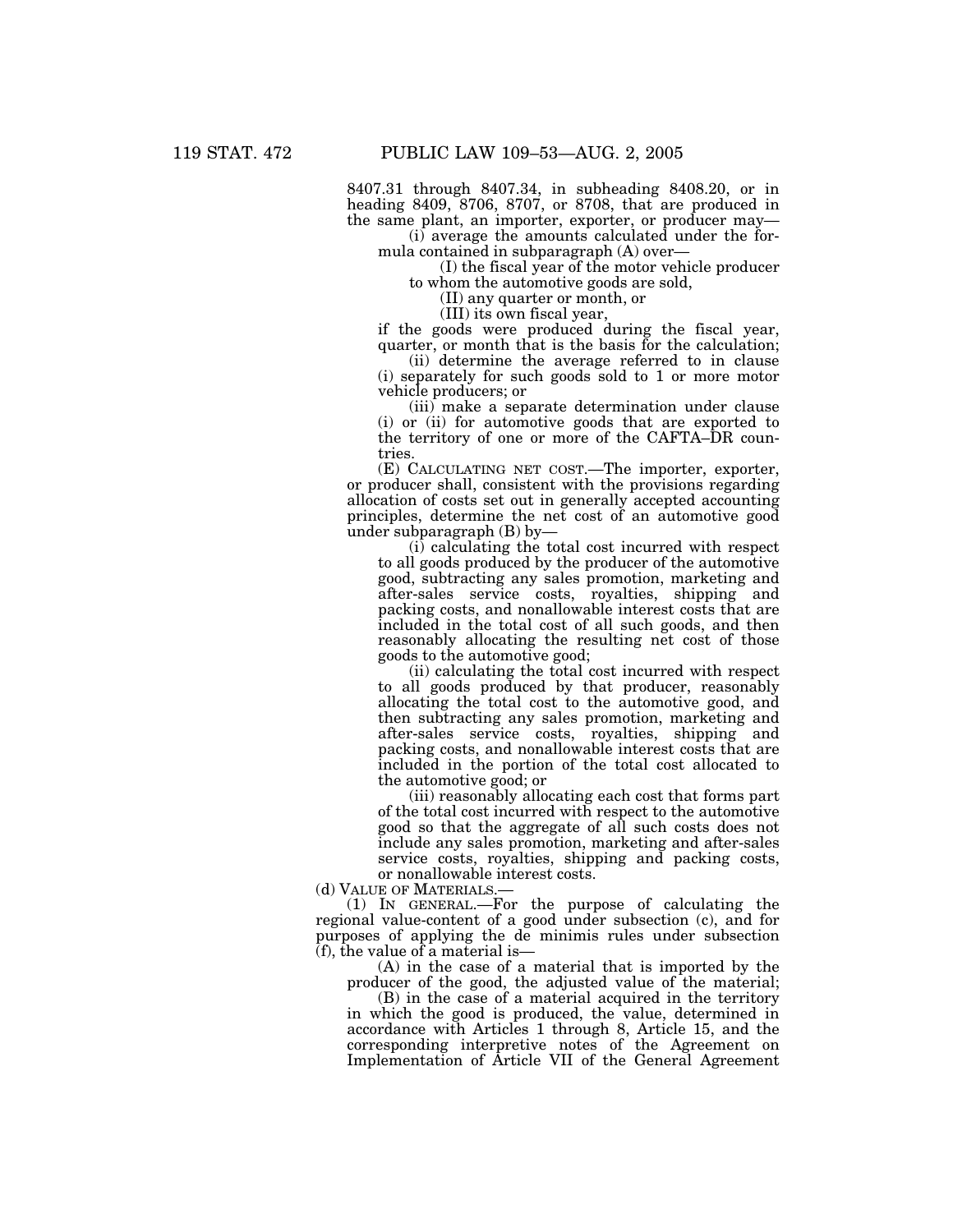on Tariffs and Trade 1994 referred to in section 101(d)(8) of the Uruguay Round Agreements Act, as set forth in regulations promulgated by the Secretary of the Treasury providing for the application of such Articles in the absence of an importation; or

(C) in the case of a material that is self-produced, the sum of—

(i) all expenses incurred in the production of the material, including general expenses; and

(ii) an amount for profit equivalent to the profit added in the normal course of trade.

(2) FURTHER ADJUSTMENTS TO THE VALUE OF MATERIALS.—

(A) ORIGINATING MATERIAL.—The following expenses, if not included in the value of an originating material calculated under paragraph (1), may be added to the value of the originating material:

(i) The costs of freight, insurance, packing, and all other costs incurred in transporting the material within or between the territory of one or more of the CAFTA–DR countries to the location of the producer.

(ii) Duties, taxes, and customs brokerage fees on the material paid in the territory of one or more of the CAFTA–DR countries, other than duties or taxes that are waived, refunded, refundable, or otherwise recoverable, including credit against duty or tax paid or payable.

(iii) The cost of waste and spoilage resulting from the use of the material in the production of the good, less the value of renewable scrap or byproducts.<br>(B) NONORIGINATING MATERIAL.—The following

 $Nonoricinaring$ expenses, if included in the value of a nonoriginating material calculated under paragraph (1), may be deducted from the value of the nonoriginating material:

(i) The costs of freight, insurance, packing, and all other costs incurred in transporting the material within or between the territory of one or more of the CAFTA–DR countries to the location of the producer.

(ii) Duties, taxes, and customs brokerage fees on the material paid in the territory of one or more of the CAFTA–DR countries, other than duties or taxes that are waived, refunded, refundable, or otherwise recoverable, including credit against duty or tax paid or payable.

(iii) The cost of waste and spoilage resulting from the use of the material in the production of the good, less the value of renewable scrap or byproducts.

(iv) The cost of originating materials used in the production of the nonoriginating material in the territory of one or more of the CAFTA–DR countries.

(e) ACCUMULATION.—

(1) ORIGINATING MATERIALS USED IN PRODUCTION OF GOODS OF ANOTHER COUNTRY.—Originating materials from the territory of one or more of the CAFTA–DR countries that are used in the production of a good in the territory of another CAFTA– DR country shall be considered to originate in the territory of that other country.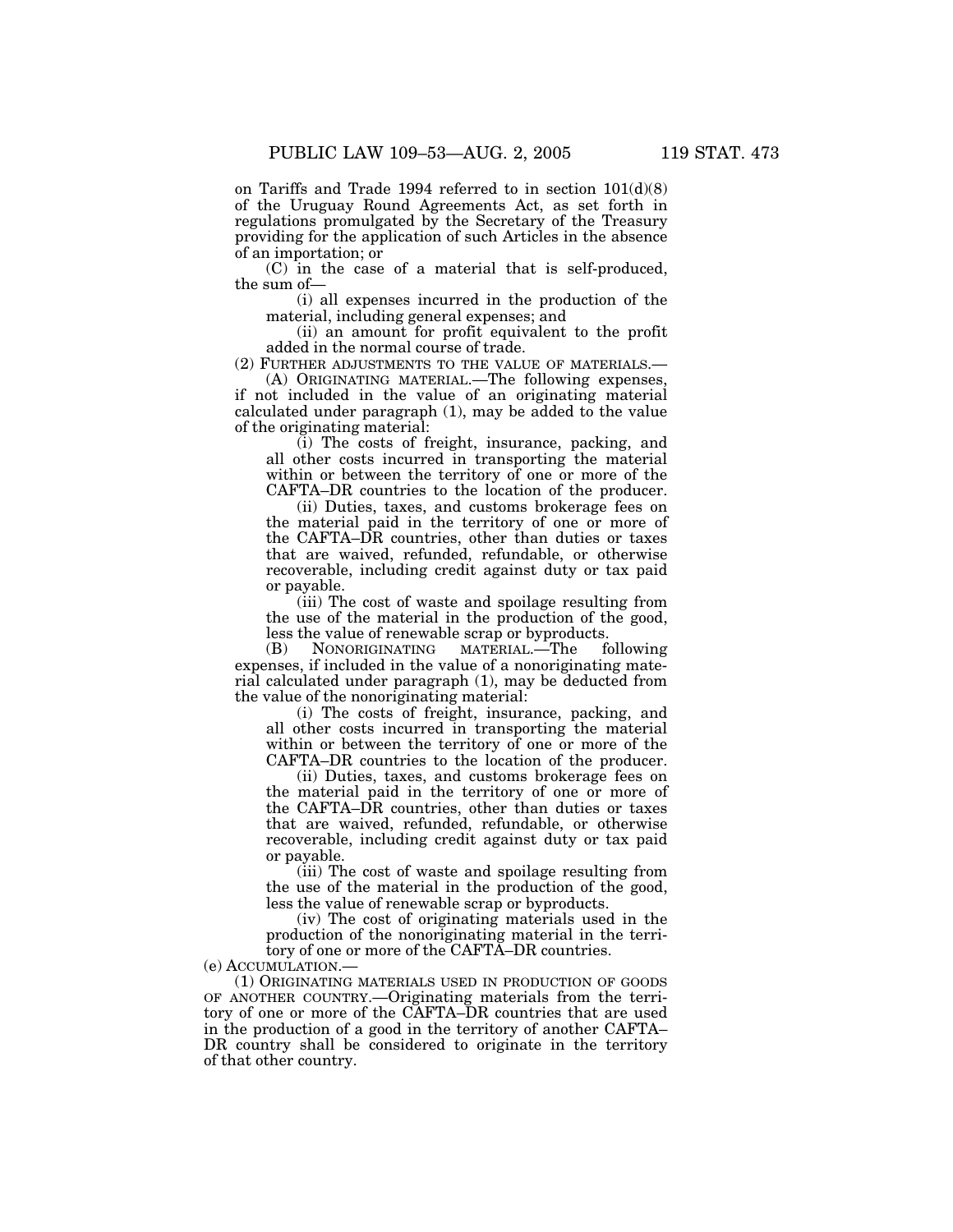(2) MULTIPLE PROCEDURES.—A good that is produced in the territory of one or more of the CAFTA–DR countries by 1 or more producers is an originating good if the good satisfies the requirements of subsection (b) and all other applicable requirements of this section.

(f) DE MINIMIS AMOUNTS OF NONORIGINATING MATERIALS.—

(1) IN GENERAL.—Except as provided in paragraphs (2) and (3), a good that does not undergo a change in tariff classification pursuant to Annex 4.1 of the Agreement is an originating good if—

(A) the value of all nonoriginating materials that— (i) are used in the production of the good, and

(ii) do not undergo the applicable change in tariff classification (set out in Annex 4.1 of the Agreement),

does not exceed 10 percent of the adjusted value of the good;

(B) the good meets all other applicable requirements of this section; and

(C) the value of such nonoriginating materials is included in the value of nonoriginating materials for any applicable regional value-content requirement for the good. (2) EXCEPTIONS.—Paragraph (1) does not apply to the following:

(A) A nonoriginating material provided for in chapter 4, or a nonoriginating dairy preparation containing over 10 percent by weight of milk solids provided for in subheading 1901.90 or 2106.90, that is used in the production of a good provided for in chapter 4.

(B) A nonoriginating material provided for in chapter 4, or a nonoriginating dairy preparation containing over 10 percent by weight of milk solids provided for in subheading 1901.90, that is used in the production of the following goods:

(i) Infant preparations containing over 10 percent by weight of milk solids provided for in subheading 1901.10.

(ii) Mixes and doughs, containing over 25 percent by weight of butterfat, not put up for retail sale, provided for in subheading 1901.20.

(iii) Dairy preparations containing over 10 percent by weight of milk solids provided for in subheading 1901.90 or 2106.90.

(iv) Goods provided for in heading 2105.

(v) Beverages containing milk provided for in subheading 2202.90.

(vi) Animal feeds containing over 10 percent by weight of milk solids provided for in subheading 2309.90.

(C) A nonoriginating material provided for in heading 0805, or any of subheadings 2009.11 through 2009.39, that is used in the production of a good provided for in any of subheadings 2009.11 through 2009.39, or in fruit or vegetable juice of any single fruit or vegetable, fortified with minerals or vitamins, concentrated or unconcentrated, provided for in subheading 2106.90 or 2202.90.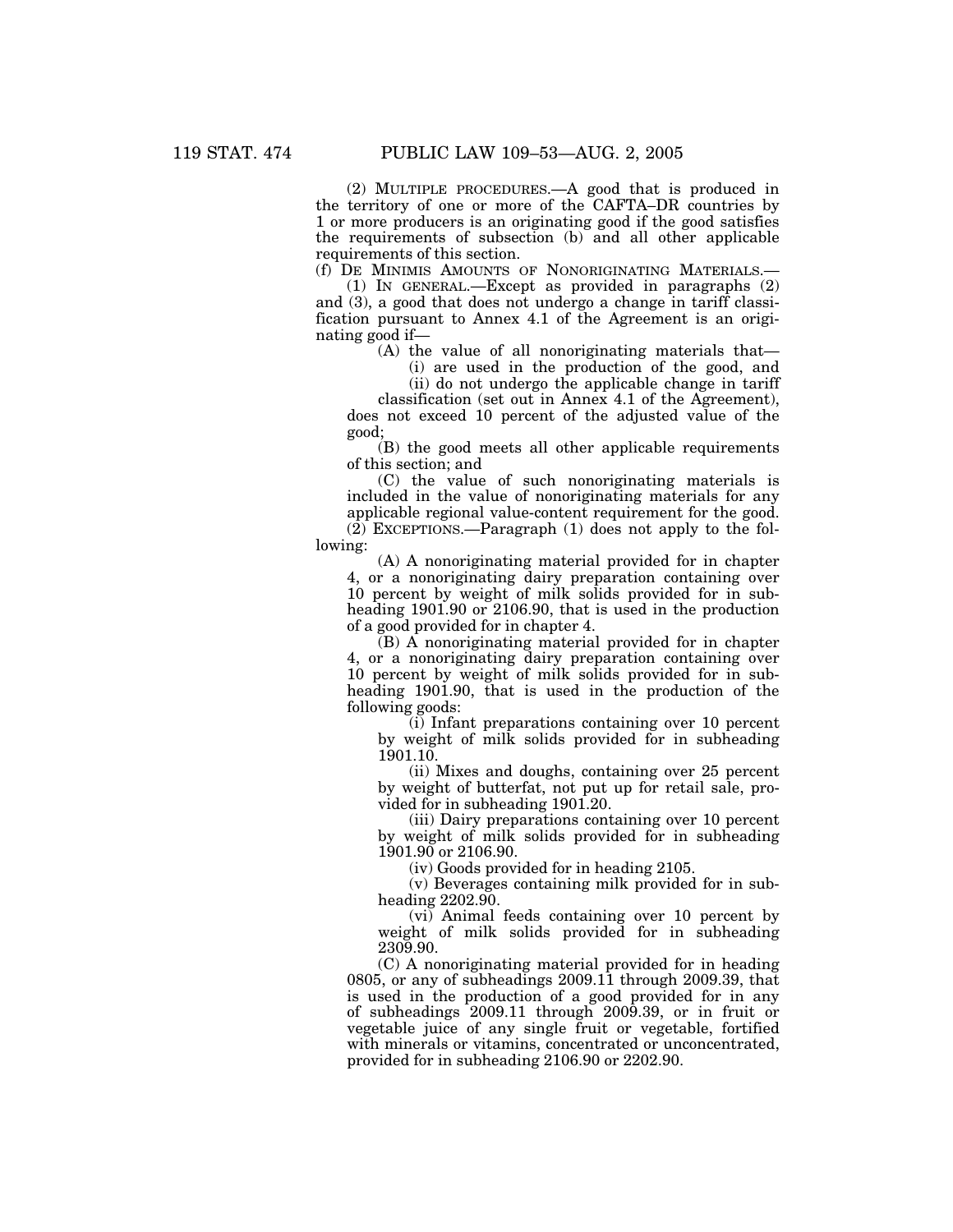(D) A nonoriginating material provided for in heading 0901 or 2101 that is used in the production of a good provided for in heading 0901 or 2101.

(E) A nonoriginating material provided for in heading 1006 that is used in the production of a good provided for in heading  $1102$  or  $1103$  or subheading  $1904.90$ .

(F) A nonoriginating material provided for in chapter 15 that is used in the production of a good provided for in chapter 15.

(G) A nonoriginating material provided for in heading 1701 that is used in the production of a good provided for in any of headings 1701 through 1703.

(H) A nonoriginating material provided for in chapter 17 that is used in the production of a good provided for in subheading 1806.10.

(I) Except as provided in subparagraphs (A) through (H) and Annex 4.1 of the Agreement, a nonoriginating material used in the production of a good provided for in any of chapters 1 through 24, unless the nonoriginating material is provided for in a different subheading than the good for which origin is being determined under this section.

(3) TEXTILE OR APPAREL GOODS.—

(A) IN GENERAL.—Except as provided in subparagraph (B), a textile or apparel good that is not an originating good because certain fibers or yarns used in the production of the component of the good that determines the tariff classification of the good do not undergo an applicable change in tariff classification, set out in Annex 4.1 of the Agreement, shall be considered to be an originating good if—

(i) the total weight of all such fibers or yarns in that component is not more than 10 percent of the total weight of that component; or

(ii) the yarns are those described in section  $204(b)(3)(B)(vi)(IV)$  of the Andean Trade Preference Act  $(19 \text{ U.S.C. } 3203(b)(3)(B)(vi)(IV))$ (as in effect on the date of the enactment of this Act).

(B) CERTAIN TEXTILE OR APPAREL GOODS.—A textile or apparel good containing elastomeric yarns in the component of the good that determines the tariff classification of the good shall be considered to be an originating good only if such yarns are wholly formed in the territory of a CAFTA–DR country.

(C) YARN, FABRIC, OR FIBER.—For purposes of this paragraph, in the case of a good that is a yarn, fabric, or fiber, the term "component of the good that determines the tariff classification of the good'' means all of the fibers in the good.

(g) FUNGIBLE GOODS AND MATERIALS.—

(1) IN GENERAL.— (A) CLAIM FOR PREFERENTIAL TARIFF TREATMENT.—A person claiming that a fungible good or fungible material is an originating good may base the claim either on the physical segregation of the fungible good or fungible material or by using an inventory management method with respect to the fungible good or fungible material.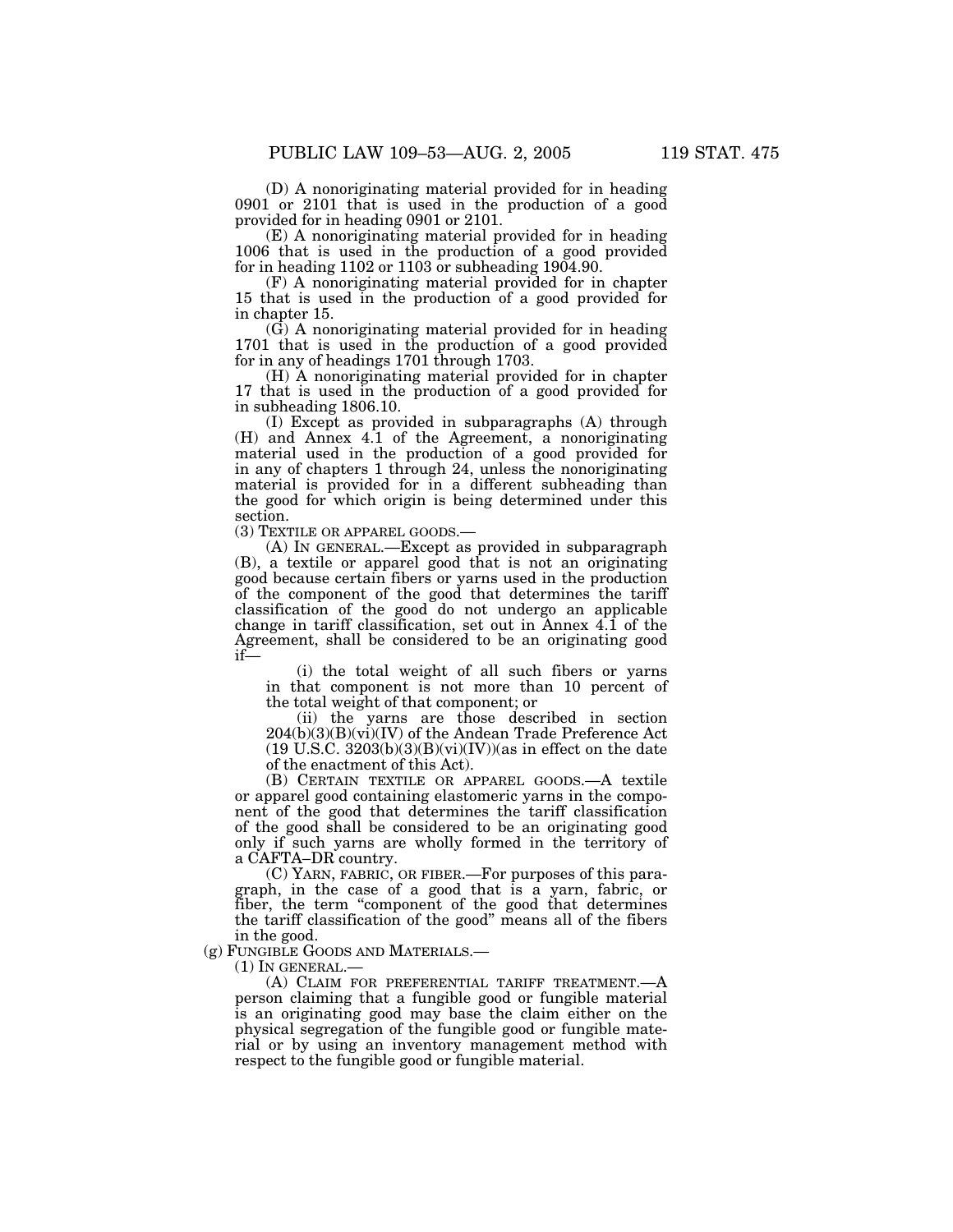(B) INVENTORY MANAGEMENT METHOD.—In this subsection, the term "inventory management method" means-

(i) averaging;

 $(ii)$  "last-in, first-out"; (iii) ''first-in, first-out''; or

(iv) any other method—

(I) recognized in the generally accepted accounting principles of the CAFTA–DR country in which the production is performed; or

(II) otherwise accepted by that country.

(2) ELECTION OF INVENTORY METHOD.—A person selecting an inventory management method under paragraph (1) for a particular fungible good or fungible material shall continue to use that method for that fungible good or fungible material throughout the fiscal year of that person.<br>(h) ACCESSORIES, SPARE PARTS, OR TOOLS.

(1) IN GENERAL.—Subject to paragraphs  $(2)$  and  $(3)$ , accessories, spare parts, or tools delivered with a good that form part of the good's standard accessories, spare parts, or tools shall—

(A) be treated as originating goods if the good is an originating good; and

(B) be disregarded in determining whether all the nonoriginating materials used in the production of the good undergo the applicable change in tariff classification set out in Annex 4.1 of the Agreement.

(2) CONDITIONS.—Paragraph (1) shall apply only if—

(A) the accessories, spare parts, or tools are classified with and not invoiced separately from the good, regardless of whether they appear specified or separately identified in the invoice for the good; and

(B) the quantities and value of the accessories, spare parts, or tools are customary for the good.

(3) REGIONAL VALUE-CONTENT.—If the good is subject to a regional value-content requirement, the value of the accessories, spare parts, or tools shall be taken into account as originating or nonoriginating materials, as the case may be, in calculating the regional value-content of the good.

(i) PACKAGING MATERIALS AND CONTAINERS FOR RETAIL SALE.— Packaging materials and containers in which a good is packaged for retail sale, if classified with the good, shall be disregarded in determining whether all the nonoriginating materials used in the production of the good undergo the applicable change in tariff classification set out in Annex 4.1 of the Agreement, and, if the good is subject to a regional value-content requirement, the value of such packaging materials and containers shall be taken into account as originating or nonoriginating materials, as the case may be, in calculating the regional value-content of the good.

(j) PACKING MATERIALS AND CONTAINERS FOR SHIPMENT.— Packing materials and containers for shipment shall be disregarded in determining whether a good is an originating good.

(k) INDIRECT MATERIALS.—An indirect material shall be treated as an originating material without regard to where it is produced.

(l) TRANSIT AND TRANSHIPMENT.—A good that has undergone production necessary to qualify as an originating good under subsection (b) shall not be considered to be an originating good if, subsequent to that production, the good—

Applicability.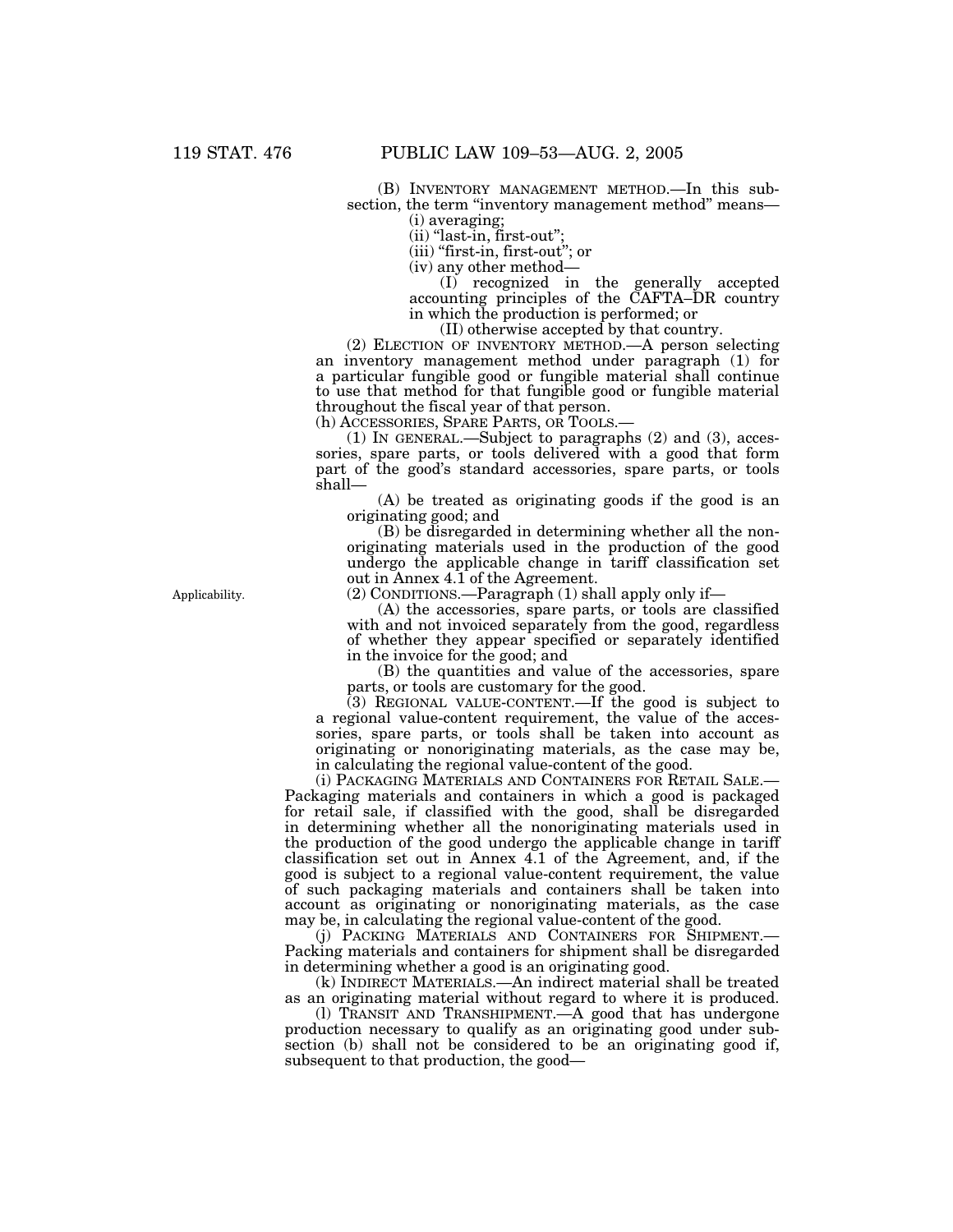(1) undergoes further production or any other operation outside the territories of the CAFTA–DR countries, other than unloading, reloading, or any other operation necessary to preserve the good in good condition or to transport the good to the territory of a CAFTA–DR country; or

(2) does not remain under the control of customs authorities in the territory of a country other than a CAFTA–DR country. (m) GOODS CLASSIFIABLE AS GOODS PUT UP IN SETS.—Notwithstanding the rules set forth in Annex 4.1 of the Agreement, goods classifiable as goods put up in sets for retail sale as provided for in General Rule of Interpretation 3 of the HTS shall not be

considered to be originating goods unless—

(1) each of the goods in the set is an originating good; or

(2) the total value of the nonoriginating goods in the set does not exceed—

(A) in the case of textile or apparel goods, 10 percent of the adjusted value of the set; or

(B) in the case of a good, other than a textile or apparel good, 15 percent of the adjusted value of the set. (n) DEFINITIONS.—In this section:

(1) ADJUSTED VALUE.—The term ''adjusted value'' means the value determined in accordance with Articles 1 through 8, Article 15, and the corresponding interpretive notes of the Agreement on Implementation of Article VII of the General Agreement on Tariffs and Trade 1994 referred to in section  $101(d)(8)$  of the Uruguay Round Agreements Act, adjusted, if necessary, to exclude any costs, charges, or expenses incurred for transportation, insurance, and related services incident to the international shipment of the merchandise from the country of exportation to the place of importation.

(2) CAFTA–DR COUNTRY.—The term ''CAFTA–DR country'' means—

(A) the United States; and

(B) Costa Rica, the Dominican Republic, El Salvador, Guatemala, Honduras, or Nicaragua, for such time as the Agreement is in force between the United States and that country.

(3) CLASS OF MOTOR VEHICLES.—The term ''class of motor vehicles'' means any one of the following categories of motor vehicles:

(A) Motor vehicles provided for in subheading 8701.20, 8704.10, 8704.22, 8704.23, 8704.32, or 8704.90, or heading 8705 or 8706, or motor vehicles for the transport of 16 or more persons provided for in subheading 8702.10 or 8702.90.

(B) Motor vehicles provided for in subheading 8701.10 or any of subheadings 8701.30 through 8701.90.

(C) Motor vehicles for the transport of 15 or fewer persons provided for in subheading 8702.10 or 8702.90, or motor vehicles provided for in subheading 8704.21 or 8704.31.

(D) Motor vehicles provided for in any of subheadings 8703.21 through 8703.90.

(4) FUNGIBLE GOOD OR FUNGIBLE MATERIAL.—The term "fungible good" or "fungible material" means a good or material, as the case may be, that is interchangeable with another good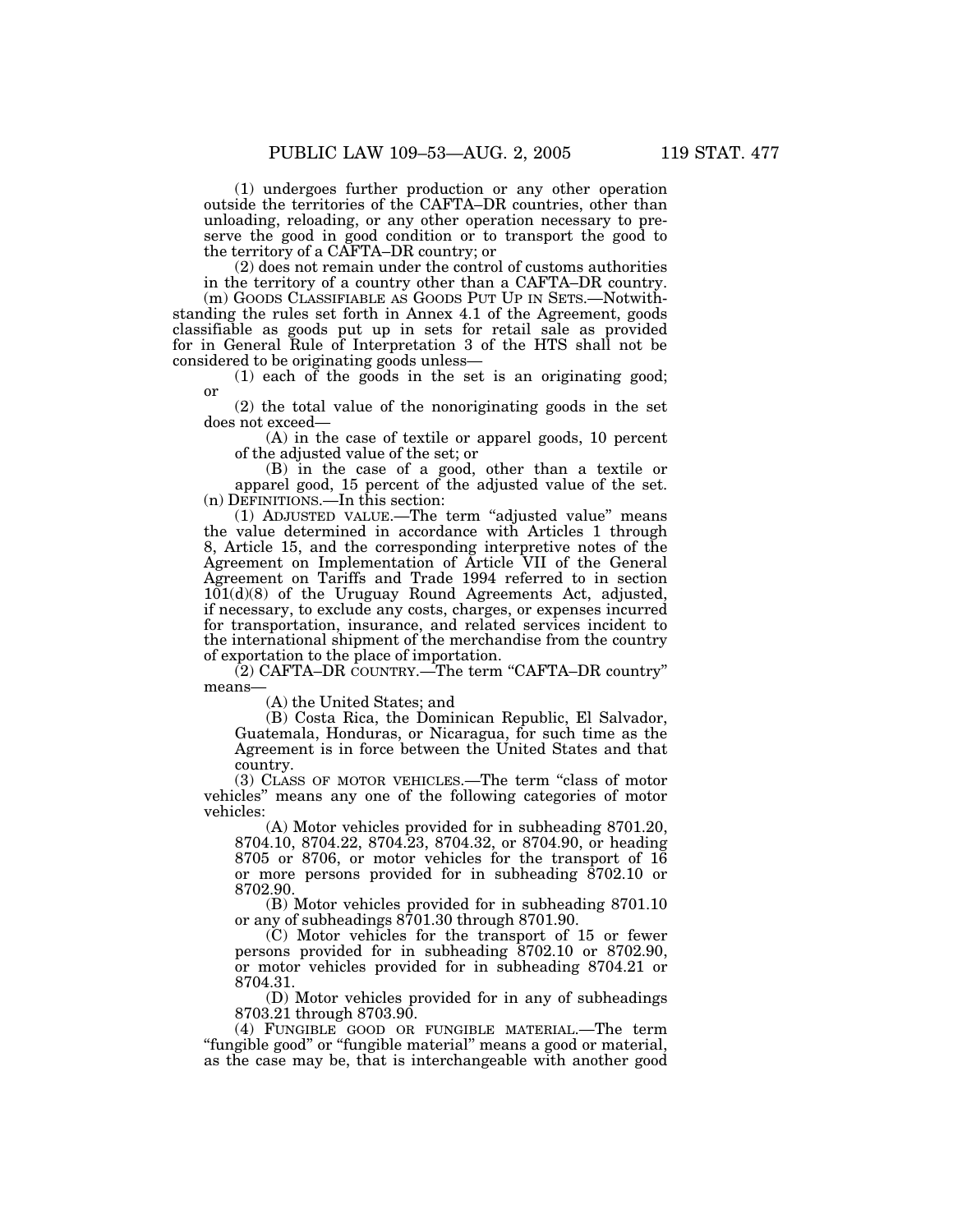or material for commercial purposes and the properties of which are essentially identical to such other good or material.

(5) GENERALLY ACCEPTED ACCOUNTING PRINCIPLES.—The term "generally accepted accounting principles" means the recognized consensus or substantial authoritative support in the territory of a CAFTA–DR country with respect to the recording of revenues, expenses, costs, assets, and liabilities, the disclosure of information, and the preparation of financial statements. The principles may encompass broad guidelines of general application as well as detailed standards, practices, and procedures.

(6) GOODS WHOLLY OBTAINED OR PRODUCED ENTIRELY IN THE TERRITORY OF ONE OR MORE OF THE CAFTA–DR COUNTRIES.-The term "goods wholly obtained or produced entirely in the territory of one or more of the CAFTA–DR countries'' means—

(A) plants and plant products harvested or gathered in the territory of one or more of the CAFTA–DR countries;

(B) live animals born and raised in the territory of one or more of the CAFTA–DR countries;

(C) goods obtained in the territory of one or more of the CAFTA–DR countries from live animals;

(D) goods obtained from hunting, trapping, fishing or aquaculture conducted in the territory of one or more of the CAFTA–DR countries;

(E) minerals and other natural resources not included in subparagraphs (A) through (D) that are extracted or taken in the territory of one or more of the CAFTA–DR countries;

(F) fish, shellfish, and other marine life taken from the sea, seabed, or subsoil outside the territory of one or more of the CAFTA–DR countries by vessels registered or recorded with a CAFTA–DR country and flying the flag of that country;

(G) goods produced on board factory ships from the goods referred to in subparagraph (F), if such factory ships are registered or recorded with that CAFTA–DR country and fly the flag of that country;

 $(H)$  goods taken by a CAFTA–DR country or a person of a CAFTA–DR country from the seabed or subsoil outside territorial waters, if a CAFTA–DR country has rights to exploit such seabed or subsoil;

(I) goods taken from outer space, if the goods are obtained by a CAFTA–DR country or a person of a CAFTA– DR country and not processed in the territory of a country other than a CAFTA–DR country;

(J) waste and scrap derived from—

(i) manufacturing or processing operations in the territory of one or more of the CAFTA–DR countries; or

(ii) used goods collected in the territory of one or more of the CAFTA–DR countries, if such goods are fit only for the recovery of raw materials;

(K) recovered goods derived in the territory of one or more of the CAFTA–DR countries from used goods, and used in the territory of a CAFTA–DR country in the production of remanufactured goods; and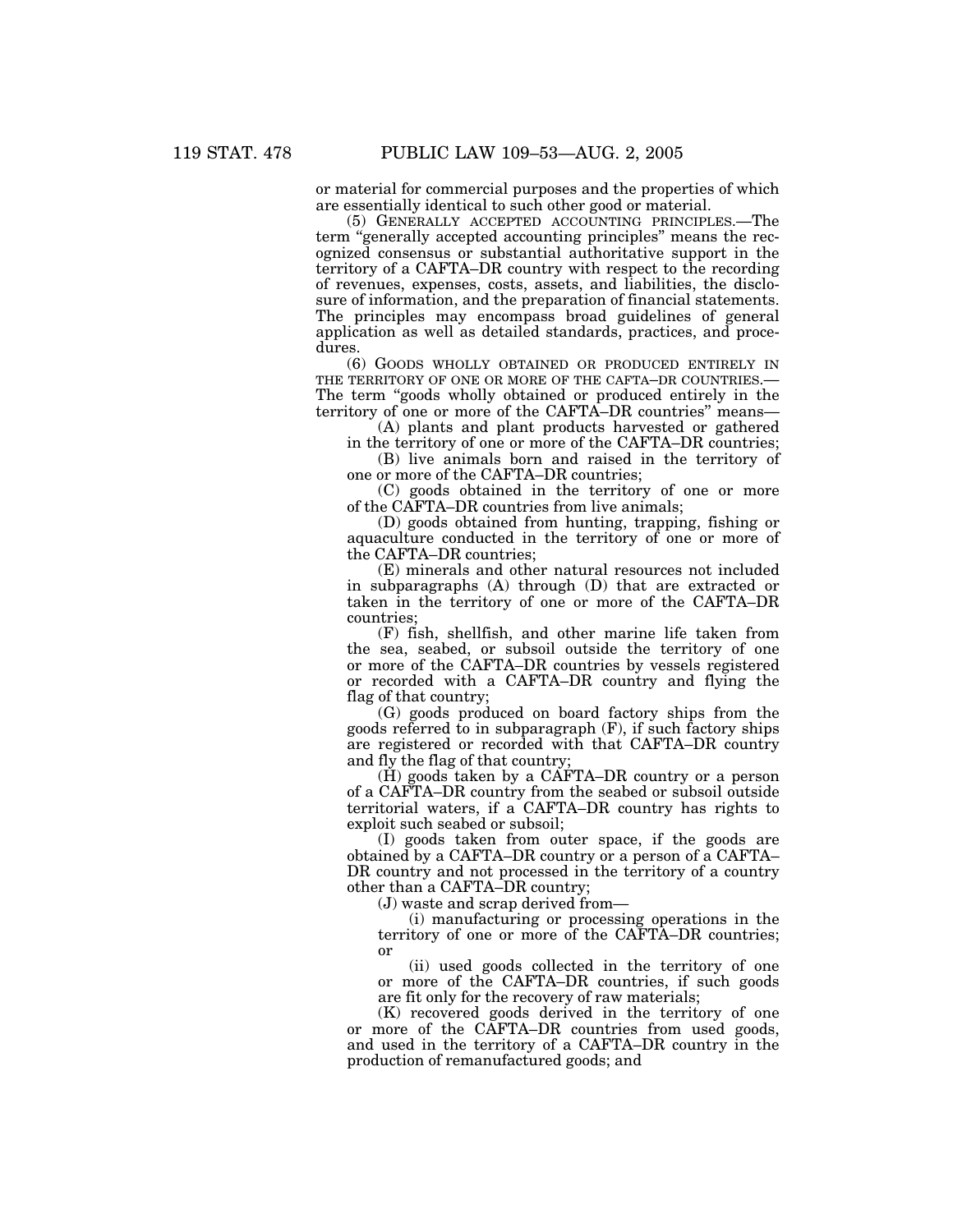(L) goods produced in the territory of one or more of the CAFTA–DR countries exclusively from—

(i) goods referred to in any of subparagraphs (A) through (J), or

(ii) the derivatives of goods referred to in clause  $(i)$ .

at any stage of production.

(7) IDENTICAL GOODS.—The term ''identical goods'' means identical goods as defined in the Agreement on Implementation of Article VII of the General Agreement on Tariffs and Trade 1994 referred to in section 101(d)(8) of the Uruguay Round Agreements Act;

(8) INDIRECT MATERIAL.—The term ''indirect material'' means a good used in the production, testing, or inspection of a good but not physically incorporated into the good, or a good used in the maintenance of buildings or the operation of equipment associated with the production of a good, including—

(A) fuel and energy;

(B) tools, dies, and molds;

(C) spare parts and materials used in the maintenance of equipment or buildings;

(D) lubricants, greases, compounding materials, and other materials used in production or used to operate equipment or buildings;

(E) gloves, glasses, footwear, clothing, safety equipment, and supplies;

(F) equipment, devices, and supplies used for testing or inspecting the good;

(G) catalysts and solvents; and

(H) any other goods that are not incorporated into the good but the use of which in the production of the good can reasonably be demonstrated to be a part of that production.

 $(9)$  MATERIAL.—The term "material" means a good that is used in the production of another good, including a part or an ingredient.

(10) MATERIAL THAT IS SELF-PRODUCED.—The term ''material that is self-produced'' means an originating material that is produced by a producer of a good and used in the production of that good.

 $(11)$  MODEL LINE.—The term "model line" means a group of motor vehicles having the same platform or model name.

(12) NET COST.—The term ''net cost'' means total cost minus sales promotion, marketing, and after-sales service costs, royalties, shipping and packing costs, and non-allowable interest costs that are included in the total cost.

(13) NONALLOWABLE INTEREST COSTS.—The term ''nonallowable interest costs'' means interest costs incurred by a producer that exceed 700 basis points above the applicable official interest rate for comparable maturities of the CAFTA–DR country in which the producer is located.

(14) NONORIGINATING GOOD OR NONORIGINATING MATE-RIAL.—The terms ''nonoriginating good'' and ''nonoriginating material'' mean a good or material, as the case may be, that does not qualify as originating under this section.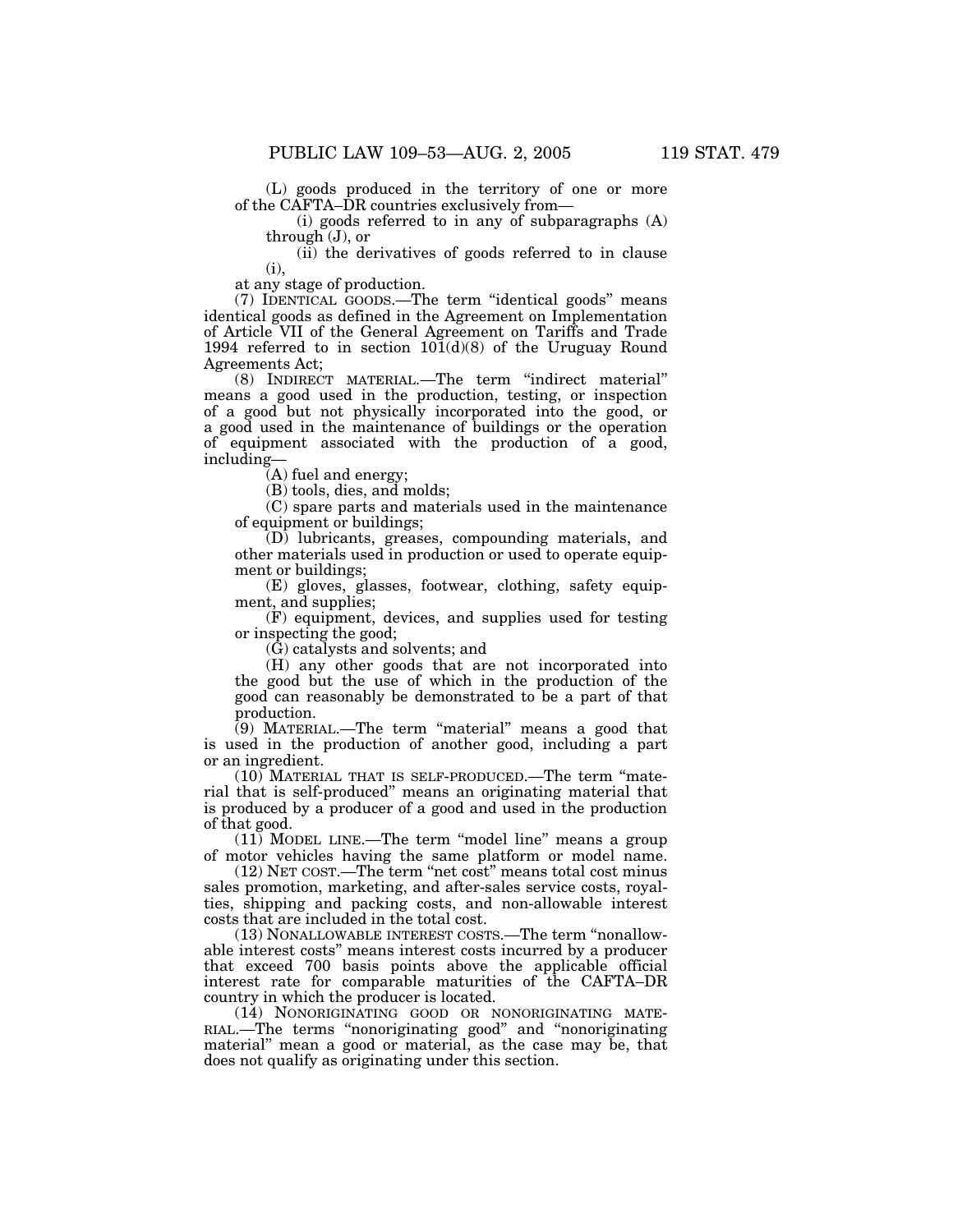(15) PACKING MATERIALS AND CONTAINERS FOR SHIPMENT.— The term "packing materials and containers for shipment" means the goods used to protect a good during its transportation and does not include the packaging materials and containers in which a good is packaged for retail sale.

(16) PREFERENTIAL TARIFF TREATMENT.—The term ''preferential tariff treatment'' means the customs duty rate, and the treatment under article 3.10.4 of the Agreement, that are applicable to an originating good pursuant to the Agreement.

(17) PRODUCER.—The term ''producer'' means a person who engages in the production of a good in the territory of a CAFTA– DR country.

(18) PRODUCTION.—The term ''production'' means growing, mining, harvesting, fishing, raising, trapping, hunting, manufacturing, processing, assembling, or disassembling a good.

(19) REASONABLY ALLOCATE.—The term ''reasonably allocate'' means to apportion in a manner that would be appropriate under generally accepted accounting principles.

(20) RECOVERED GOODS.—The term ''recovered goods'' means materials in the form of individual parts that are the result of—

(A) the disassembly of used goods into individual parts; and

(B) the cleaning, inspecting, testing, or other processing that is necessary for improvement to sound working condition of such individual parts.

(21) REMANUFACTURED GOOD.—The term ''remanufactured good'' means a good that is classified under chapter 84, 85, or 87, or heading 9026, 9031, or 9032, other than a good classified under heading 8418 or 8516, and that—

(A) is entirely or partially comprised of recovered goods; and

(B) has a similar life expectancy and enjoys a factory warranty similar to such a new good.

(22) TOTAL COST.—The term ''total cost'' means all product costs, period costs, and other costs for a good incurred in the territory of one or more of the CAFTA–DR countries.

(23) USED.—The term ''used'' means used or consumed in the production of goods.

(o) PRESIDENTIAL PROCLAMATION AUTHORITY.—

(1) IN GENERAL.—The President is authorized to proclaim, as part of the HTS—

(A) the provisions set out in Annex 4.1 of the Agreement; and

(B) any additional subordinate category necessary to carry out this title consistent with the Agreement.

(2) FABRICS AND YARNS NOT AVAILABLE IN COMMERCIAL QUANTITIES IN THE UNITED STATES.—The President is authorized to proclaim that a fabric or yarn is added to the list in Annex 3.25 of the Agreement in an unrestricted quantity, as provided in article 3.25.4(e) of the Agreement.

(3) MODIFICATIONS.—

(A) IN GENERAL.—Subject to the consultation and layover provisions of section 104, the President may proclaim modifications to the provisions proclaimed under the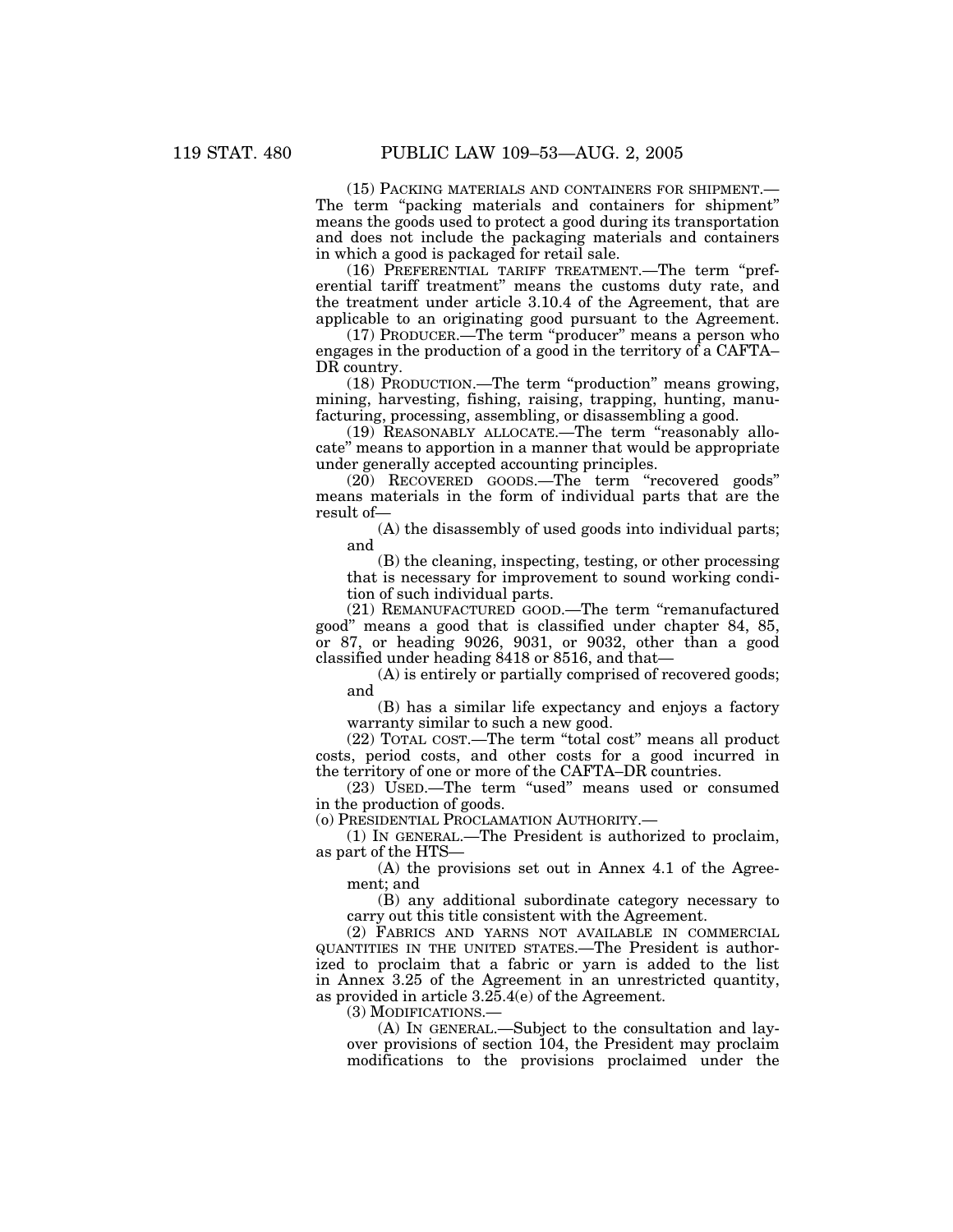authority of paragraph  $(1)(A)$ , other than provisions of chapters 50 through 63, as included in Annex 4.1 of the Agreement.

(B) ADDITIONAL PROCLAMATIONS.—Notwithstanding Deadline. subparagraph (A), and subject to the consultation and layover provisions of section 104, the President may proclaim before the end of the 1-year period beginning on the date of the enactment of this Act, modifications to correct any typographical, clerical, or other nonsubstantive technical error regarding the provisions of chapters 50 through 63, as included in Annex 4.1 of the Agreement.

(4) FABRICS, YARNS, OR FIBERS NOT AVAILABLE IN COMMER-CIAL QUANTITIES IN THE CAFTA–DR COUNTRIES.—

(A) IN GENERAL.—Notwithstanding paragraph 3(A), the list of fabrics, yarns, and fibers set out in Annex 3.25 of the Agreement may be modified as provided for in this paragraph.

(B) DEFINITIONS.—In this paragraph:

(i) The term ''interested entity'' means the government of a CAFTA–DR country other than the United States, a potential or actual purchaser of a textile or apparel good, or a potential or actual supplier of a textile or apparel good.

(ii) All references to "day" and "days" exclude Saturdays, Sundays, and legal holidays.

(C) REQUESTS TO ADD FABRICS, YARNS, OR FIBERS.— (i) An interested entity may request the President to determine that a fabric, yarn, or fiber is not available in commercial quantities in a timely manner in the CAFTA–DR countries and to add that fabric, yarn, or fiber to the list in Annex 3.25 of the Agreement in a restricted or unrestricted quantity.

(ii) After receiving a request under clause (i), the President may determine whether—

(I) the fabric, yarn, or fiber is available in commercial quantities in a timely manner in the CAFTA– DR countries; or

(II) any interested entity objects to the request. (iii) The President may, within the time periods specified in clause (iv), proclaim that a fabric, yarn, or fiber that is the subject of a request submitted under clause (i) is added to the list in Annex 3.25 of the Agreement in an unrestricted quantity, or in any restricted quantity that the President may establish, if the President determines under clause (ii) that-

(I) the fabric, yarn, or fiber is not available in commercial quantities in a timely manner in the CAFTA–DR countries; or

(II) no interested entity has objected to the request. (iv) The time periods within which the President may issue a proclamation under clause (iii) are—

Deadlines.

(I) not later than 30 days after the date on which the request is submitted under clause (i); or

(II) not later than 44 days after the request is submitted, if the President determines, within 30 days after the date on which the request is submitted, that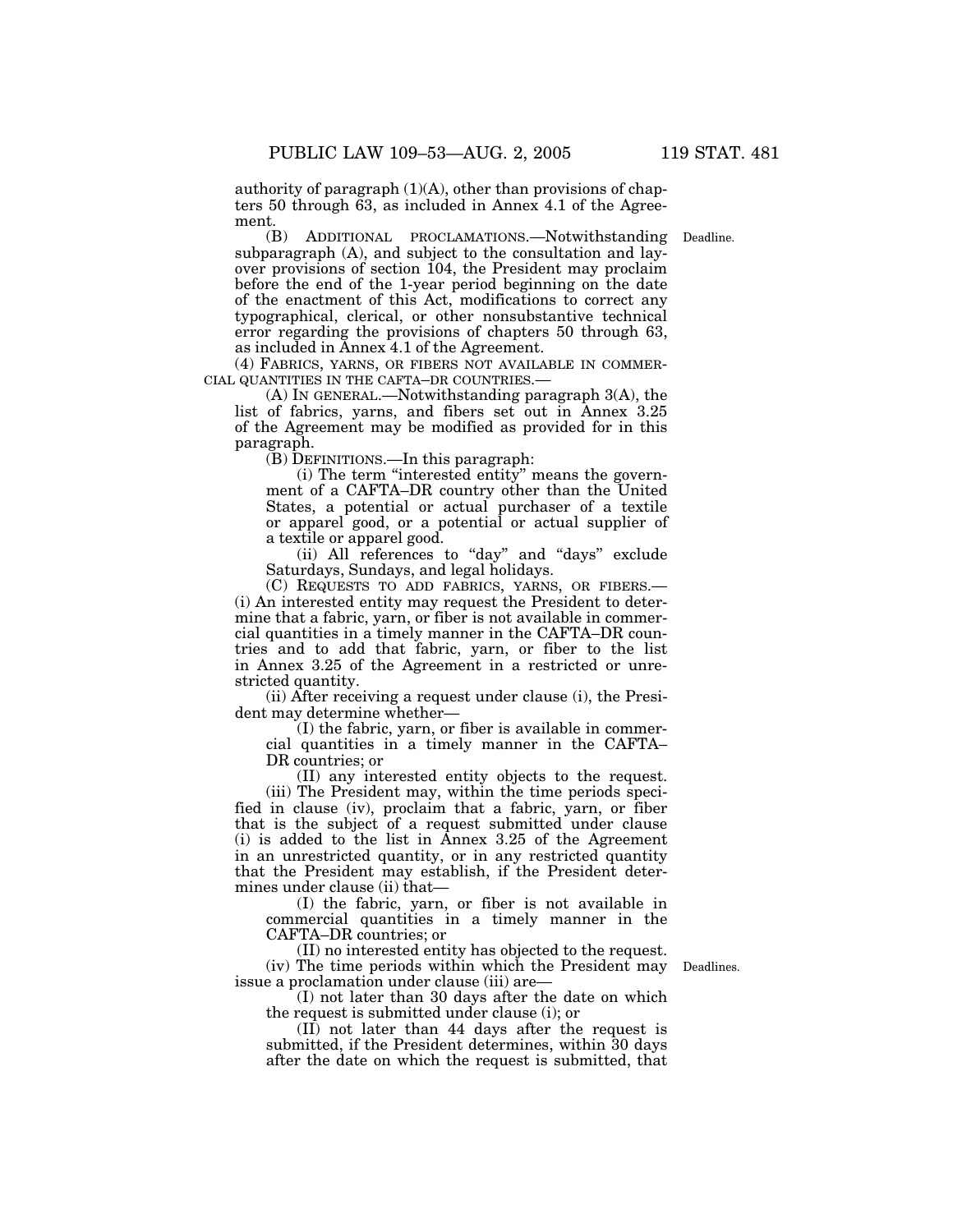Effective date. Federal Register, publication.

Deadline.

Effective dates.

Deadline.

Effective date. Federal Register, publication.

the President does not have sufficient information to make a determination under clause (ii).

(v) Notwithstanding section  $103(a)(2)$ , a proclamation made under clause (iii) shall take effect on the date on which the text of the proclamation is published in the Federal Register.

(vi) Not later than 6 months after proclaiming under clause (iii) that a fabric, yarn, or fiber is added to the list in Annex 3.25 of the Agreement in a restricted quantity, the President may eliminate the restriction if the President determines that the fabric, yarn, or fiber is not available in commercial quantities in a timely manner in the CAFTA–DR countries.

(D) DEEMED APPROVAL OF REQUEST.—If, after an interested entity submits a request under subparagraph (C)(i), the President does not, within the applicable time period specified in subparagraph (C)(iv), make a determination under subparagraph  $(C)(ii)$  regarding the request, the fabric, yarn, or fiber that is the subject of the request shall be considered to be added, in an unrestricted quantity, to the list in Annex 3.25 of the Agreement beginning—

(i) 45 days after the date on which the request was submitted; or

(ii) 60 days after the date on which the request was submitted, if the President made a determination under subparagraph  $(C)(iv)(II)$ .

(E) REQUESTS TO RESTRICT OR REMOVE FABRICS, YARNS, OR FIBERS.—(i) Subject to clause (ii), an interested entity may request the President to restrict the quantity of, or remove from the list in Annex 3.25 of the Agreement, any fabric, yarn, or fiber—

(I) that has been added to that list in an unrestricted quantity pursuant to paragraph (2) or subparagraph (C)(iii) or (D); or

(II) with respect to which the President has eliminated a restriction under subparagraph (C)(vi).

(ii) An interested entity may submit a request under clause (i) at any time beginning 6 months after the date of the action described in subclause (I) or (II) of that clause.

(iii) Not later than 30 days after the date on which a request under clause (i) is submitted, the President may proclaim an action provided for under clause (i) if the President determines that the fabric, yarn, or fiber that is the subject of the request is available in commercial quantities in a timely manner in the CAFTA–DR countries.

(iv) A proclamation declared under clause (iii) shall take effect no earlier than the date that is 6 months after the date on which the text of the proclamation is published in the Federal Register.

(F) PROCEDURES.—The President shall establish procedures—

(i) governing the submission of a request under subparagraphs  $(\check{C})$  and  $(E)$ ; and

(ii) providing an opportunity for interested entities to submit comments and supporting evidence before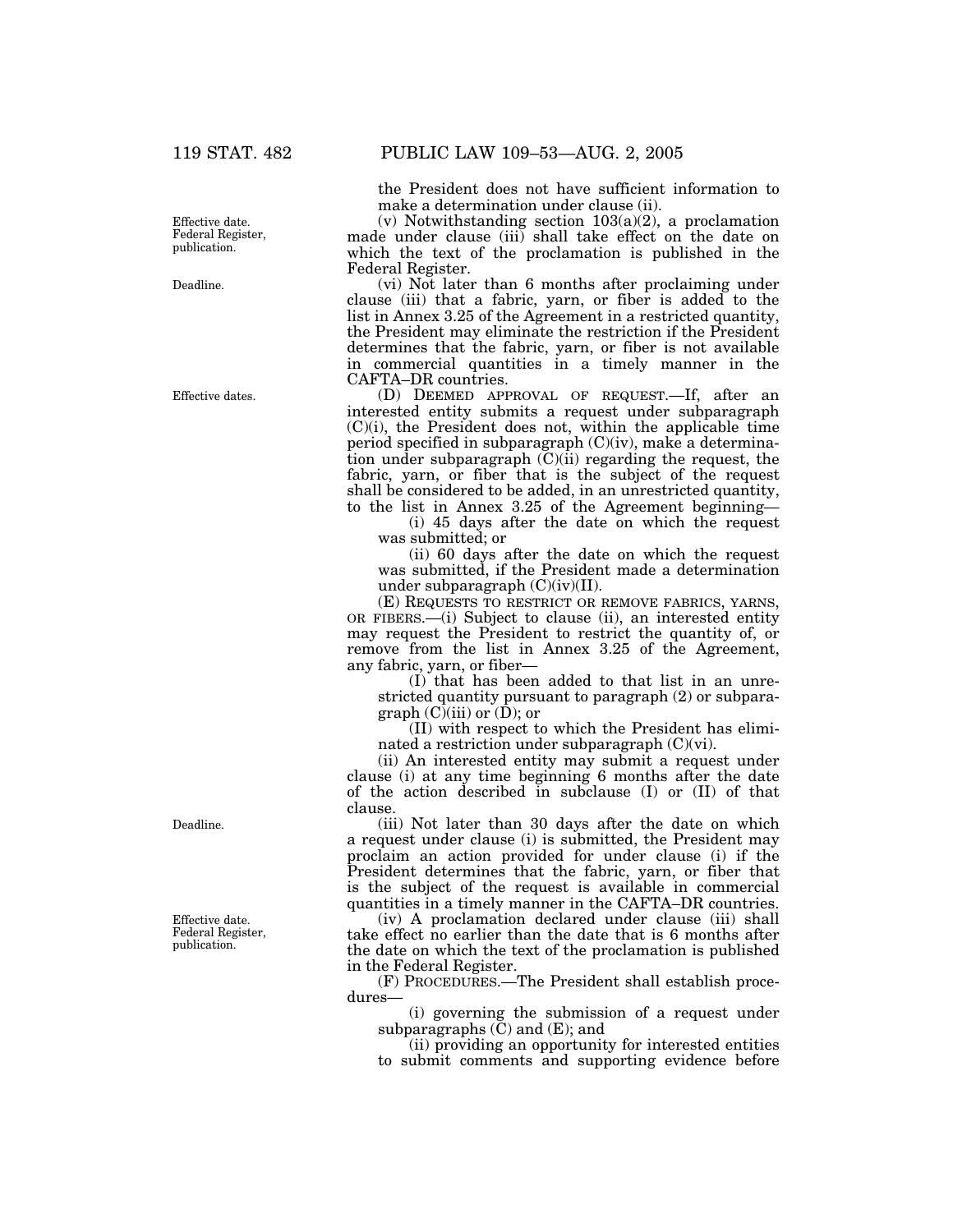the President makes a determination under subparagraph  $(C)$  (ii) or (vi) or  $(E)$ (iii).

#### **SEC. 204. CUSTOMS USER FEES.**

Section 13031(b) of the Consolidated Omnibus Budget Reconciliation Act of 1985 (19 U.S.C. 58c(b)) is amended by adding after paragraph (14), the following:

"(15) No fee may be charged under subsection (a)  $(9)$  or (10) with respect to goods that qualify as originating goods under section 203 of the Dominican Republic-Central America-United States Free Trade Agreement Implementation Act. Any service for which an exemption from such fee is provided by reason of this paragraph may not be funded with money contained in the Customs User Fee Account.''.

#### **SEC. 205. RETROACTIVE APPLICATION FOR CERTAIN LIQUIDATIONS** 19 USC 4034. **AND RELIQUIDATIONS OF TEXTILE OR APPAREL GOODS.**

(a) IN GENERAL.—Notwithstanding section 514 of the Tariff Act of 1930 (19 U.S.C. 1514) or any other provision of law, and subject to subsection (c), an entry—

(1) of a textile or apparel good—

(A) of a CAFTA–DR country that the United States Trade Representative has designated as an eligible country under subsection (b), and

(B) that would have qualified as an originating good under section 203 if the good had been entered after the date of entry into force of the Agreement for that country,

(2) that was made on or after January 1, 2004, and before the date of the entry into force of the Agreement with respect to that country, and

(3) for which customs duties in excess of the applicable rate of duty for that good set out in the Schedule of the United States to Annex 3.3 of the Agreement were paid,

shall be liquidated or reliquidated at the applicable rate of duty for that good set out in the Schedule of the United States to Annex 3.3 of the Agreement, and the Secretary of the Treasury shall refund any excess customs duties paid with respect to such entry.

(b) ELIGIBLE COUNTRY.—The United States Trade Representative shall determine, in accordance with article 3.20 of the Agreement, which CAFTA–DR countries are eligible countries for purposes of this section, and shall publish a list of all such countries in the Federal Register.

(c) REQUESTS.—Liquidation or reliquidation may be made under subsection (a) with respect to an entry of a textile or apparel good only if a request therefor is filed with the Bureau of Customs and Border Protection, within such period as the Bureau of Customs and Border Protection shall establish by regulation in consultation with the Secretary of the Treasury, that contains sufficient information to enable the Bureau of Customs and Border Protection—

(1)(A) to locate the entry; or

(B) to reconstruct the entry if it cannot be located; and (2) to determine that the good satisfies the conditions set

out in subsection (a).

(d) DEFINITION.—As used in this section, the term "entry" includes a withdrawal from warehouse for consumption.

Federal Register, publication.

Regulations.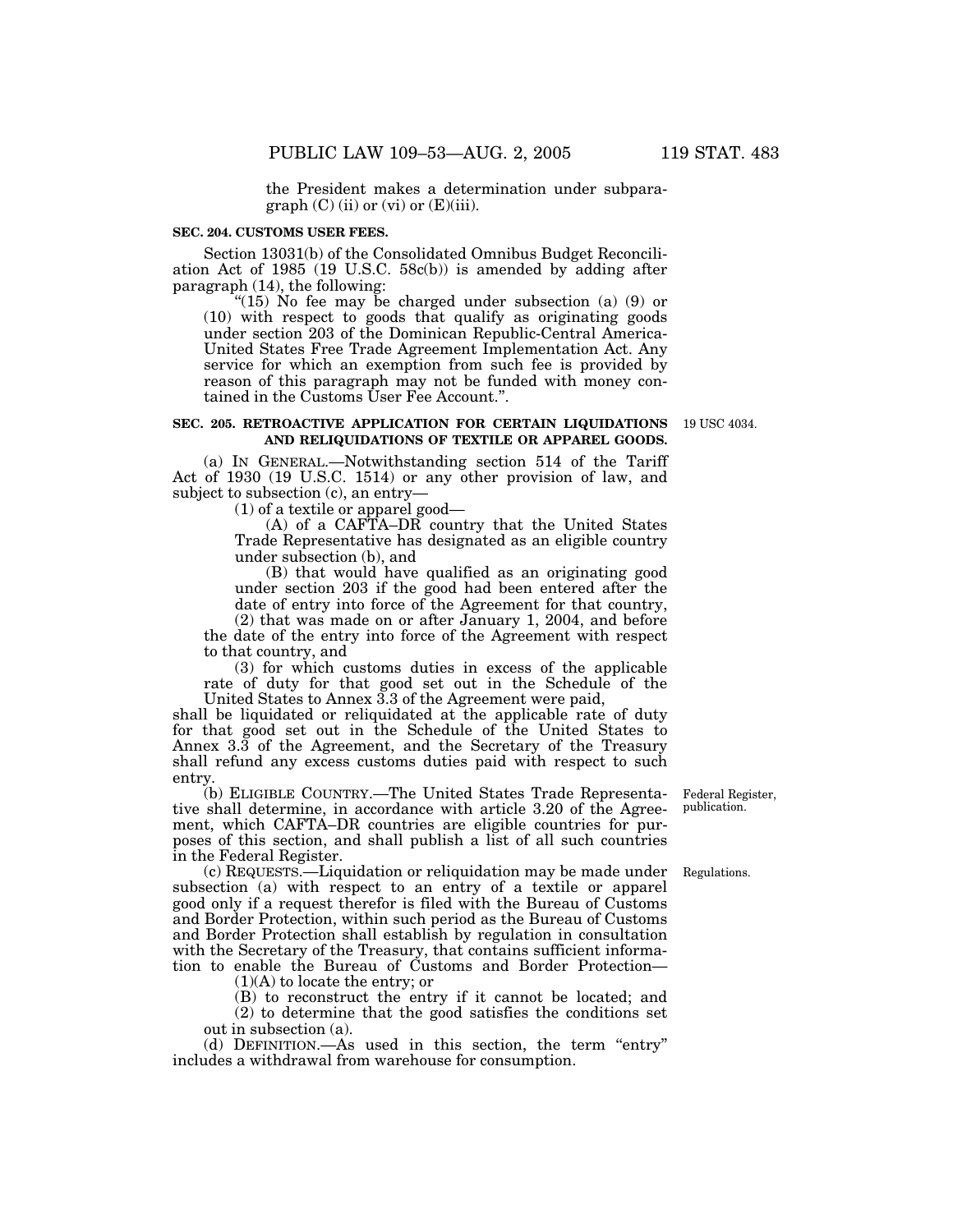#### **SEC. 206. DISCLOSURE OF INCORRECT INFORMATION; FALSE CERTIFI-CATIONS OF ORIGIN; DENIAL OF PREFERENTIAL TARIFF TREATMENT.**

(a) DISCLOSURE OF INCORRECT INFORMATION.—Section 592 of the Tariff Act of 1930 (19 U.S.C. 1592) is amended—

(1) in subsection (c)—

(A) by redesignating paragraph  $(9)$  as paragraph  $(10)$ ; and

(B) by inserting after paragraph (8) the following new paragraph:

Regulations.

''(9) PRIOR DISCLOSURE REGARDING CLAIMS UNDER THE DOMINICAN REPUBLIC-CENTRAL AMERICA-UNITED STATES FREE TRADE AGREEMENT.—An importer shall not be subject to penalties under subsection (a) for making an incorrect claim that a good qualifies as an originating good under section 203 of the Dominican Republic-Central America-United States Free Trade Agreement Implementation Act if the importer, in accordance with regulations issued by the Secretary of the Treasury, promptly and voluntarily makes a corrected declaration and pays any duties owing.''; and

(2) by adding at the end the following new subsection: "(h) FALSE CERTIFICATIONS OF ORIGIN UNDER THE DOMINICAN REPUBLIC-CENTRAL AMERICA-UNITED STATES FREE TRADE AGREE-MENT.—

''(1) IN GENERAL.—Subject to paragraph (2), it is unlawful for any person to certify falsely, by fraud, gross negligence, or negligence, in a CAFTA–DR certification of origin (as defined in section  $508(g)(1)(B)$  of this Act) that a good exported from the United States qualifies as an originating good under the rules of origin set out in section 203 of the Dominican Republic-Central America-United States Free Trade Agreement Implementation Act. The procedures and penalties of this section that apply to a violation of subsection (a) also apply to a violation of this subsection.

''(2) PROMPT AND VOLUNTARY DISCLOSURE OF INCORRECT INFORMATION.—No penalty shall be imposed under this subsection if, promptly after an exporter or producer that issued a CAFTA–DR certification of origin has reason to believe that such certification contains or is based on incorrect information, the exporter or producer voluntarily provides written notice of such incorrect information to every person to whom the certification was issued.

"(3) EXCEPTION.—A person may not be considered to have violated paragraph (1) if—

 $(A)$  the information was correct at the time it was provided in a CAFTA–DR certification of origin but was later rendered incorrect due to a change in circumstances; and

''(B) the person promptly and voluntarily provides written notice of the change in circumstances to all persons to whom the person provided the certification.''.

(b) DENIAL OF PREFERENTIAL TARIFF TREATMENT.—Section 514 of the Tariff Act of 1930 (19 U.S.C. 1514) is amended by adding at the end the following new subsection:

"(h) DENIAL OF PREFERENTIAL TARIFF TREATMENT UNDER THE DOMINICAN REPUBLIC-CENTRAL AMERICA-UNITED STATES FREE

Applicability.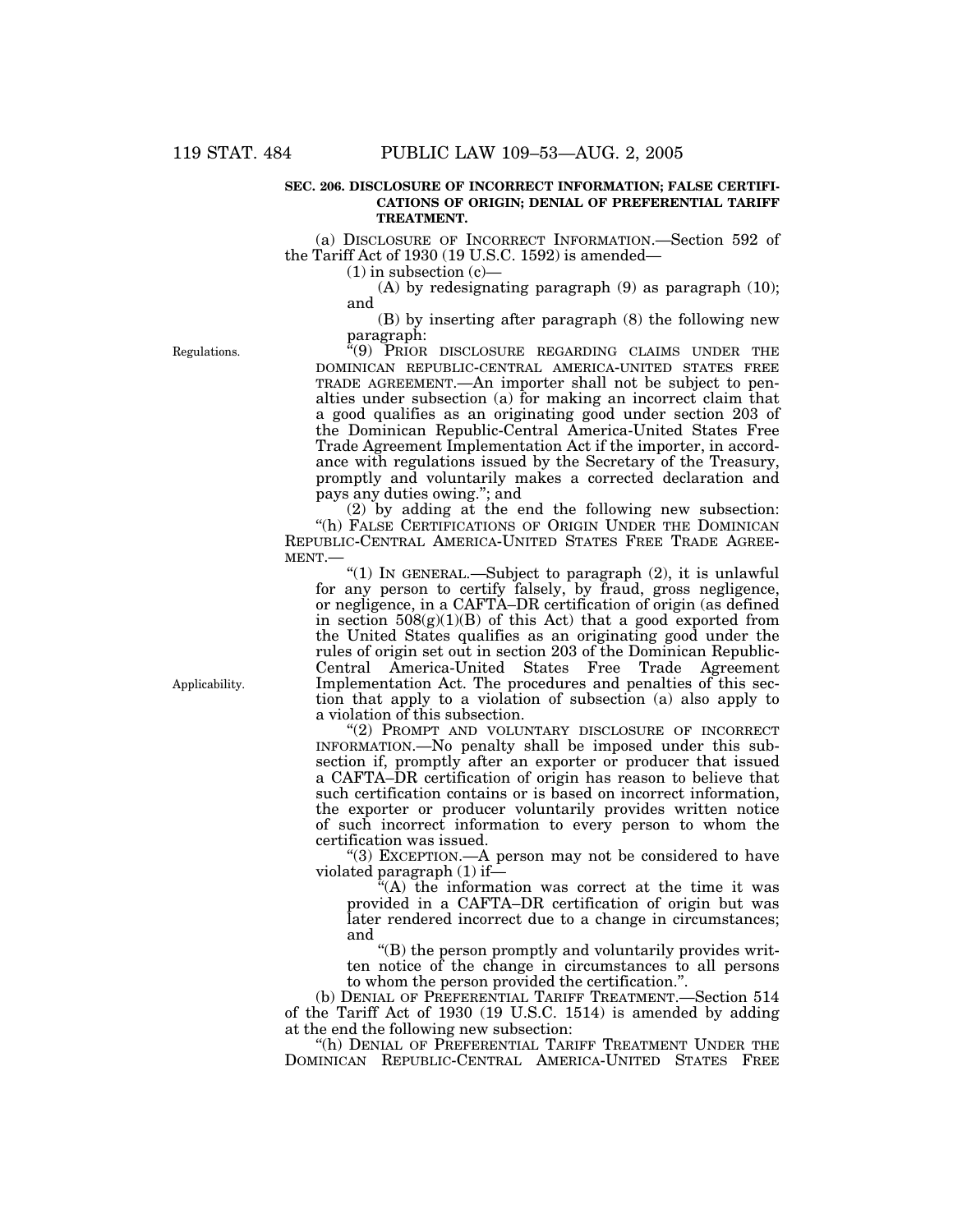TRADE AGREEMENT.—If the Bureau of Customs and Border Protection or the Bureau of Immigration and Customs Enforcement finds indications of a pattern of conduct by an importer, exporter, or producer of false or unsupported representations that goods qualify under the rules of origin set out in section 203 of the Dominican Republic-Central America-United States Free Trade Agreement Implementation Act, the Bureau of Customs and Border Protection, in accordance with regulations issued by the Secretary of the Treasury, may suspend preferential tariff treatment under the Dominican Republic-Central America-United States Free Trade Agreement to entries of identical goods covered by subsequent representations by that importer, exporter, or producer until the Bureau of Customs and Border Protection determines that representations of that person are in conformity with such section 203.''.

#### **SEC. 207. RELIQUIDATION OF ENTRIES.**

Subsection (d) of section 520 of the Tariff Act of 1930 (19 U.S.C.  $1520(d)$  is amended-

 $(1)$  in the matter preceding paragraph  $(1)$ , by striking "or section 202 of the United States-Chile Free Trade Agreement Implementation Act'' and inserting '', section 202 of the United States-Chile Free Trade Agreement Implementation Act, or section 203 of the Dominican Republic-Central America-United States Free Trade Agreement Implementation Act''; and

 $(2)$  in paragraph  $(2)$ , by inserting "or certifications" after ''other certificates''.

#### **SEC. 208. RECORDKEEPING REQUIREMENTS.**

Section 508 of the Tariff Act of 1930 (19 U.S.C. 1508) is amended—

 $(1)$  by redesignating subsection  $(g)$  as subsection  $(h)$ ;

(2) by inserting after subsection (f) the following new subsection:

''(g) CERTIFICATIONS OF ORIGIN FOR GOODS EXPORTED UNDER THE DOMINICAN REPUBLIC-CENTRAL AMERICA-UNITED STATES FREE TRADE AGREEMENT.—

" $(1)$  DEFINITIONS.—In this subsection:

''(A) RECORDS AND SUPPORTING DOCUMENTS.—The term 'records and supporting documents' means, with respect to an exported good under paragraph (2), records and documents related to the origin of the good, including—

''(i) the purchase, cost, and value of, and payment for, the good;

"(ii) the purchase, cost, and value of, and payment for, all materials, including indirect materials, used in the production of the good; and

''(iii) the production of the good in the form in which it was exported.

''(B) CAFTA–DR CERTIFICATION OF ORIGIN.—The term 'CAFTA–DR certification of origin' means the certification established under article 4.16 of the Dominican Republic-Central America-United States Free Trade Agreement that a good qualifies as an originating good under such Agreement.

"(2) EXPORTS TO CAFTA–DR COUNTRIES.—Any person who completes and issues a CAFTA–DR certification of origin for a good exported from the United States shall make, keep, and, pursuant to rules and regulations promulgated by the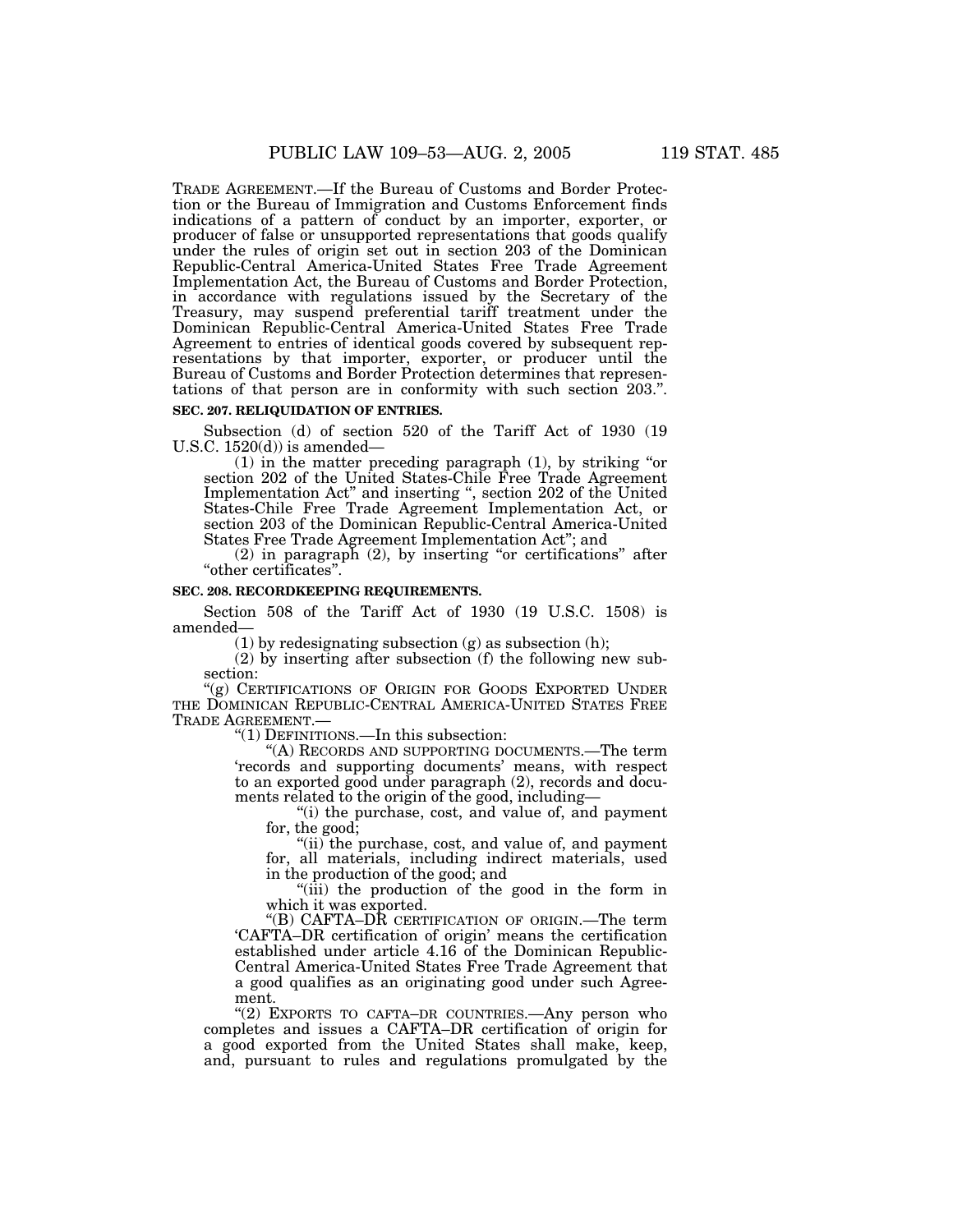Secretary of the Treasury, render for examination and inspection all records and supporting documents related to the origin of the good (including the certification or copies thereof).

''(3) RETENTION PERIOD.—Records and supporting documents shall be kept by the person who issued a CAFTA– DR certification of origin for at least 5 years after the date on which the certification was issued.''; and

(3) in subsection (h), as so redesignated—

(A) by inserting "or (g)" after "(f)"; and

(B) by striking ''that subsection'' and inserting ''either such subsection''.

19 USC 4035.

#### **SEC. 209. ENFORCEMENT RELATING TO TRADE IN TEXTILE OR APPAREL GOODS.**

(a) ACTION DURING VERIFICATION.—

(1) IN GENERAL.—If the Secretary of the Treasury requests the government of a CAFTA–DR country to conduct a verification pursuant to article 3.24 of the Agreement for purposes of making a determination under paragraph (2), the President may direct the Secretary to take appropriate action described in subsection (b) while the verification is being conducted.

(2) DETERMINATION.—A determination under this paragraph is a determination—

(A) that an exporter or producer in that country is complying with applicable customs laws, regulations, and procedures regarding trade in textile or apparel goods, or

(B) that a claim that a textile or apparel good exported or produced by such exporter or producer—

(i) qualifies as an originating good under section 203 of this Act, or

(ii) is a good of a CAFTA–DR country,

is accurate.

(b) APPROPRIATE ACTION DESCRIBED.—Appropriate action under subsection (a)(1) includes-

(1) suspension of preferential tariff treatment under the Agreement with respect to—

(A) any textile or apparel good exported or produced by the person that is the subject of a verification under subsection (a)(1) regarding compliance described in subsection  $(a)(2)(A)$ , if the Secretary determines there is insufficient information to support any claim for preferential tariff treatment that has been made with respect to any such good; or

(B) the textile or apparel good for which a claim of preferential tariff treatment has been made that is the subject of a verification under subsection  $(a)(1)$  regarding a claim described in subsection  $(a)(2)(B)$ , if the Secretary determines there is insufficient information to support that claim;

(2) denial of preferential tariff treatment under the Agreement with respect to—

(A) any textile or apparel good exported or produced by the person that is the subject of a verification under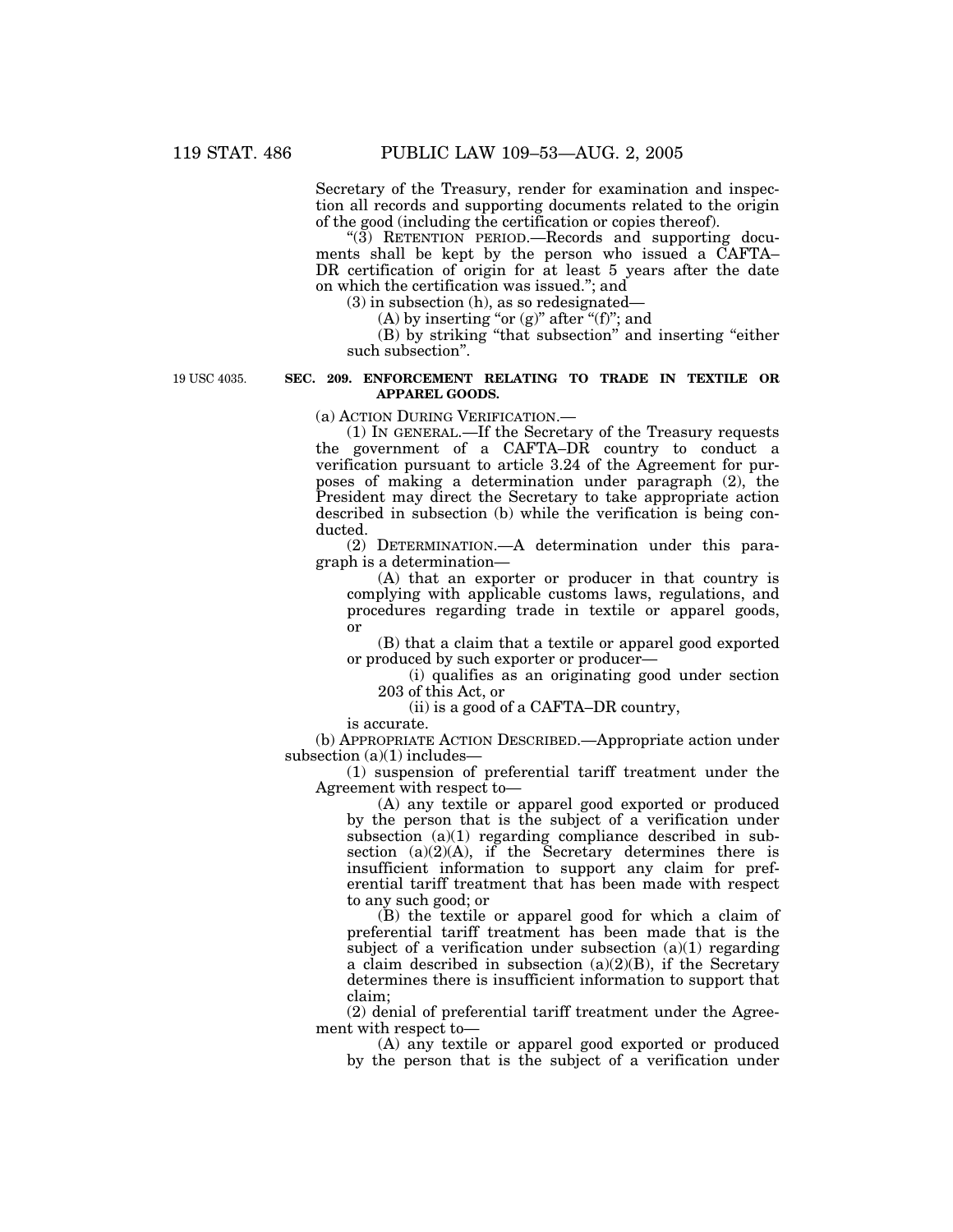subsection (a)(1) regarding compliance described in subsection  $(a)(2)(A)$ , if the Secretary determines that the person has provided incorrect information to support any claim for preferential tariff treatment that has been made with respect to any such good; or

(B) the textile or apparel good for which a claim of preferential tariff treatment has been made that is the subject of a verification under subsection  $(a)(1)$  regarding a claim described in subsection  $(a)(2)(B)$ , if the Secretary determines that a person has provided incorrect information to support that claim;

(3) detention of any textile or apparel good exported or produced by the person that is the subject of a verification under subsection  $(a)(1)$  regarding compliance described in subsection  $(a)(2)(A)$  or a claim described in subsection  $(a)(2)(B)$ , if the Secretary determines there is insufficient information to determine the country of origin of any such good; and

(4) denial of entry into the United States of any textile or apparel good exported or produced by the person that is the subject of a verification under subsection  $(a)(1)$  regarding compliance described in subsection  $(a)(2)(A)$  or a claim described in subsection  $(a)(2)(B)$ , if the Secretary determines that the person has provided incorrect information as to the country of origin of any such good.

(c) ACTION ON COMPLETION OF A VERIFICATION.—On completion of a verification under subsection (a), the President may direct the Secretary to take appropriate action described in subsection (d) until such time as the Secretary receives information sufficient to make the determination under subsection  $(a)(2)$  or until such earlier date as the President may direct.

(d) APPROPRIATE ACTION DESCRIBED.—Appropriate action under subsection (c) includes—

(1) denial of preferential tariff treatment under the Agreement with respect to—

(A) any textile or apparel good exported or produced by the person that is the subject of a verification under subsection (a)(1) regarding compliance described in subsection  $(a)(2)(A)$ , if the Secretary determines there is insufficient information to support, or that the person has provided incorrect information to support, any claim for preferential tariff treatment that has been made with respect to any such good; or

(B) the textile or apparel good for which a claim of preferential tariff treatment has been made that is the subject of a verification under subsection  $(a)(1)$  regarding a claim described in subsection  $(a)(2)(B)$ , if the Secretary determines there is insufficient information to support, or that a person has provided incorrect information to support, that claim; and

(2) denial of entry into the United States of any textile or apparel good exported or produced by the person that is the subject of a verification under subsection  $(\tilde{a})(1)$  regarding compliance described in subsection  $(a)(2)(A)$  or a claim described in subsection  $(a)(2)(B)$ , if the Secretary determines there is insufficient information to determine, or that the person has provided incorrect information as to, the country of origin of any such good.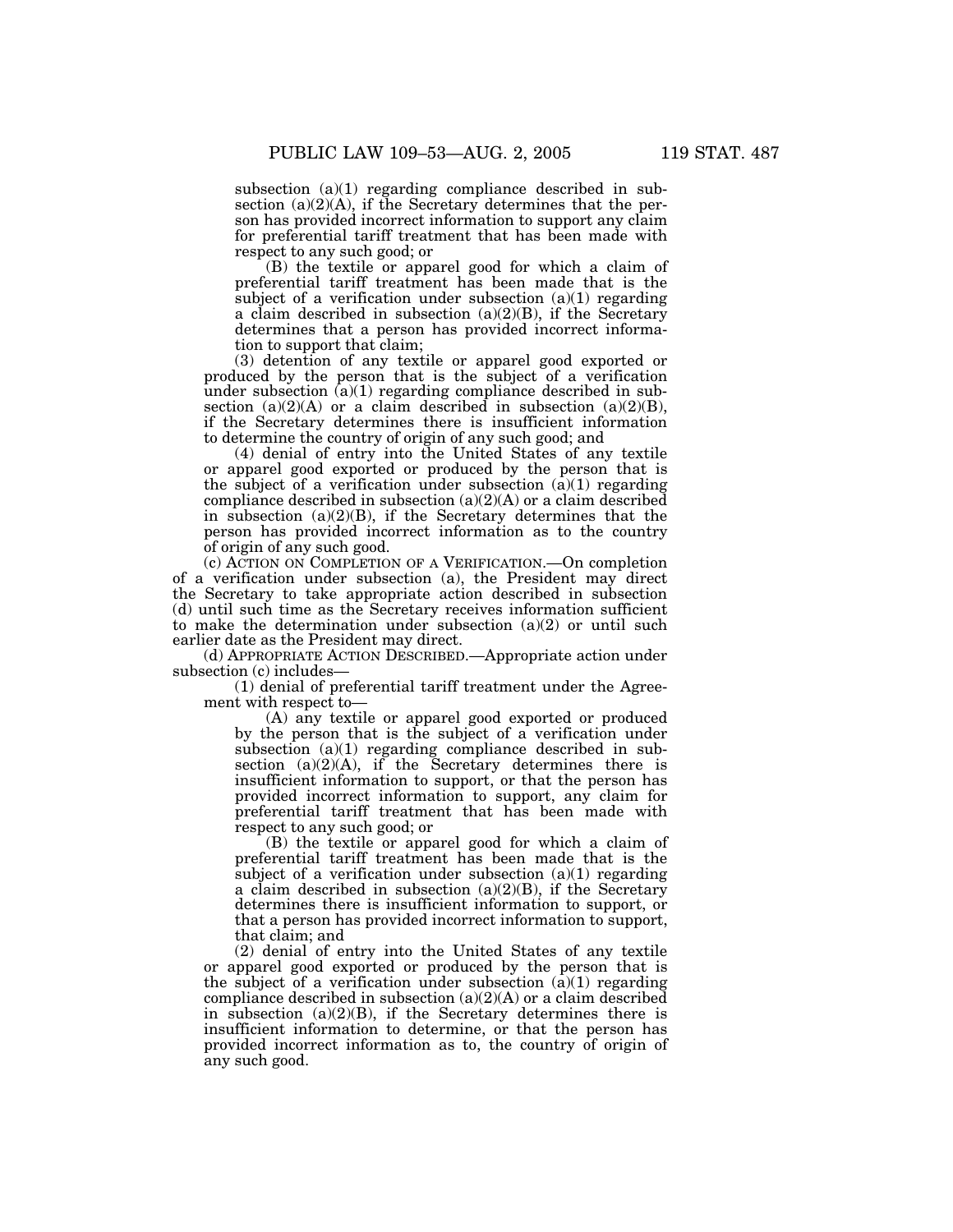(e) PUBLICATION OF NAME OF PERSON.—The Secretary may publish the name of any person that the Secretary has determined—

(1) is engaged in intentional circumvention of applicable laws, regulations, or procedures affecting trade in textile or apparel goods; or

(2) has failed to demonstrate that it produces, or is capable of producing, textile or apparel goods.

19 USC 4036.

#### **SEC. 210. REGULATIONS.**

The Secretary of the Treasury shall prescribe such regulations as may be necessary to carry out—

(1) subsections (a) through (n) of section 203;

(2) the amendment made by section 204; and

(3) any proclamation issued under section 203(o).

## **TITLE III—RELIEF FROM IMPORTS**

19 USC 4051.

### **SEC. 301. DEFINITIONS.**

In this title:

(1) CAFTA–DR ARTICLE.—The term ''CAFTA–DR article'' means an article that qualifies as an originating good under section 203(b).

(2) CAFTA–DR TEXTILE OR APPAREL ARTICLE.—The term ''CAFTA–DR textile or apparel article'' means a textile or apparel good (as defined in section 3(5)) that is a CAFTA– DR article.

(3) DE MINIMIS SUPPLYING COUNTRY.—

(A) Subject to subparagraph (B), the term ''de minimis supplying country" means a CAFTA–DR country whose share of imports of the relevant CAFTA–DR article into the United States does not exceed 3 percent of the aggregate volume of imports of the relevant CAFTA–DR article in the most recent 12-month period for which data are available that precedes the filing of the petition under section 311(a).

(B) A CAFTA–DR country shall not be considered to be a de minimis supplying country if the aggregate share of imports of the relevant CAFTA–DR article into the United States of all CAFTA–DR countries that satisfy the conditions of subparagraph (A) exceeds 9 percent of the aggregate volume of imports of the relevant CAFTA–DR article during the applicable 12-month period.

(4) RELEVANT CAFTA–DR ARTICLE.—The term ''relevant CAFTA–DR article'' means the CAFTA–DR article with respect to which a petition has been filed under section 311(a).

## **Subtitle A—Relief From Imports Benefiting From the Agreement**

19 USC 4061.

#### **SEC. 311. COMMENCING OF ACTION FOR RELIEF.**

(a) FILING OF PETITION.—A petition requesting action under this subtitle for the purpose of adjusting to the obligations of the United States under the Agreement may be filed with the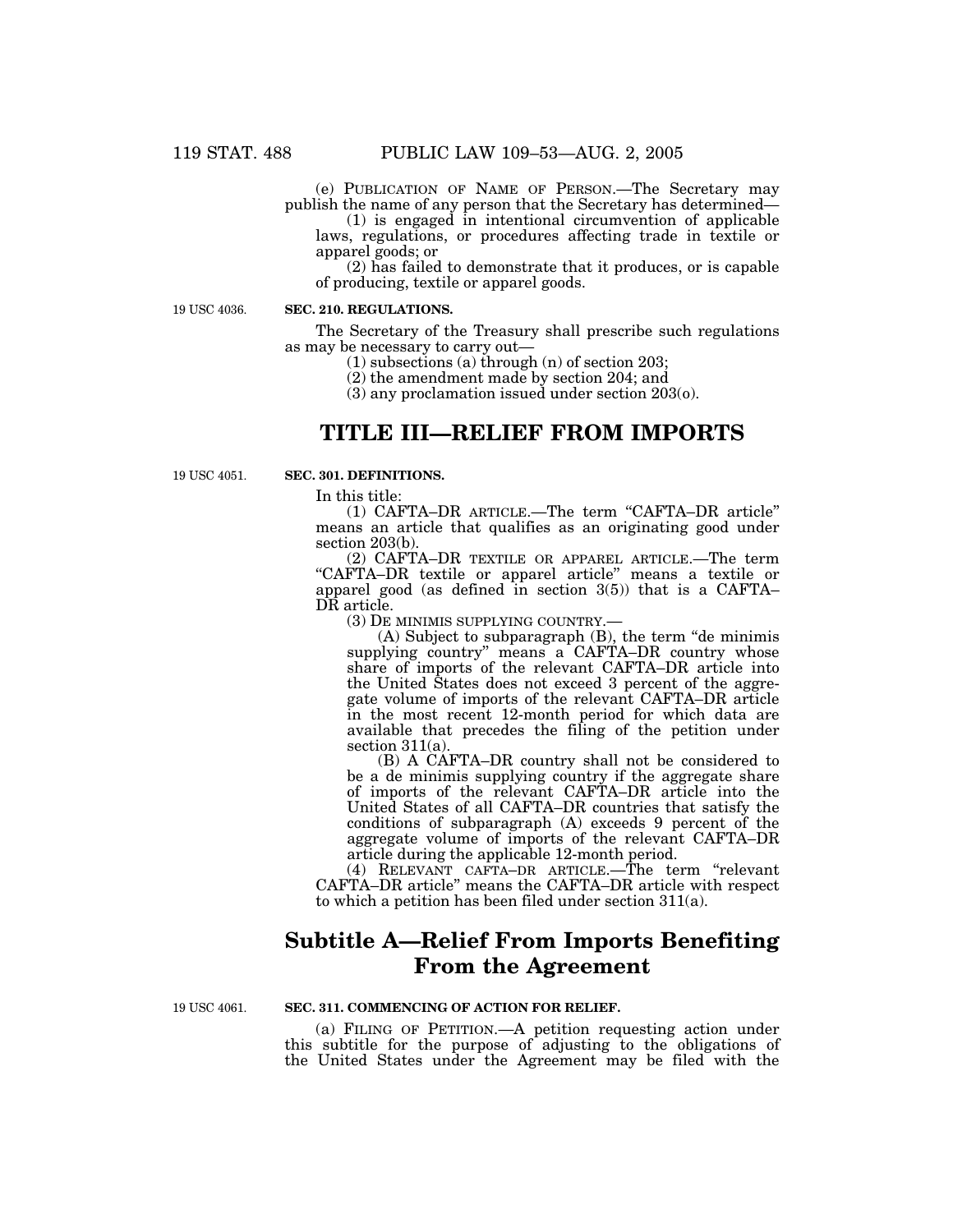Commission by an entity, including a trade association, firm, certified or recognized union, or group of workers, that is representative of an industry. The Commission shall transmit a copy of any petition filed under this subsection to the United States Trade Representative.

(b) INVESTIGATION AND DETERMINATION.—Upon the filing of a petition under subsection (a), the Commission, unless subsection (d) applies, shall promptly initiate an investigation to determine whether, as a result of the reduction or elimination of a duty provided for under the Agreement, a CAFTA–DR article is being imported into the United States in such increased quantities, in absolute terms or relative to domestic production, and under such conditions that imports of the CAFTA–DR article constitute a substantial cause of serious injury or threat thereof to the domestic industry producing an article that is like, or directly competitive with, the imported article.

(c) APPLICABLE PROVISIONS.—The following provisions of section 202 of the Trade Act of 1974 (19 U.S.C. 2252) apply with respect to any investigation initiated under subsection (b):

 $(1)$  Paragraphs  $(1)(B)$  and  $(3)$  of subsection  $(b)$ .

(2) Subsection (c).

(3) Subsection (i).

(d) ARTICLES EXEMPT FROM INVESTIGATION.—No investigation may be initiated under this section with respect to any CAFTA– DR article if, after the date that the Agreement enters into force, import relief has been provided with respect to that CAFTA–DR article under this subtitle.

#### **SEC. 312. COMMISSION ACTION ON PETITION.**

19 USC 4062.

(a) DETERMINATION.—Not later than 120 days after the date on which an investigation is initiated under section 311(b) with respect to a petition, the Commission shall make the determination required under that section. At that time, the Commission shall also determine whether any CAFTA–DR country is a de minimis supplying country.

(b) APPLICABLE PROVISIONS.—For purposes of this subtitle, the provisions of paragraphs  $(1)$ ,  $(2)$ , and  $(3)$  of section  $330(d)$  of the Tariff Act of 1930 (19 U.S.C. 1330(d) (1), (2), and (3)) shall be applied with respect to determinations and findings made under this section as if such determinations and findings were made under section 202 of the Trade Act of 1974 (19 U.S.C. 2252).

(c) ADDITIONAL FINDING AND RECOMMENDATION IF DETERMINA-TION AFFIRMATIVE.—If the determination made by the Commission under subsection (a) with respect to imports of an article is affirmative, or if the President may consider a determination of the Commission to be an affirmative determination as provided for under paragraph (1) of section 330(d) of the Tariff Act of 1930  $(19 \text{ U}.\overline{S}.\overline{C}.\overline{1330(d)})$ , the Commission shall find, and recommend to the President in the report required under subsection (d), the amount of import relief that is necessary to remedy or prevent the injury found by the Commission in the determination and to facilitate the efforts of the domestic industry to make a positive adjustment to import competition. The import relief recommended by the Commission under this subsection shall be limited to the relief described in section 313(c). Only those members of the Commission who voted in the affirmative under subsection (a) are eligible to vote on the proposed action to remedy or prevent the

Deadline.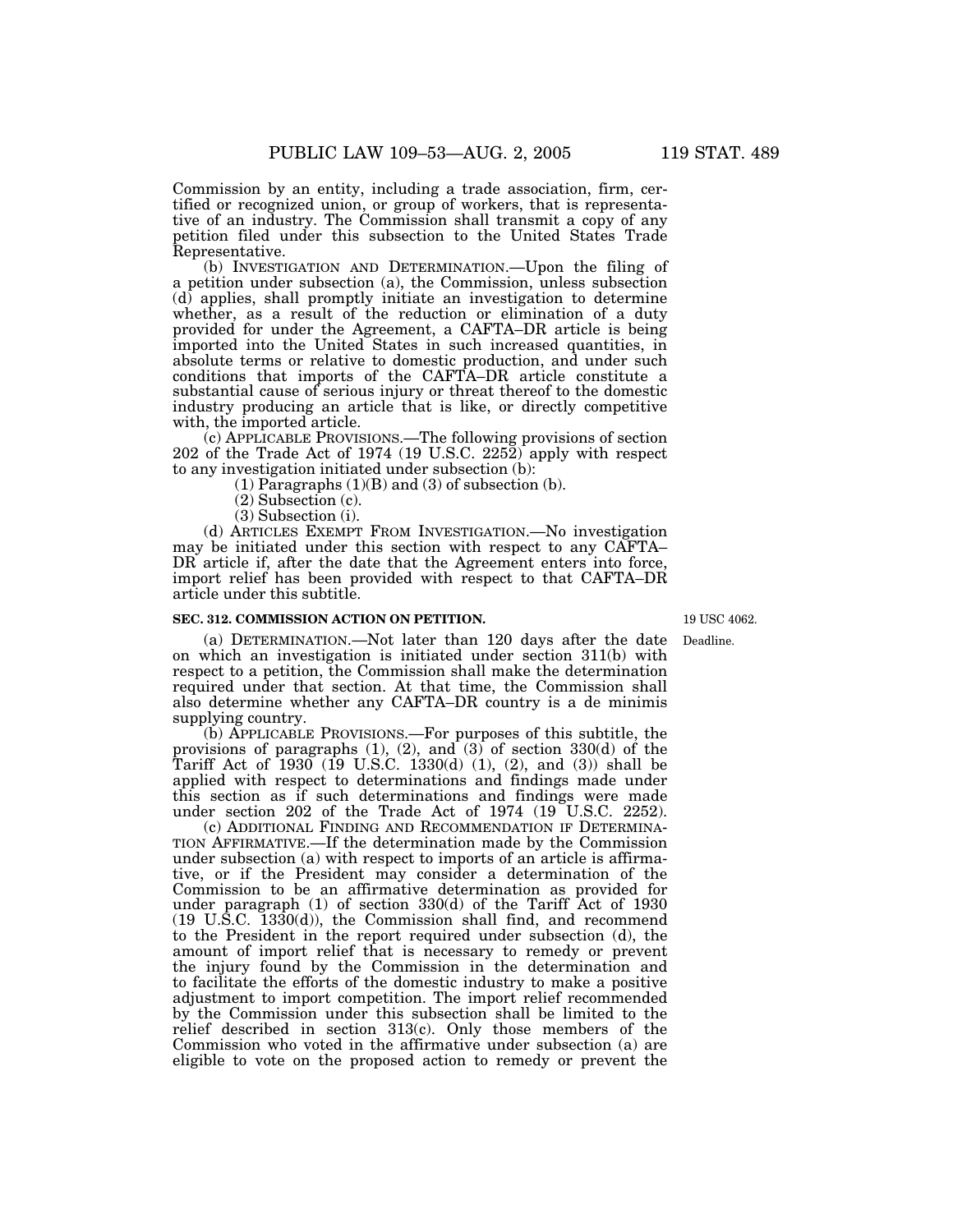injury found by the Commission. Members of the Commission who did not vote in the affirmative may submit, in the report required under subsection (d), separate views regarding what action, if any, should be taken to remedy or prevent the injury.

(d) REPORT TO PRESIDENT.—Not later than the date that is 30 days after the date on which a determination is made under subsection (a) with respect to an investigation, the Commission shall submit to the President a report that includes—

(1) the determination made under subsection (a) and an explanation of the basis for the determination;

(2) if the determination under subsection (a) is affirmative, any findings and recommendations for import relief made under subsection (c) and an explanation of the basis for each recommendation; and

(3) any dissenting or separate views by members of the Commission regarding the determination and recommendation referred to in paragraphs (1) and (2).

(e) PUBLIC NOTICE.—Upon submitting a report to the President under subsection (d), the Commission shall promptly make public such report (with the exception of information which the Commission determines to be confidential) and shall cause a summary thereof to be published in the Federal Register.

#### **SEC. 313. PROVISION OF RELIEF.**

(a) IN GENERAL.—Not later than the date that is 30 days after the date on which the President receives the report of the Commission in which the Commission's determination under section 312(a) is affirmative, or which contains a determination under section 312(a) that the President considers to be affirmative under paragraph (1) of section 330(d) of the Tariff Act of 1930 (19 U.S.C.  $1330(d)(1)$ , the President, subject to subsection (b), shall provide relief from imports of the article that is the subject of such determination to the extent that the President determines necessary to remedy or prevent the injury found by the Commission and to facilitate the efforts of the domestic industry to make a positive adjustment to import competition.

(b) EXCEPTION.—The President is not required to provide import relief under this section if the President determines that the provision of the import relief will not provide greater economic and social benefits than costs.

(c) NATURE OF RELIEF.—

(1) IN GENERAL.—The import relief that the President is authorized to provide under this section with respect to imports of an article is as follows:

(A) The suspension of any further reduction provided for under Annex 3.3 of the Agreement in the duty imposed on such article.

(B) An increase in the rate of duty imposed on such article to a level that does not exceed the lesser of—

(i) the column 1 general rate of duty imposed under the HTS on like articles at the time the import relief is provided; or

(ii) the column 1 general rate of duty imposed under the HTS on like articles on the day before the date on which the Agreement enters into force.

(2) PROGRESSIVE LIBERALIZATION.—If the period for which import relief is provided under this section is greater than

Federal Register, publication.

Deadline. President. 19 USC 4063.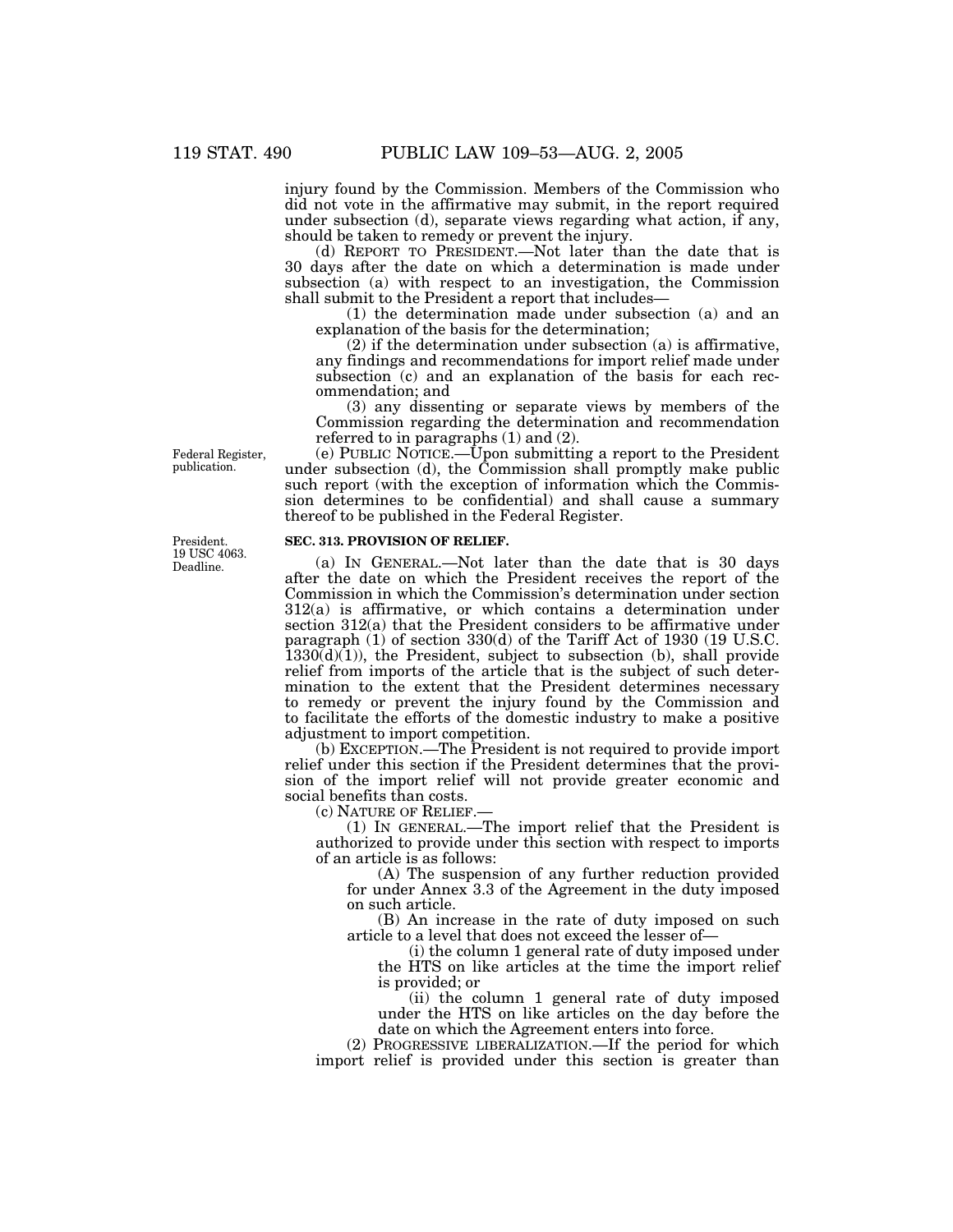1 year, the President shall provide for the progressive liberalization (described in article 8.2.3 of the Agreement) of such relief at regular intervals during the period of its application. (d) PERIOD OF RELIEF.—

(1) IN GENERAL.—Subject to paragraph (2), any import relief that the President is authorized to provide under this section may not, in the aggregate, be in effect for more than 4 years.

(2) EXTENSION.—

(A) IN GENERAL.—If the initial period for any import relief provided under this section is less than 4 years, the President, after receiving a determination from the Commission under subparagraph (B) that is affirmative, or which the President considers to be affirmative under paragraph (1) of section 330(d) of the Tariff Act of 1930  $(19 \text{ U.S.C. } 1330(d)(1))$ , may extend the effective period of any import relief provided under this section, subject to the limitation under paragraph (1), if the President determines that—

(i) the import relief continues to be necessary to remedy or prevent serious injury and to facilitate adjustment by the domestic industry to import competition; and

(ii) there is evidence that the industry is making a positive adjustment to import competition.

(B) ACTION BY COMMISSION.—(i) Upon a petition on Deadline. behalf of the industry concerned that is filed with the Commission not earlier than the date which is 9 months, and not later than the date which is 6 months, before the date on which any action taken under subsection (a) is to terminate, the Commission shall conduct an investigation to determine whether action under this section continues to be necessary to remedy or prevent serious injury and whether there is evidence that the industry is making a positive adjustment to import competition.

(ii) The Commission shall publish notice of the commencement of any proceeding under this subparagraph in the Federal Register and shall, within a reasonable time thereafter, hold a public hearing at which the Commission shall afford interested parties and consumers an opportunity to be present, to present evidence, and to respond to the presentations of other parties and consumers, and otherwise to be heard.

(iii) The Commission shall transmit to the President a report on its investigation and determination under this subparagraph not later than 60 days before the action under subsection (a) is to terminate, unless the President specifies a different date.

(e) RATE AFTER TERMINATION OF IMPORT RELIEF.—When import relief under this section is terminated with respect to an article—

(1) the rate of duty on that article after such termination and on or before December 31 of the year in which such termination occurs shall be the rate that, according to the Schedule of the United States to Annex 3.3 of the Agreement would have been in effect 1 year after the provision of relief under subsection (a); and

Federal Register, publication.

Reports. Deadline.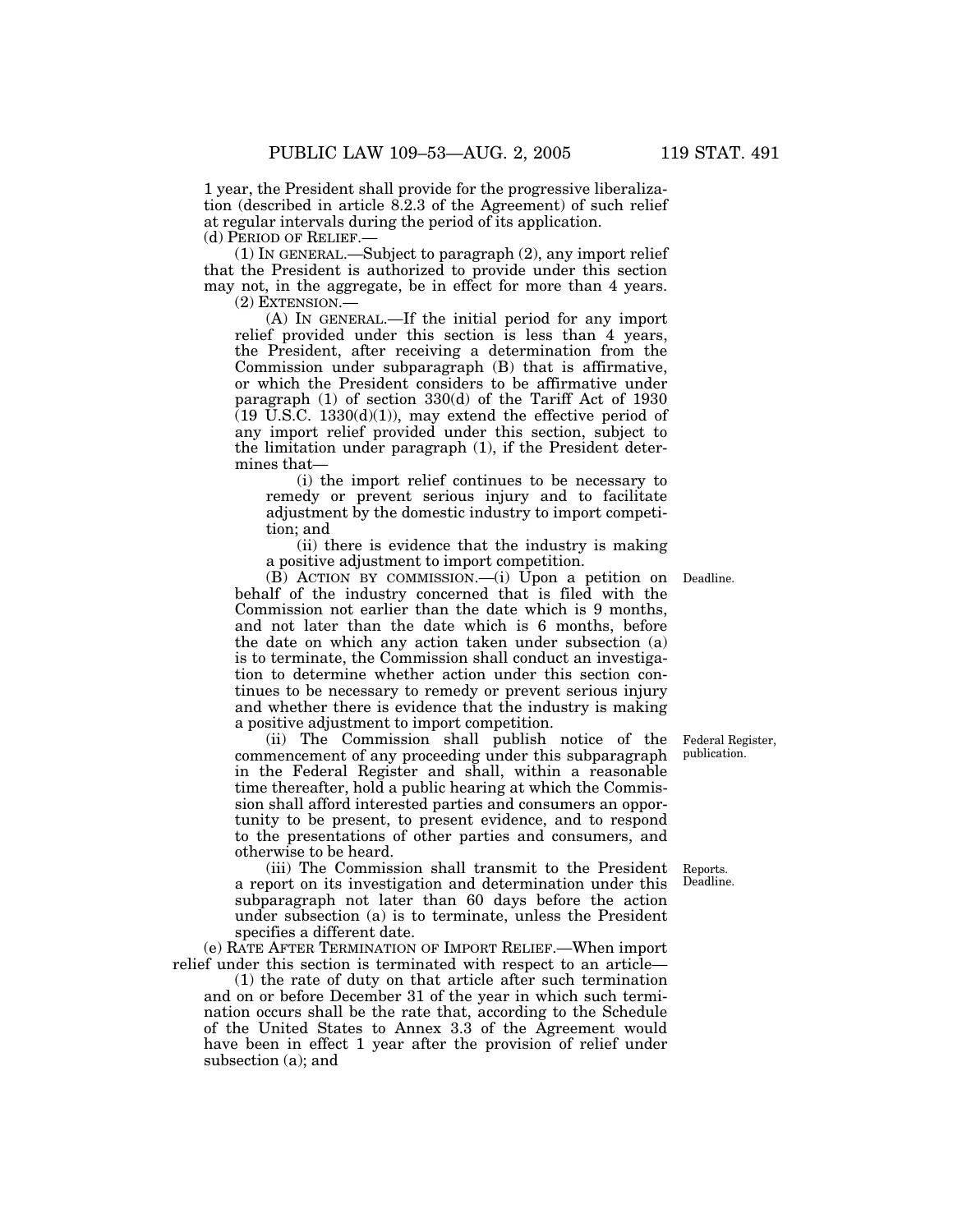(2) the rate of duty for that article after December 31 of the year in which termination occurs shall be, at the discretion of the President, either—

(A) the applicable rate of duty for that article set out in the Schedule of the United States to Annex 3.3 of the Agreement; or

(B) the rate of duty resulting from the elimination of the tariff in equal annual stages ending on the date set out in the Schedule of the United States to Annex

3.3 of the Agreement for the elimination of the tariff. (f) ARTICLES EXEMPT FROM RELIEF.—No import relief may be provided under this section on—

(1) any article subject to import relief under chapter 1 of title II of the Trade Act of 1974 (19 U.S.C. 2251 et seq.); or

(2) imports of a CAFTA–DR article of a CAFTA–DR country that is a de minimis supplying country with respect to that article.

19 USC 4064.

#### **SEC. 314. TERMINATION OF RELIEF AUTHORITY.**

(a) GENERAL RULE.—Subject to subsection (b), no import relief may be provided under this subtitle after the date that is 10 years after the date on which the Agreement enters into force.

(b) EXCEPTION.—If an article for which relief is provided under this subtitle is an article for which the period for tariff elimination, set out in the Schedule of the United States to Annex 3.3 of the Agreement, is greater than 10 years, no relief under this subtitle may be provided for that article after the date on which that period ends.

19 USC 4065.

#### **SEC. 315. COMPENSATION AUTHORITY.**

For purposes of section 123 of the Trade Act of 1974 (19 U.S.C. 2133), any import relief provided by the President under section 313 shall be treated as action taken under chapter 1 of title II of such Act.

#### **SEC. 316. CONFIDENTIAL BUSINESS INFORMATION.**

Section 202(a)(8) of the Trade Act of 1974 (19 U.S.C. 2252(a)(8)) is amended in the first sentence—

 $(1)$  by striking "and"; and

(2) by inserting before the period at the end ", and title III of the Dominican Republic-Central America-United States Free Trade Agreement Implementation Act''.

## **Subtitle B—Textile and Apparel Safeguard Measures**

President. 19 USC 4081.

Federal Register, publication. Notice.

**SEC. 321. COMMENCEMENT OF ACTION FOR RELIEF.**

(a) IN GENERAL.—A request under this subtitle for the purpose of adjusting to the obligations of the United States under the Agreement may be filed with the President by an interested party. Upon the filing of a request, the President shall review the request to determine, from information presented in the request, whether to commence consideration of the request.

(b) PUBLICATION OF REQUEST.—If the President determines that the request under subsection (a) provides the information necessary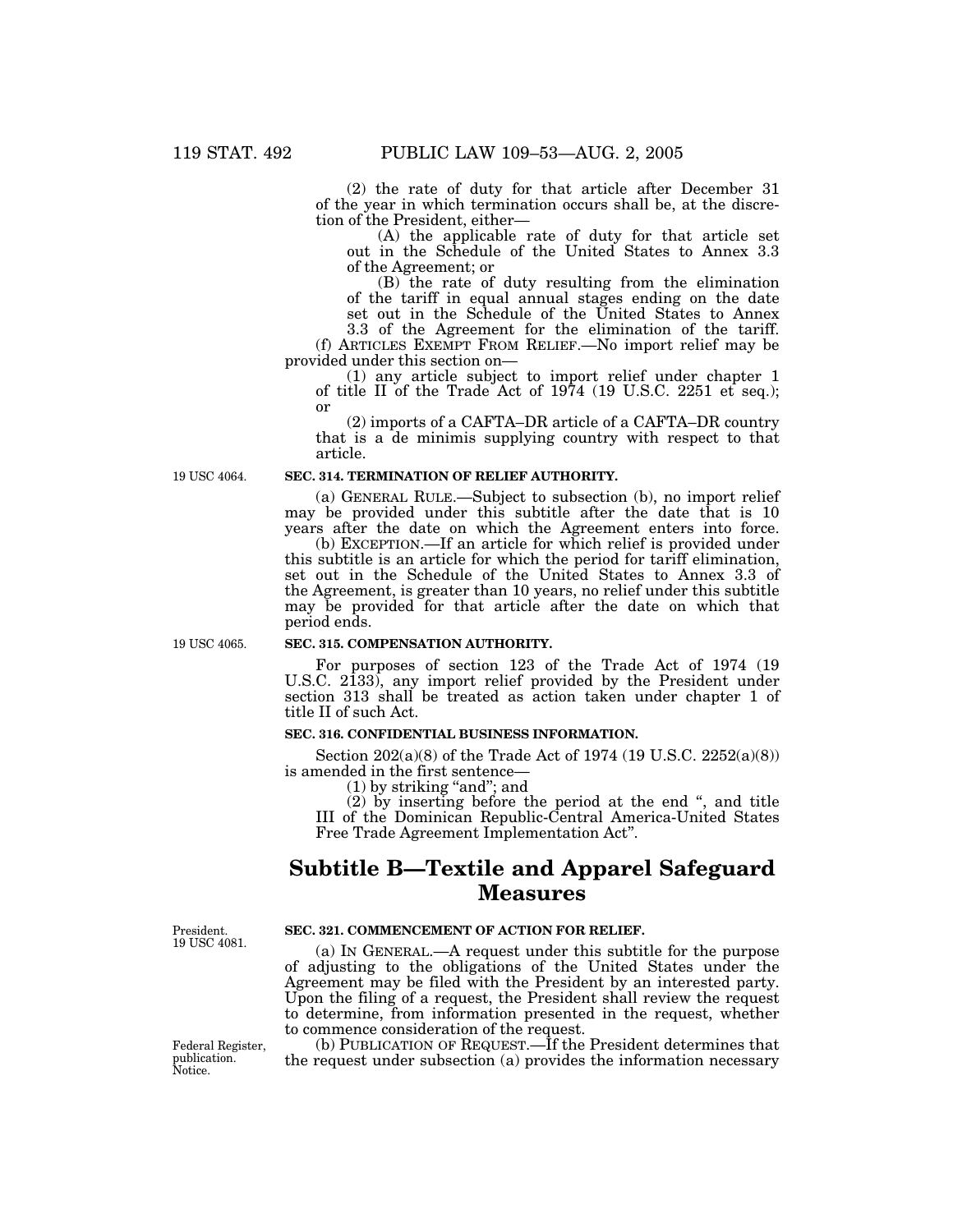for the request to be considered, the President shall cause to be published in the Federal Register a notice of commencement of consideration of the request, and notice seeking public comments regarding the request. The notice shall include a summary of the request and the dates by which comments and rebuttals must be received.

#### **SEC. 322. DETERMINATION AND PROVISION OF RELIEF.**

(a) DETERMINATION.— (1) IN GENERAL.—If a positive determination is made under section 321(b), the President shall determine whether, as a result of the elimination of a duty under the Agreement, a CAFTA–DR textile or apparel article of a specified CAFTA– DR country is being imported into the United States in such increased quantities, in absolute terms or relative to the domestic market for that article, and under such conditions as to cause serious damage, or actual threat thereof, to a domestic industry producing an article that is like, or directly competitive with, the imported article.

(2) SERIOUS DAMAGE.—In making a determination under paragraph (1), the President—

(A) shall examine the effect of increased imports on the domestic industry, as reflected in changes in such relevant economic factors as output, productivity, utilization of capacity, inventories, market share, exports, wages, employment, domestic prices, profits, and investment, none of which is necessarily decisive; and

(B) shall not consider changes in technology or consumer preference as factors supporting a determination of serious damage or actual threat thereof.

(3) DEADLINE FOR DETERMINATION.—The President shall make the determination under paragraph (1) no later than 30 days after the completion of any consultations held pursuant to article 3.23.4 of the Agreement.

(b) PROVISION OF RELIEF.—<br>(1) IN GENERAL.—If a determination under subsection (a) is affirmative, the President may provide relief from imports of the article that is the subject of such determination, as provided in paragraph  $(2)$ , to the extent that the President determines necessary to remedy or prevent the serious damage and to facilitate adjustment by the domestic industry.

(2) NATURE OF RELIEF.—The relief that the President is authorized to provide under this subsection with respect to imports of an article is an increase in the rate of duty imposed on the article to a level that does not exceed the lesser of—

(A) the column 1 general rate of duty imposed under the HTS on like articles at the time the import relief is provided; or

(B) the column 1 general rate of duty imposed under the HTS on like articles on the day before the date on which the Agreement enters into force.

#### **SEC. 323. PERIOD OF RELIEF.**

(a) IN GENERAL.—Subject to subsection (b), any import relief that the President provides under subsection (b) of section 322 may not, in the aggregate, be in effect for more than 3 years.

(b) EXTENSION.—If the initial period for any import relief provided under section 322 is less than 3 years, the President may

19 USC 4083.

President. 19 USC 4082.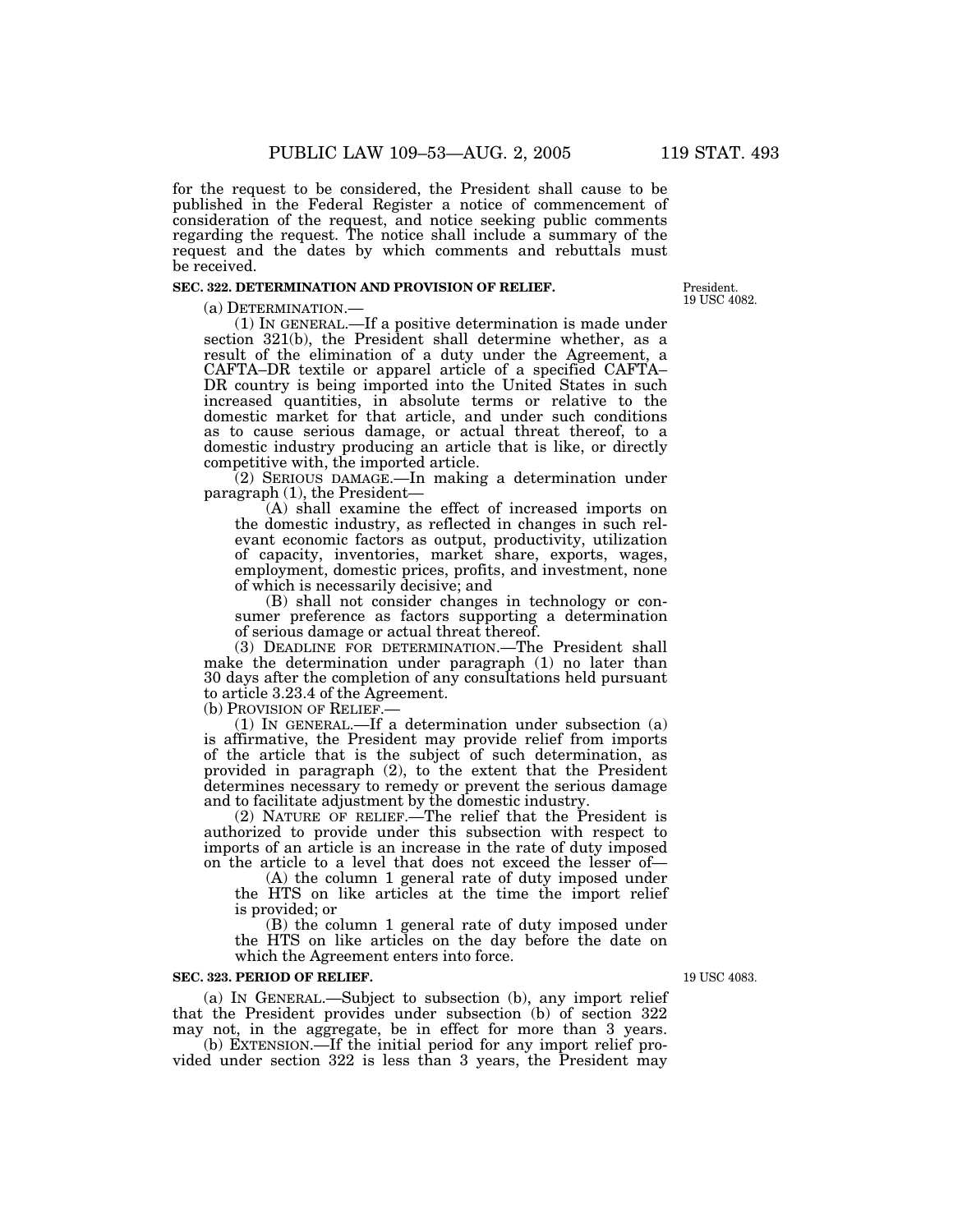extend the effective period of any import relief provided under that section, subject to the limitation set forth in subsection (a), if the President determines that—

(1) the import relief continues to be necessary to remedy or prevent serious damage and to facilitate adjustment by the domestic industry to import competition; and

(2) there is evidence that the industry is making a positive adjustment to import competition.

19 USC 4084.

#### **SEC. 324. ARTICLES EXEMPT FROM RELIEF.**

The President may not provide import relief under this subtitle with respect to any article if—

(1) import relief previously has been provided under this subtitle with respect to that article; or

(2) the article is subject to import relief under—

(A) subtitle A; or

(B) chapter 1 of title II of the Trade Act of 1974.

### **SEC. 325. RATE AFTER TERMINATION OF IMPORT RELIEF.**

When import relief under this subtitle is terminated with respect to an article, the rate of duty on that article shall be the rate that would have been in effect, but for the provision of such relief.

#### **SEC. 326. TERMINATION OF RELIEF AUTHORITY.**

No import relief may be provided under this subtitle with respect to any article after the date that is 5 years after the date on which the Agreement enters into force.

#### **SEC. 327. COMPENSATION AUTHORITY.**

For purposes of section 123 of the Trade Act of 1974 (19 U.S.C. 2133), any import relief provided by the President under this subtitle shall be treated as action taken under chapter 1 of title II of that Act.

#### **SEC. 328. CONFIDENTIAL BUSINESS INFORMATION.**

The President may not release information received in connection with a review under this subtitle which the President considers to be confidential business information unless the party submitting the confidential business information had notice, at the time of submission, that such information would be released by the President, or such party subsequently consents to the release of the information. To the extent a party submits confidential business information, it shall also provide a nonconfidential version of the information in which the confidential business information is summarized or, if necessary, deleted.

# **Subtitle C—Cases Under Title II of the Trade Act of 1974**

19 USC 4101.

Reports.

**SEC. 331. FINDINGS AND ACTION ON GOODS OF CAFTA–DR COUNTRIES.**

(a) EFFECT OF IMPORTS.—If, in any investigation initiated under chapter 1 of title II of the Trade Act of 1974, the Commission makes an affirmative determination (or a determination which the President may treat as an affirmative determination under such chapter by reason of section 330(d) of the Tariff Act of 1930), the Commission shall also find (and report to the President at

19 USC 4086.

19 USC 4085.

19 USC 4087.

19 USC 4088.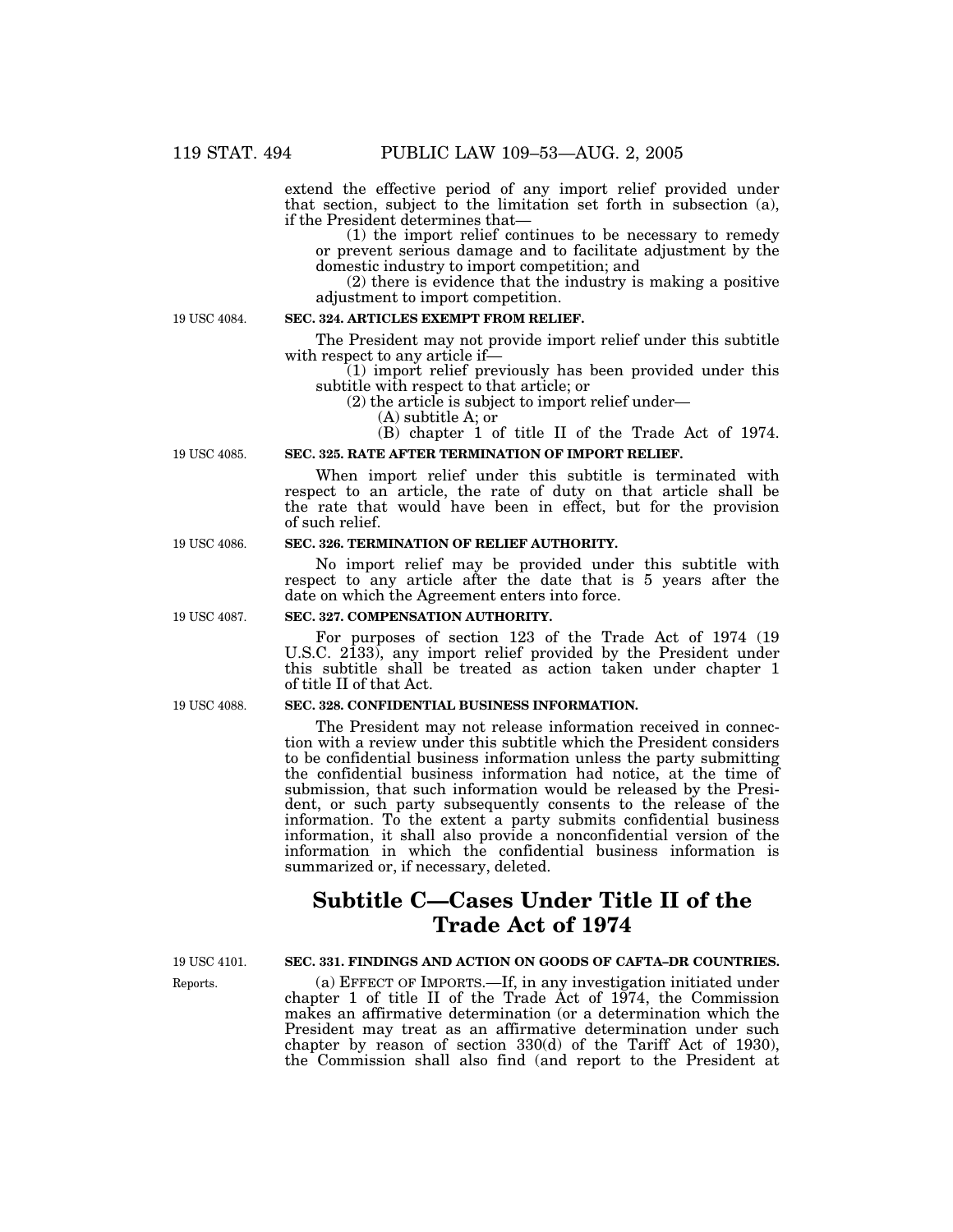the time such injury determination is submitted to the President) whether imports of the article of each CAFTA–DR country that qualify as originating goods under section 203(b) are a substantial cause of serious injury or threat thereof.

(b) PRESIDENTIAL DETERMINATION REGARDING IMPORTS OF CAFTA–DR COUNTRIES.—In determining the nature and extent of action to be taken under chapter 1 of title II of the Trade Act of 1974, the President may exclude from the action goods of a CAFTA–DR country with respect to which the Commission has made a negative finding under subsection (a).

## **TITLE IV—MISCELLANEOUS**

#### **SEC. 401. ELIGIBLE PRODUCTS.**

Section 308(4)(A) of the Trade Agreements Act of 1979 (19 U.S.C.  $2518(4)(A)$  is amended-

 $(1)$  by striking "or" at the end of clause (ii);

(2) by striking the period at the end of clause (iii) and inserting "; or"; and

(3) by adding at the end the following new clause:

"(iv) a party to the Dominican Republic-Central America-United States Free Trade Agreement, a product or service of that country or instrumentality which is covered under that Agreement for procurement by the United States.''.

#### **SEC. 402. MODIFICATIONS TO THE CARIBBEAN BASIN ECONOMIC RECOVERY ACT.**

(a) FORMER BENEFICIARY COUNTRIES.—Section 212(a)(1) of the Caribbean Basin Economic Recovery Act (19 U.S.C. 2702(a)(1)) is amended by adding at the end the following new subparagraph:

" $(F)$  The term 'former beneficiary country' means a country that ceases to be designated as a beneficiary country under this title because the country has become a party to a free trade agreement with the United States.''.

(b) COUNTRIES ELIGIBLE FOR DESIGNATION AS BENEFICIARY COUNTRIES.—Section 212(b) of the Caribbean Basin Economic Recovery Act (19 U.S.C. 2702(b)) is amended by striking from the list of countries eligible for designation as beneficiary countries—

(1) ''Costa Rica'', effective on the date the President terminates the designation of Costa Rica as a beneficiary country pursuant to section  $201(a)(3)$ ;

(2) ''Dominican Republic'', effective on the date the President terminates the designation of the Dominican Republic as a beneficiary country pursuant to section  $201(a)(3)$ ;

(3) ''El Salvador'', effective on the date the President terminates the designation of El Salvador as a beneficiary country pursuant to section 201(a)(3);

(4) ''Guatemala'', effective on the date the President terminates the designation of Guatemala as a beneficiary country pursuant to section  $201(a)(3)$ ;

(5) ''Honduras'', effective on the date the President terminates the designation of Honduras as a beneficiary country pursuant to section  $201(a)(3)$ ; and

Effective dates.

19 USC 2702 note.

19 USC 2702 note.

19 USC 2702 note.

19 USC 2702 note.

19 USC 2702 note.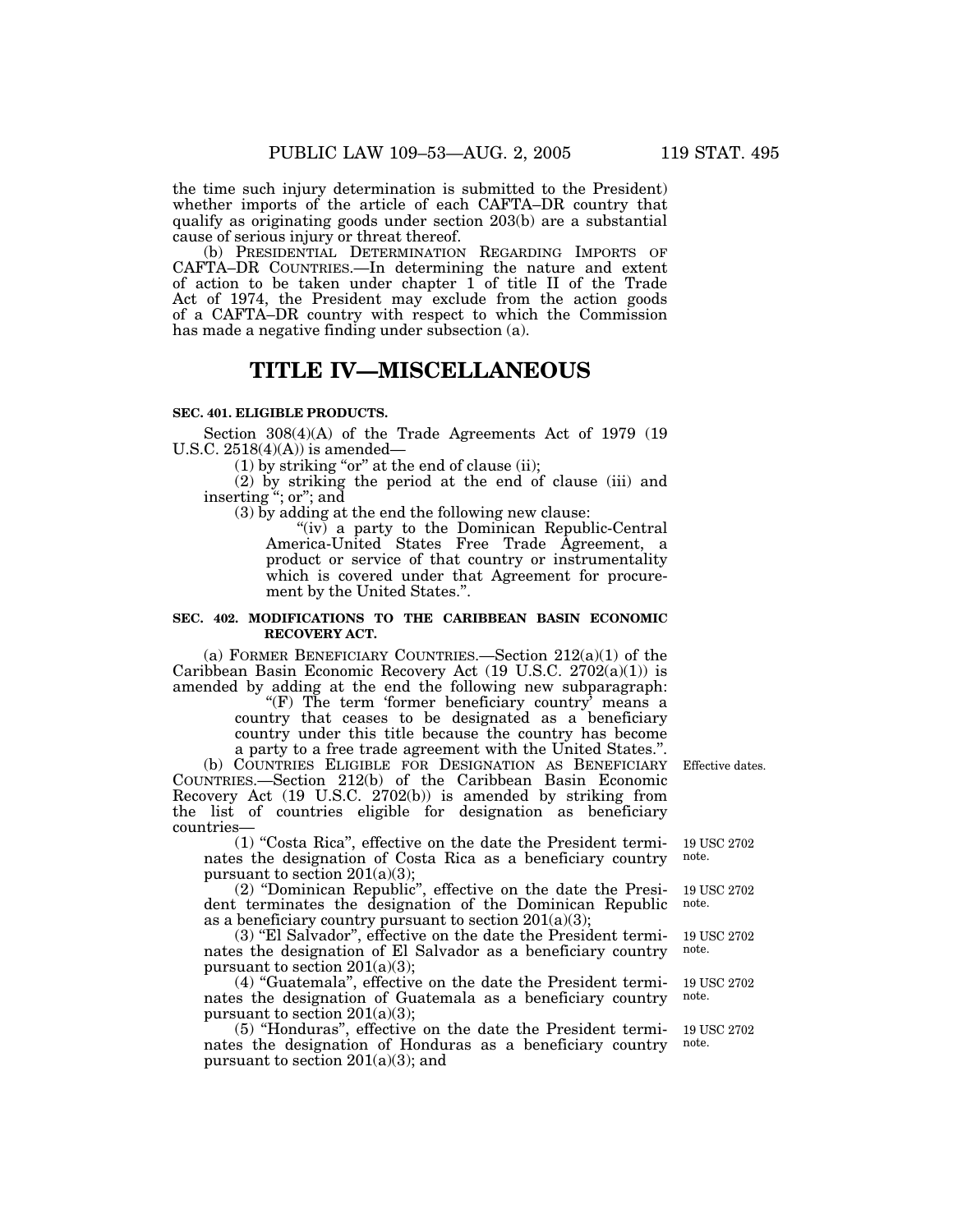19 USC 2702 note.

(6) ''Nicaragua'', effective on the date the President terminates the designation of Nicaragua as a beneficiary country pursuant to section  $201(a)(3)$ .

(c) MATERIALS OF, OR PROCESSING IN, FORMER BENEFICIARY COUNTRIES.—Section  $213(a)(1)$  of the Caribbean Basin Economic Recovery Act  $(19 \text{ U.S.C. } 2703(a)(1))$  is amended by striking "the Commonwealth of Puerto Rico and the United States Virgin Islands'' and inserting ''the Commonwealth of Puerto Rico, the United States Virgin Islands, and any former beneficiary country''.

(d) DEFINITIONS AND SPECIAL RULES.—Section 213(b)(5) of the Caribbean Basin Economic Recovery Act (19 U.S.C. 2703(b)(5)) is amended by adding at the end the following new subparagraphs:

''(G) FORMER CBTPA BENEFICIARY COUNTRY.—The term 'former CBTPA beneficiary country' means a country that ceases to be designated as a CBTPA beneficiary country under this title because the country has become a party to a free trade agreement with the United States.

"(H) ARTICLES THAT UNDERGO PRODUCTION IN A CBTPA BENEFICIARY COUNTRY AND A FORMER CBTPA BENEFICIARY COUNTRY.—(i) For purposes of determining the eligibility of an article for preferential treatment under paragraph (2) or (3), references in either such paragraph, and in subparagraph (C) of this paragraph to—

" $(I)$  a 'CBTPA beneficiary country' shall be considered to include any former CBTPA beneficiary country, and

''(II) 'CBTPA beneficiary countries' shall be consid-

ered to include former CBTPA beneficiary countries, if the article, or a good used in the production of the article, undergoes production in a CBTPA beneficiary country.

''(ii) An article that is eligible for preferential treatment under clause (i) shall not be ineligible for such treatment because the article is imported directly from a former CBTPA beneficiary country.

"(iii) Notwithstanding clauses (i) and (ii), an article that is a good of a former CBTPA beneficiary country for purposes of section 304 of the Tariff Act of 1930 (19 U.S.C. 1304) or section 334 of the Uruguay Round Agreements Act (19 U.S.C. 3592), as the case may be, shall not be eligible for preferential treatment under paragraph (2) or (3), unless—

''(I) it is an article that is a good of the Dominican Republic under either such section 304 or 334; and

''(II) the article, or a good used in the production of the article, undergoes production in Haiti.

19 USC 4111.

#### **SEC. 403. PERIODIC REPORTS AND MEETINGS ON LABOR OBLIGATIONS AND LABOR CAPACITY-BUILDING PROVISIONS.**

(a) REPORTS TO CONGRESS.—

(1) IN GENERAL.—Not later than the end of the 2-year period beginning on the date the Agreement enters into force, and not later than the end of each 2-year period thereafter during the succeeding 14-year period, the President shall report to the Congress on the progress made by the CAFTA–DR countries in—

President.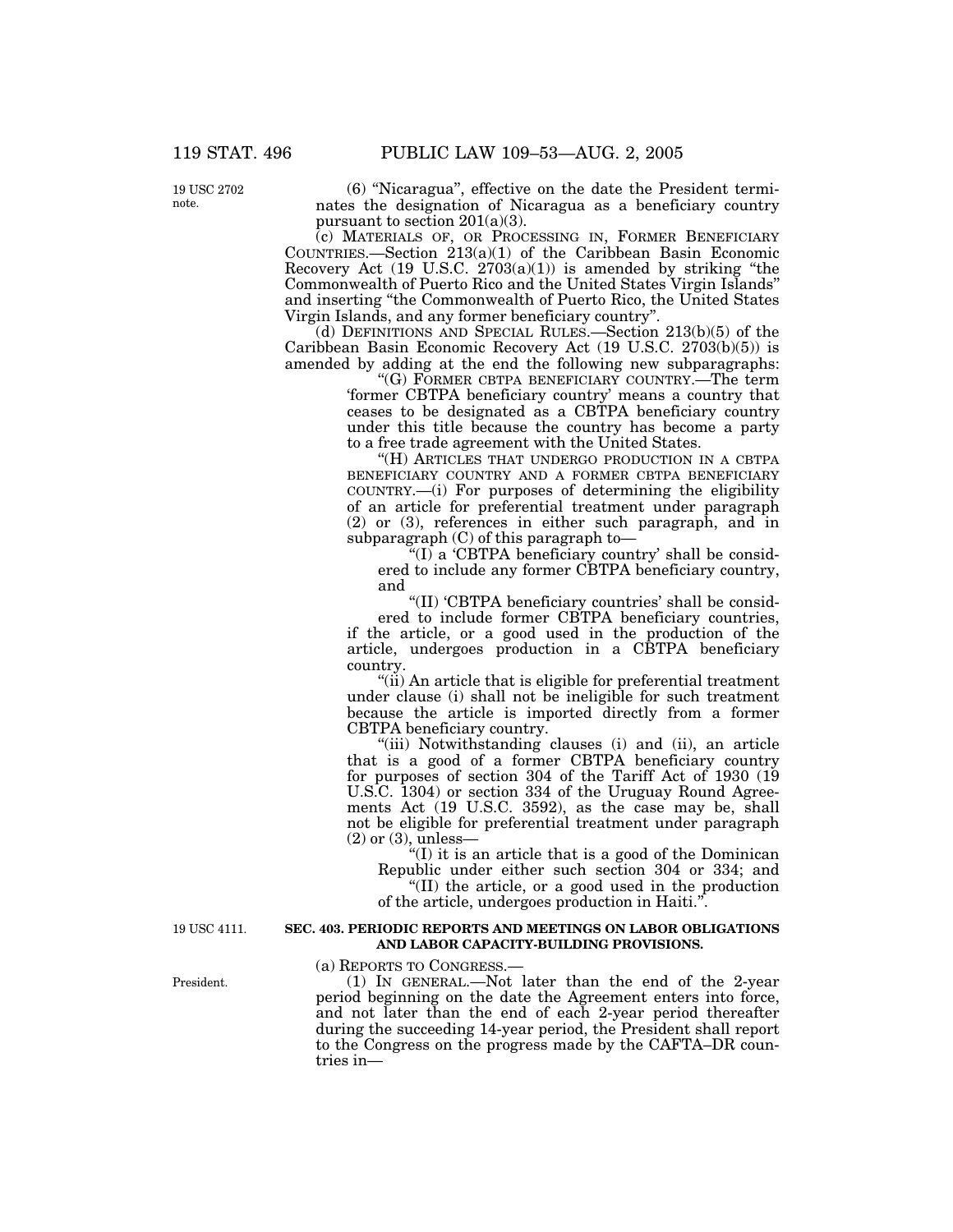(A) implementing Chapter Sixteen and Annex 16.5 of the Agreement; and

(B) implementing the White Paper.

(2) WHITE PAPER.—In this section, the term ''White Paper'' means the report of April 2005 of the Working Group of the Vice Ministers Responsible for Trade and Labor in the Countries of Central America and the Dominican Republic entitled ''The Labor Dimension in Central America and the Dominican Republic - Building on Progress: Strengthening Compliance and Enhancing Capacity''.

(3) CONTENTS OF REPORTS.—Each report under paragraph (1) shall include the following:

(A) A description of the progress made by the Labor Cooperation and Capacity Building Mechanism established by article 16.5 and Annex 16.5 of the Agreement, and the Labor Affairs Council established by article 16.4 of the Agreement, in achieving their stated goals, including a description of the capacity-building projects undertaken, funds received, and results achieved, in each CAFTA–DR country.

(B) Recommendations on how the United States can facilitate full implementation of the recommendations contained in the White Paper.

(C) A description of the work done by the CAFTA– DR countries with the International Labor Organization to implement the recommendations contained in the White Paper, and the efforts of the CAFTA–DR countries with international organizations, through the Labor Cooperation and Capacity Building Mechanism referred to in subparagraph (A), to advance common commitments regarding labor matters.

(D) A summary of public comments received on—

(i) capacity-building efforts by the United States envisaged by article 16.5 and Annex 16.5 of the Agreement;

(ii) efforts by the United States to facilitate full implementation of the White Paper recommendations; and

(iii) the efforts made by the CAFTA–DR countries to comply with article 16.5 and Annex 16.5 of the Agreement and to fully implement the White Paper recommendations, including the progress made by the CAFTA–DR countries in affording to workers internationally-recognized worker rights through improved capacity.

President.

(4) SOLICITATION OF PUBLIC COMMENTS.—The President shall establish a mechanism to solicit public comments for purposes of paragraph  $(3)(D)$ .

(b) PERIODIC MEETINGS OF SECRETARY OF LABOR WITH LABOR MINISTERS OF CAFTA–DR COUNTRIES.—

(1) PERIODIC MEETINGS.—The Secretary of Labor should take the necessary steps to meet periodically with the labor ministers of the CAFTA–DR countries to discuss—

(A) the operation of the labor provisions of the Agreement;